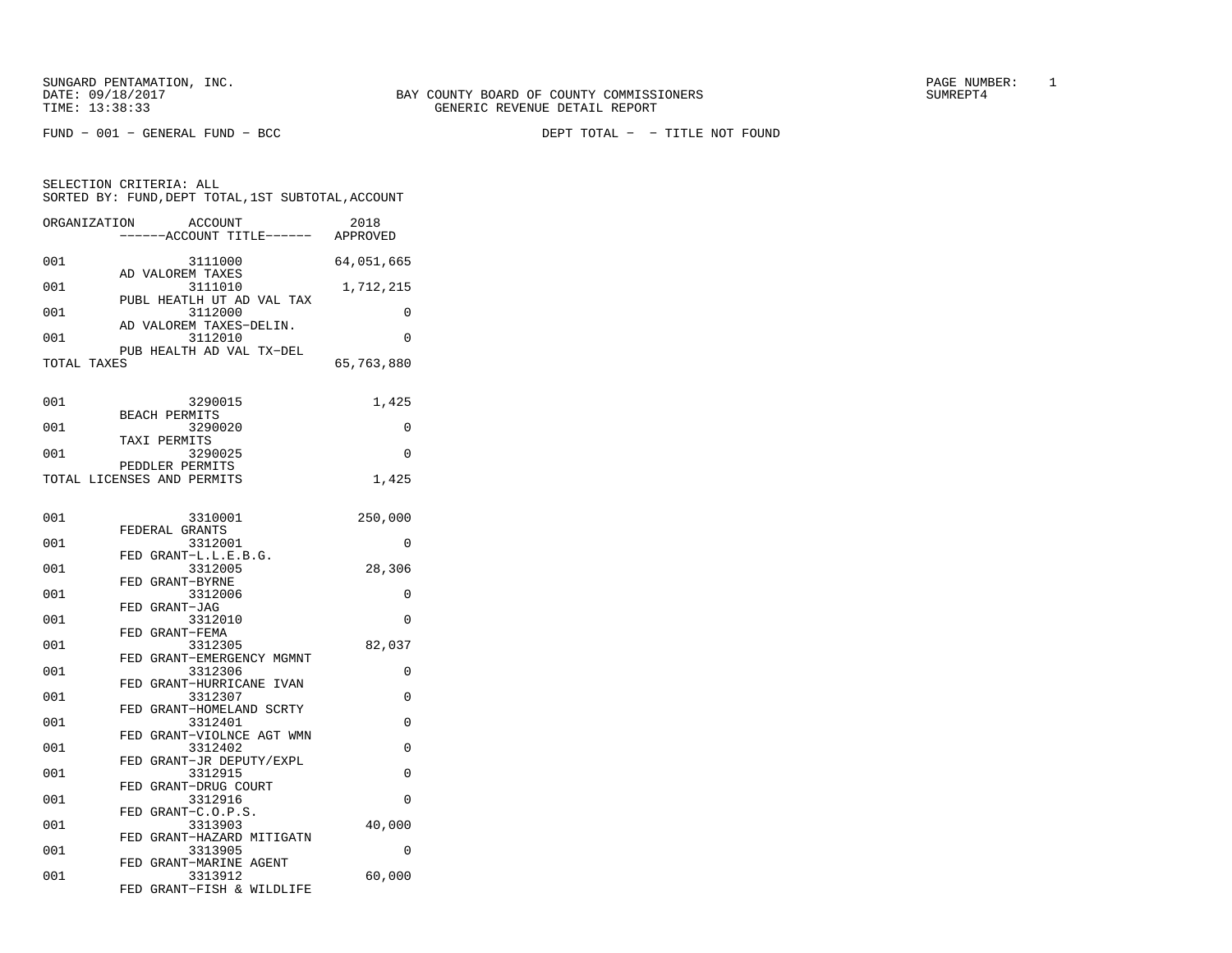FUND − 001 − GENERAL FUND − BCC DEPT TOTAL − − TITLE NOT FOUND

| ORGANIZATION | ACCOUNT<br>---ACCOUNT TITLE------ APPROVED     | 2018      |
|--------------|------------------------------------------------|-----------|
|              |                                                |           |
| 001          | 3315001                                        | 0         |
|              | FED GRANT-CDBG                                 |           |
| 001          | 3315009<br>FED GRANT-FEMA FLOOD                | 0         |
| 001          | 3316901                                        | 0         |
|              | FED GRANT-CSBG                                 |           |
| 001          | 3316903                                        | 0         |
|              | FED GRANT-CHILD HOME SOC                       |           |
| 001          | 3317001                                        | 0         |
|              | FED GRANT-PIER                                 |           |
| 001          | 3330001                                        | $\Omega$  |
|              | IN LIEU OF TAXES<br>FED PMT                    |           |
| 001          | 3340001                                        | 75,000    |
|              | STATE GRANTS                                   |           |
| 001          | 3341001<br>GRANT-CIV TRAFFIC OFFC<br>ST        | 0         |
| 001          | 3342006                                        | 0         |
|              | GRANT-MUTUAL AID/HURR<br>ST                    |           |
| 001          | 3342007                                        | 0         |
|              | GRANT-EMERGENCY MANGMT<br>ST                   |           |
| 001          | 3342008                                        | 34,727    |
|              | GRANT-VICTIMS OF CRIME<br>ST                   |           |
| 001          | 3342009                                        | 0         |
|              | ST<br>GRANT-DRUG CONTROL                       |           |
| 001          | 3342011                                        | 0         |
|              | GRANT-EOC BUILDING<br>ST                       |           |
| 001          | 3342016                                        | 105,806   |
|              | GRANT-EM ASSISTANCE<br>ST                      | $\Omega$  |
| 001          | 3344905<br>GRANT-HIGHWAY BEAUTIF.<br><b>ST</b> |           |
| 001          | 3347001                                        | 0         |
|              | GRANT-BAY CO LIBRARY<br>ST                     |           |
| 001          | 3347005                                        | 0         |
|              | GRANT-FRDAP<br>ST                              |           |
| 001          | 3347010                                        | 0         |
|              | GRANT-HP WALK TRAIL<br>ST                      |           |
| 001          | 3347015                                        | 0         |
|              | GRANT-BOATING IMPRV<br>ST                      |           |
| 001          | 3347906                                        | 0         |
|              | GRANT-FISH & WILDLIFE<br>SТ                    |           |
| 001          | 3349005<br>GRANT-CSS OP CENTER<br>ST           | 0         |
| 001          | 3351200                                        | 4,148,293 |
|              | ST REV SHARING PROCEEDS                        |           |
| 001          | 3351300                                        | 41,848    |
|              | LICENSES-INSURANCE AGENTS                      |           |
| 001          | 3351400                                        | 20,663    |
|              | LICENSES-MOBILE HOME                           |           |
| 001          | 3351500                                        | 81,790    |
|              | LICENSES-ALCOHOLIC BEVRGE                      |           |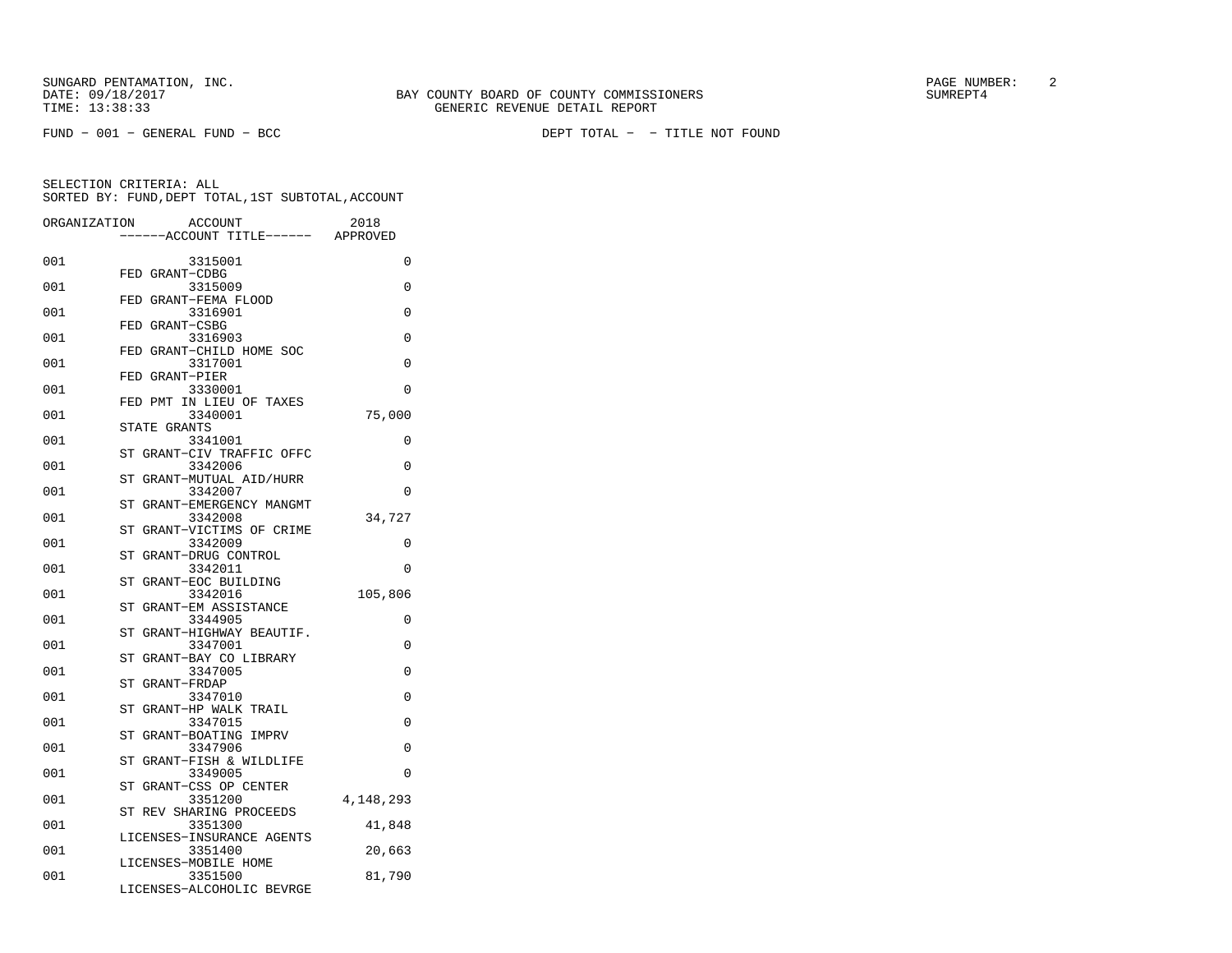FUND − 001 − GENERAL FUND − BCC DEPT TOTAL − − TITLE NOT FOUND

SELECTION CRITERIA: ALL

|              | SORTED BY: FUND, DEPT TOTAL, 1ST SUBTOTAL, ACCOUNT          |            |
|--------------|-------------------------------------------------------------|------------|
| ORGANIZATION | ACCOUNT<br>-----ACCOUNT TITLE------ APPROVED                | 2018       |
| 001          | 3351601                                                     | 235,417    |
| 001          | PARI MUTUEL TAXES<br>3351800                                | 13,303,222 |
| 001          | SALES TAX-LCL GOV/1/2 CEN<br>3351905                        | 0          |
| 001          | INCENTIVE PAY TITLEIVD<br>ST<br>3351920                     | 33,333     |
| 001          | ST REIMB-SRV OF PRCSS/SHF<br>3354902                        | $\Omega$   |
| 001          | MOTOR FUEL USE TAX<br>3355010                               | 65,000     |
| 001          | S.H.I.P. PROGRAM<br>3355012                                 | 79,800     |
| 001          | REIMB-S.H.I.P. FUNDS<br>3355014                             | 0          |
| 001          | REIMB-NSP FUNDS<br>3356010                                  | 0          |
| 001          | ST SHARED REV-CHOOSE LIFE<br>3357001                        | 95,000     |
| 001          | FLA BOATING IMPRV PROGRAM<br>3359001                        | 0          |
| 001          | ST REIMB-DEPENDENCY CASES<br>3360001                        | $\Omega$   |
|              | STATE PMT IN LIEU OF TXS<br>TOTAL INTERGOVERNMENTAL REVENUE | 18,780,242 |
| 001          | 3413000                                                     | 2,625,296  |
| 001          | CHRGS ADMIN FEES<br>3413005                                 | 0          |
| 001          | CHRGS-NON ADV ASSESS FEE<br>3415101                         | 0          |
| 001          | FEES-UNCLAIMED TX CERTIF.<br>3415105                        | 0          |
| 001          | FEES-TAX DEED EXCESS<br>3415201                             | 150,000    |
| 001          | CHRGS FOR SRV/SHERIFF/CIV<br>3415401                        | $\Omega$   |
| 001          | FEES-COUNTY & CIRCUIT CRT<br>3415406                        | 6,650      |
| 001          | FEES-PARTICIPANT/DRUG CRT<br>3419002                        | 95         |
| 001          | COPIES<br>3419010                                           | 1,300      |
| 001          | VAB FEE (\$15)<br>3421005                                   | 756,244    |
| 001          | CHRGS FOR SRV-SHERIFF/SRO<br>3421010                        |            |
|              | CHRGS FOR SRV-SHER/CALLWY                                   | 1,627,875  |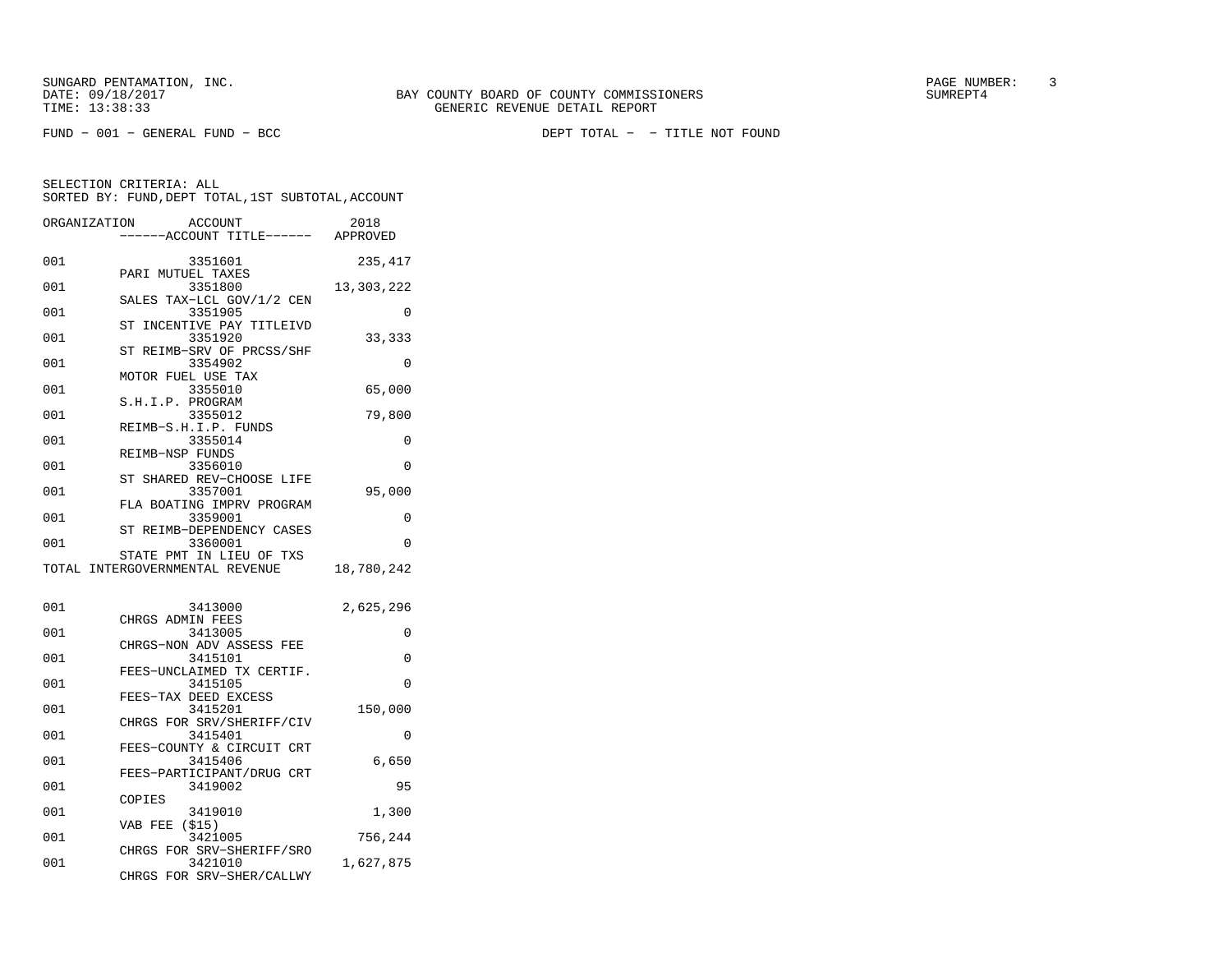SUNGARD PENTAMATION, INC.<br>
BAY COUNTY BOARD OF COUNTY COMMISSIONERS AND SUNREPT4 SUMREPT4

| ORGANIZATION | ACCOUNT<br>---ACCOUNT TITLE------                                 | 2018<br>APPROVED |
|--------------|-------------------------------------------------------------------|------------------|
| 001          | 3421012                                                           | 0                |
| 001          | CHRGS FOR SRV-SHER/BOOT<br>3421015                                | 0                |
| 001          | CHRGS FOR SRV-SHERIFF<br>3423000                                  | 346,000          |
| 001          | CHRGS FOR SRV-FED PRISNRS<br>3429015                              | 75,000           |
| 001          | CHRG FOR SRV-COMM PLANNG<br>3429016                               | 51,206           |
| 001          | CHRG FOR SRV-GIS<br>3429018                                       | 9,000            |
| 001          | CHRGS FOR SRV-EMG PLAN RV<br>3449005<br>CHRGS FOR SERVICES-TRANSP | 0                |
| 001          | 3464010<br>FEES-ANIMAL CONTROL                                    | 766,245          |
| 001          | 3464012<br>FEES-ANIMAL CNTRL SURCHRG                              | 0                |
| 001          | 3469010<br>FEES-MEDICAL EXAMINER                                  | 305,637          |
| 001          | 3469020<br>FEES-MORGUE USE                                        | 0                |
| 001          | 3472903<br>FEES - PIER                                            | 591,375          |
| 001          | 3472905<br>FEES-LEAGUE/HARDERS PARK                               | 8,200            |
| 001          | 3472907<br>FEES-FIELD USAGE                                       | 55,000           |
| 001          | 3472909<br>FEES-HARDER'S CONCESSION                               | 3,000            |
| 001          | 3472910<br>LEASE PAYMENT-HARDERS PRK                              | 0                |
| 001          | 3472911<br>LEASE-COUNTY PIER                                      | 34,100           |
| 001          | 3472912<br>LEASE-ADMIN CAFE                                       | 12,000           |
| 001          | 3472915<br>RENTALS-NSP                                            | 80,000           |
| 001          | 3472916<br>RENTALS-SHIP                                           | 11,000           |
| 001          | 3475905<br>RENTAL FEES-COMMUNITY BLD                              | 3,200            |
| 001          | 3481303<br>FEES-CTY CT/CRM/INCARCRTN                              | 20,000           |
| 001          | 3481401<br>FEES-CJTF/CTY.CT./CRML                                 | 0                |
| 001          | 3481402<br>FEES-DRUG ABUSE/CO CT/CRM                              | 20,000           |
| 001          | 3482201<br>FEES-CIR. CT./CRIMINAL                                 | 0                |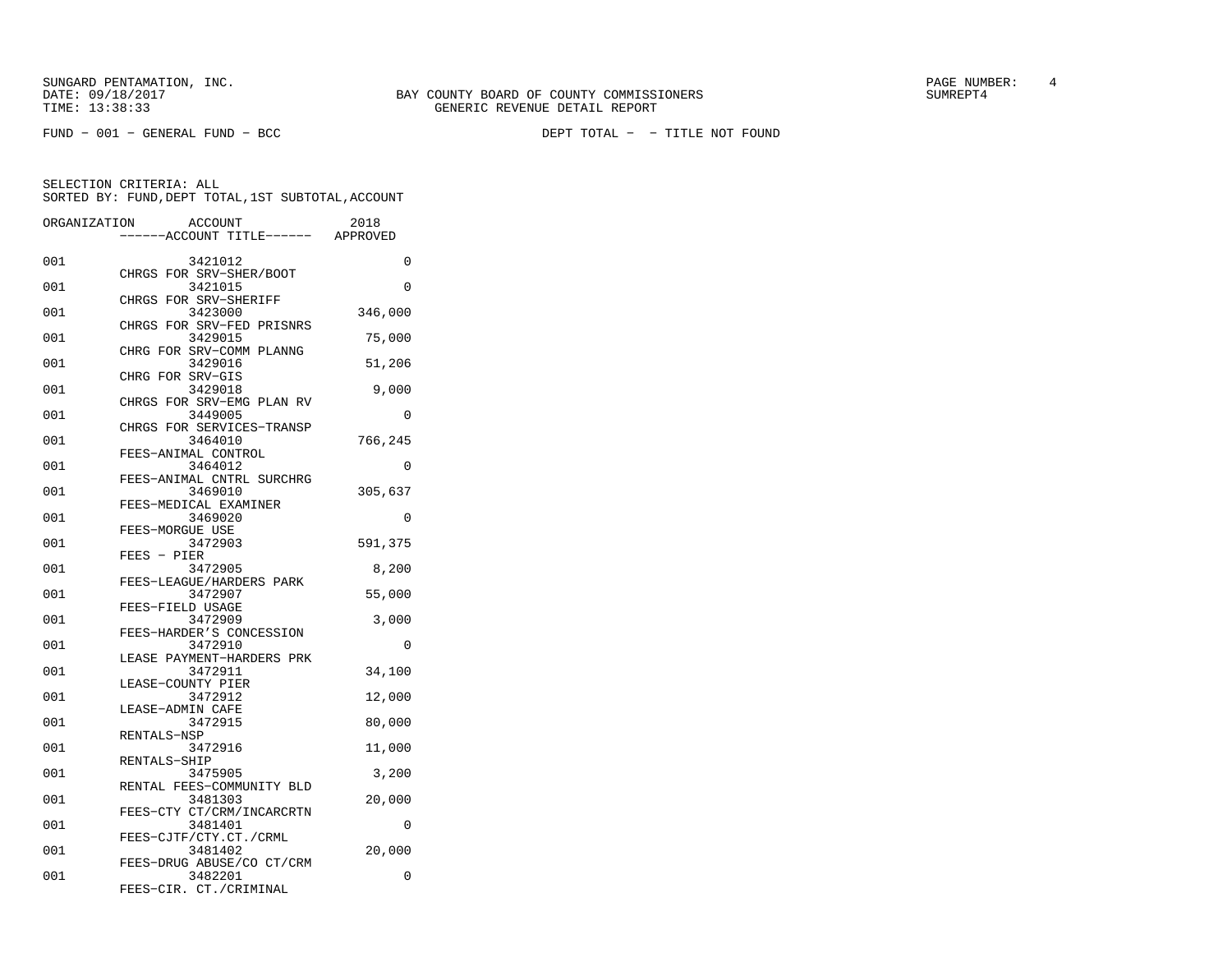FUND − 001 − GENERAL FUND − BCC DEPT TOTAL − − TITLE NOT FOUND

| ORGANIZATION | <b>ACCOUNT</b><br>----ACCOUNT TITLE------ APPROVED      | 2018      |
|--------------|---------------------------------------------------------|-----------|
| 001          | 3482305                                                 | 0         |
| 001          | CHRGS SVC-CT REP/CIR/CRM<br>3482401                     | 0         |
| 001          | FEES-CJTF/CIR.CT./CRML<br>3482402                       | 12,150    |
| 001          | FEES-DRUG ABUSE/CIRCT/CRM<br>3485401                    | 0         |
| 001          | FEES-CJTF/TRAFFIC<br>3486501                            | 0         |
| 001          | REIMB-CONFLICT CASES<br>3489315                         | 45,000    |
| 001          | FINES CRT COSTS-TRAFFIC<br>3490001                      | 0         |
|              | OTHER CHARGES FOR SERVICE<br>TOTAL CHARGES FOR SERVICES | 7,615,573 |
|              |                                                         |           |
| 001          | 3489201                                                 | 345,518   |
| 001          | FEES-PUBLIC RECORDS (\$2)<br>3489310                    | 71,357    |
| 001          | CRT COST-INNV CRT PG(25%)<br>3489314                    | $\Omega$  |
| 001          | FINES CRT COST-DRIVERS ED<br>3489320                    | 71,357    |
| 001          | CRT COST-LEGAL AID (25%)<br>3489330                     | 71,357    |
| 001          | CRT COST-LAW LIBRARY (25%)<br>3489340                   | 71,357    |
| 001          | CRT COST-TEEN COURT (25%)<br>3489390                    | 107,747   |
| 001          | CRT COST-CRIME PREVENTION<br>3489501                    | 619,832   |
| 001          | CRT FACILITY SURCHRG(\$15)<br>3489504                   | 0         |
|              | COURT FACILITY FUNDS<br>TOTAL COURT RELATED REVENUES    | 1,358,525 |
|              |                                                         |           |
| 001          | 3511000                                                 | 0         |
| 001          | COURT CASES-FINES & FORE.<br>3511010                    | $\Omega$  |
| 001          | FINES-SCHOOL CROSSING GRD<br>3512001                    | 40,000    |
| 001          | CONFISCATED PROPERTY<br>3540005                         | 74,000    |
| 001          | FINES-CODE ENFORCEMENT<br>3591000                       | 5,000     |
|              | RESTITUTION-COURT ORDERED<br>TOTAL FINES & FORFEITS     | 119,000   |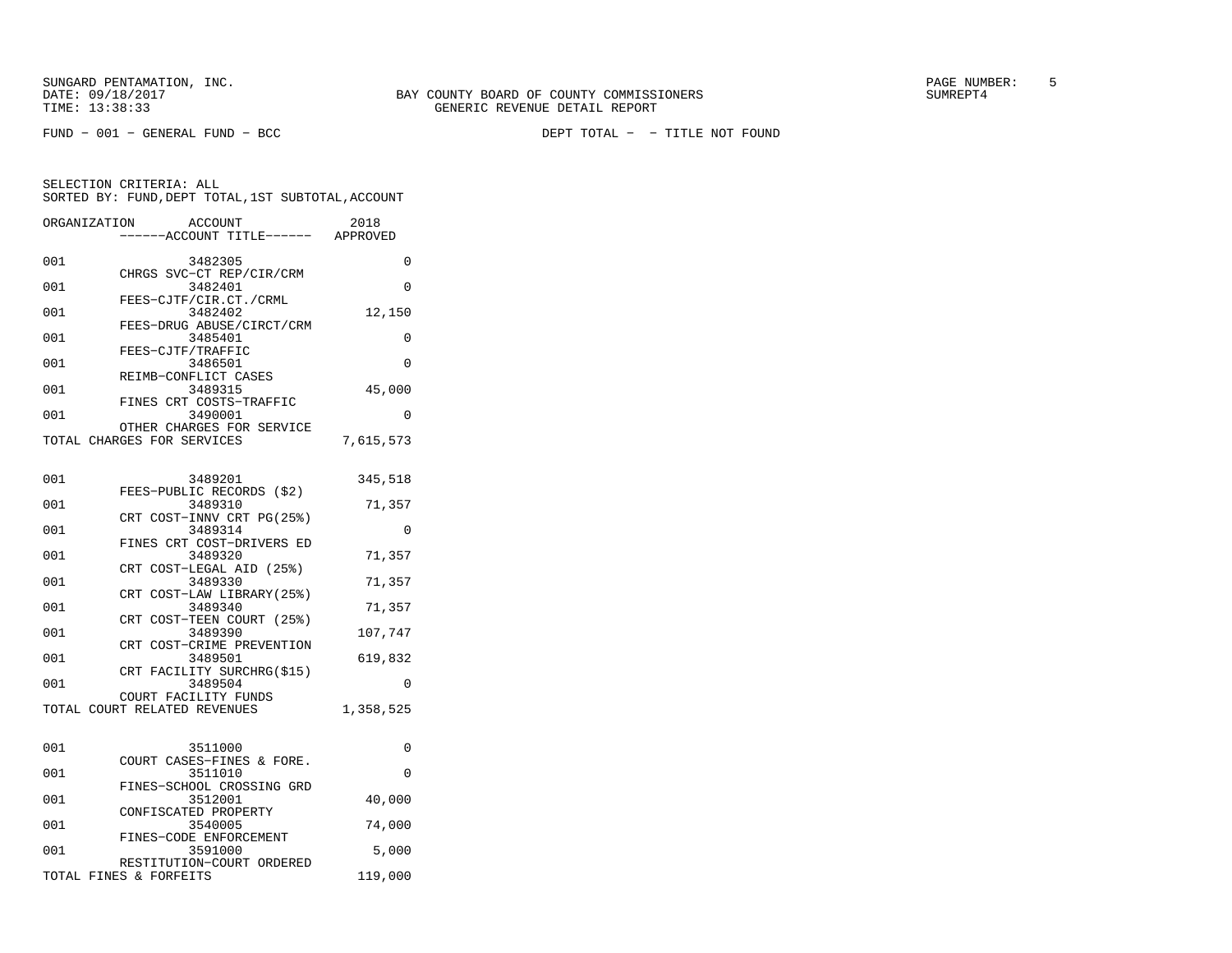|     | ORGANIZATION<br>ACCOUNT          | 2018      |
|-----|----------------------------------|-----------|
|     | ----ACCOUNT TITLE------ APPROVED |           |
|     |                                  |           |
|     |                                  |           |
| 001 | 3620010                          | 19,000    |
|     | RENT INCOME                      |           |
| 001 | 3640010                          | 0         |
| 001 | SALE OF FIXED ASSETS<br>3649018  | 0         |
|     | SALE OF SURPLUS LAND             |           |
| 001 | 3660001                          | $\Omega$  |
|     | CONTRIBUTIONS-PRIVATE SRC        |           |
| 001 | 3660007                          | 165,000   |
|     | CONTRIB-OTHER GOVT UNITS         |           |
| 001 | 3660100                          | 6,500     |
|     | DONATION-ANIMAL CNTRL            |           |
| 001 | 3670001                          | 500       |
|     | GAIN/LOSS ON SALE INVSTMT        |           |
| 001 | 3693010                          | 0         |
|     | SETTLEMENT                       |           |
| 001 | 3699001<br>OTHER MISC REVENUE    | 58,000    |
| 001 | 3699003                          | 10,000    |
|     | MISC REV-LAW LIBRARY             |           |
| 001 | 3699004                          | 0         |
|     | REFUND PRIOR YR EXPENSE          |           |
| 001 | 3699007                          | $\Omega$  |
|     | HOUSING AUTHORITY PGM FEE        |           |
| 001 | 3699010                          | 475,000   |
|     | TELEPHONE COMMISSIONS            |           |
| 001 | 3699012                          | 0         |
|     | INSURANCE PROCEEDS               |           |
| 001 | 3699015                          | 340,251   |
|     | CHARGES ATTORNEY                 |           |
|     | TOTAL MISCELLANEOUS REVENUE      | 1,074,251 |
|     |                                  |           |
| 001 | 3611100                          | 294,500   |
|     | INTEREST-POOL                    |           |
| 001 | 3611107                          | 0         |
|     | INTEREST                         |           |
| 001 | 3611112                          | 25,000    |
|     | INTEREST-MORTGAGE                |           |
| 001 | 3611120                          | 0         |
|     | INTEREST-NOTES RECEIVABLE        |           |
| 001 | 3613005                          | $\Omega$  |
|     | UNREALZD GAIN/LOSS INVEST        |           |
|     | TOTAL INTEREST EARNINGS          | 319,500   |
|     |                                  |           |
| 001 | 3632705                          |           |
|     | IMPACT FEES-LIBRARY              | 29,000    |
|     |                                  |           |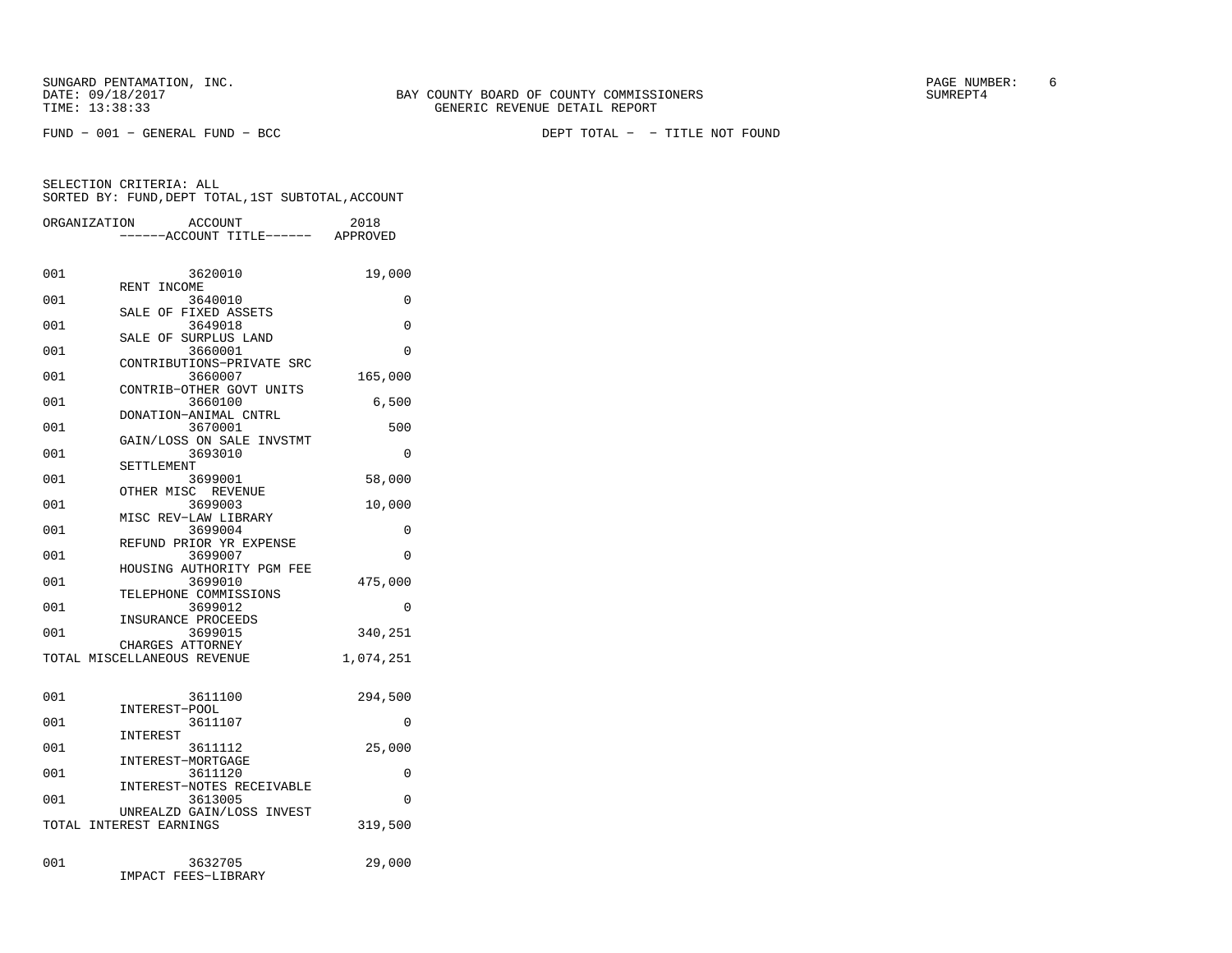FUND − 001 − GENERAL FUND − BCC DEPT TOTAL − − TITLE NOT FOUND

| ORGANIZATION              |                      | ACCOUNT                              | 2018      |
|---------------------------|----------------------|--------------------------------------|-----------|
|                           |                      | ----ACCOUNT TITLE------ APPROVED     |           |
| 001                       |                      | 3632707                              | 115,000   |
|                           |                      | IMPACT FEES-PARKS                    |           |
| TOTAL SPECIAL ASSESSMENTS |                      |                                      | 144,000   |
|                           |                      |                                      |           |
| 001                       |                      |                                      | 0         |
|                           | TRNSF                | 3810001<br>FRM GENERAL FD(001)       |           |
| 001                       |                      | 3810130                              | $\Omega$  |
|                           | TRNSF                | FRM PUB SAFETY(130)                  |           |
| 001                       |                      | 3810133                              | 1,248,746 |
| 001                       | TRNSF                | FRM INTGOVT RAD-133                  |           |
|                           | TRNSF                | 3810167<br>FRM MSBU (167)            | 0         |
| 001                       |                      | 3810303                              | 0         |
|                           | TRNSF                | FRM SALES TX 2002                    |           |
| 001                       |                      | 3810304                              | 0         |
| 001                       | TRNSF                | FRM JAIL 06 BND PRJ<br>3810305       | 0         |
|                           | TRNSF                | FRM CAP IMP 07                       |           |
| 001                       |                      | 3810380                              | $\Omega$  |
|                           | TRNSF                | FRM C G GEN FUND                     |           |
| 001                       |                      | 3810383                              | 0         |
| 001                       | TRNSF                | FRM CG CRA                           | 0         |
|                           | TRNSF                | 3810430<br>FRM SOLID WSTE(430)       |           |
| 001                       |                      | 3810440                              | $\Omega$  |
|                           | TRNSF                | FRM BLDG SAFETY-440                  |           |
| 001                       |                      | 3810501                              | 0         |
| 001                       | TRNSF                | FRM INTRNL SVC(501)                  | 0         |
|                           | TRNSF                | 3810505<br>FRM WORK COMP (505)       |           |
| 001                       |                      | 3810506                              | 0         |
|                           |                      | TRNSF FRM INSUR TRST(506)            |           |
| 001                       |                      | 3830001                              | 175,442   |
| 001                       |                      | PRINCIPAL-MORTGAGE<br>3840005        | 0         |
|                           | LOAN PROCEEDS        |                                      |           |
| 001                       |                      | 3840010                              | 0         |
|                           | <b>BOND PROCEEDS</b> |                                      |           |
| 001                       |                      | 3862000                              | 30,000    |
| 001                       |                      | EXCESS FEES-CLERK OF CRT<br>3864000  | 5,000     |
|                           |                      | EXCESS FEES-SHERIFF                  |           |
| 001                       |                      | 3866000                              | 5,000     |
|                           |                      | EXCESS FEES-PROP APPRAISR            |           |
| 001                       |                      | 3867000                              | 1,190,370 |
| 001                       |                      | EXCESS FEES-TAX COLLECTOR<br>3868000 | 20,000    |
|                           |                      | EXCESS FEES-SUP OF ELECTN            |           |
|                           |                      |                                      |           |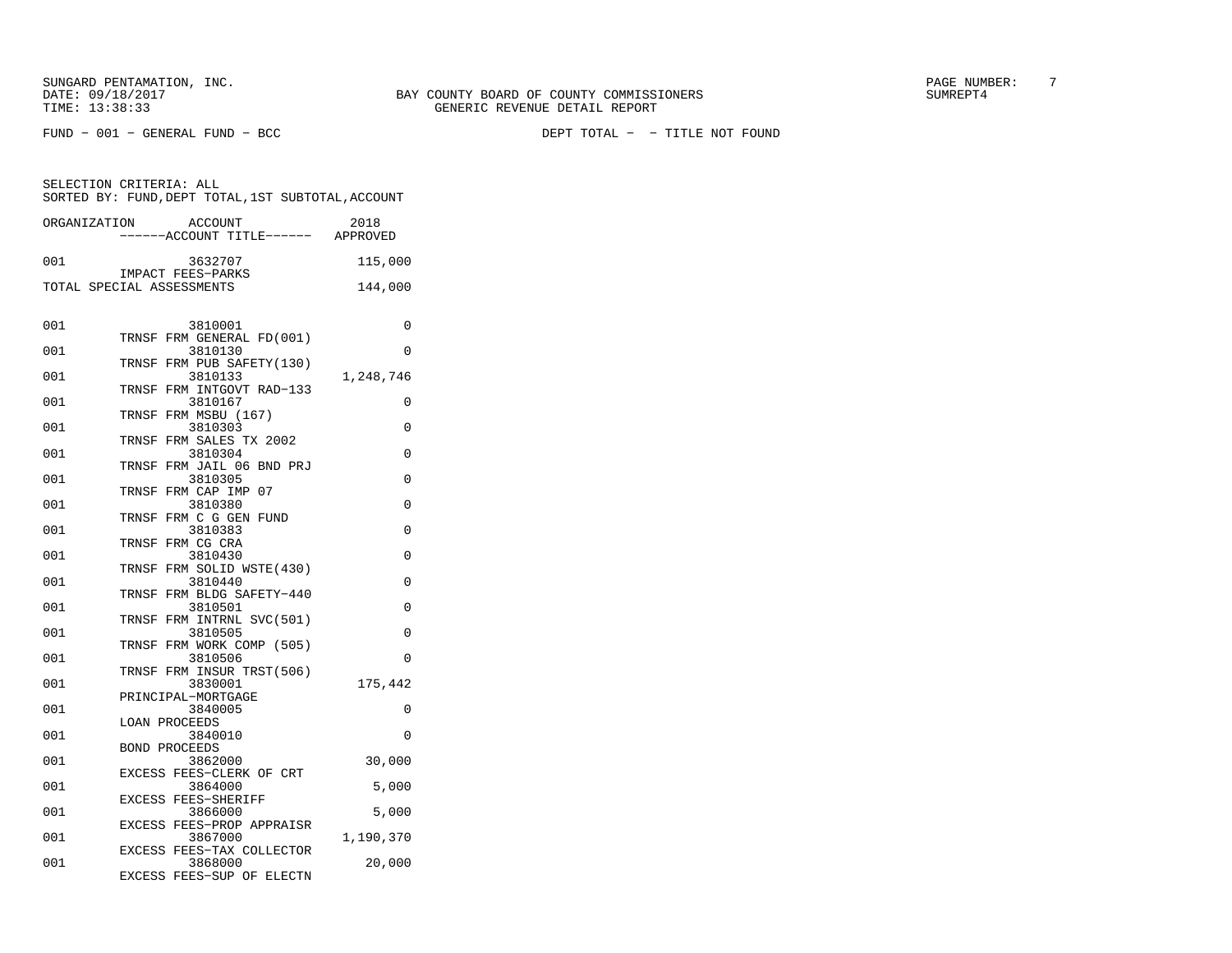FUND − 001 − GENERAL FUND − BCC DEPT TOTAL − − TITLE NOT FOUND

|     | ORGANIZATION<br>ACCOUNT              | 2018        |
|-----|--------------------------------------|-------------|
|     | ------ACCOUNT TITLE------            | APPROVED    |
| 001 | 3899995                              | O           |
|     | RESERVE RELEASE-CASH FWD             |             |
| 001 | 3899996                              | 1,593,078   |
|     | RESERVE RELEASE                      |             |
| 001 | 3899998                              | O           |
| 001 | BALANCE FWD-BOND PROCEEDS<br>3899999 | 14,000,000  |
|     | BALANCE FWD-CASH FORWARD             |             |
|     | TOTAL OTHER REVENUE SOURCES          | 18,267,636  |
|     | TOTAL TITLE NOT FOUND                | 113,444,032 |
|     | TOTAL GENERAL FUND - BCC             | 113,444,032 |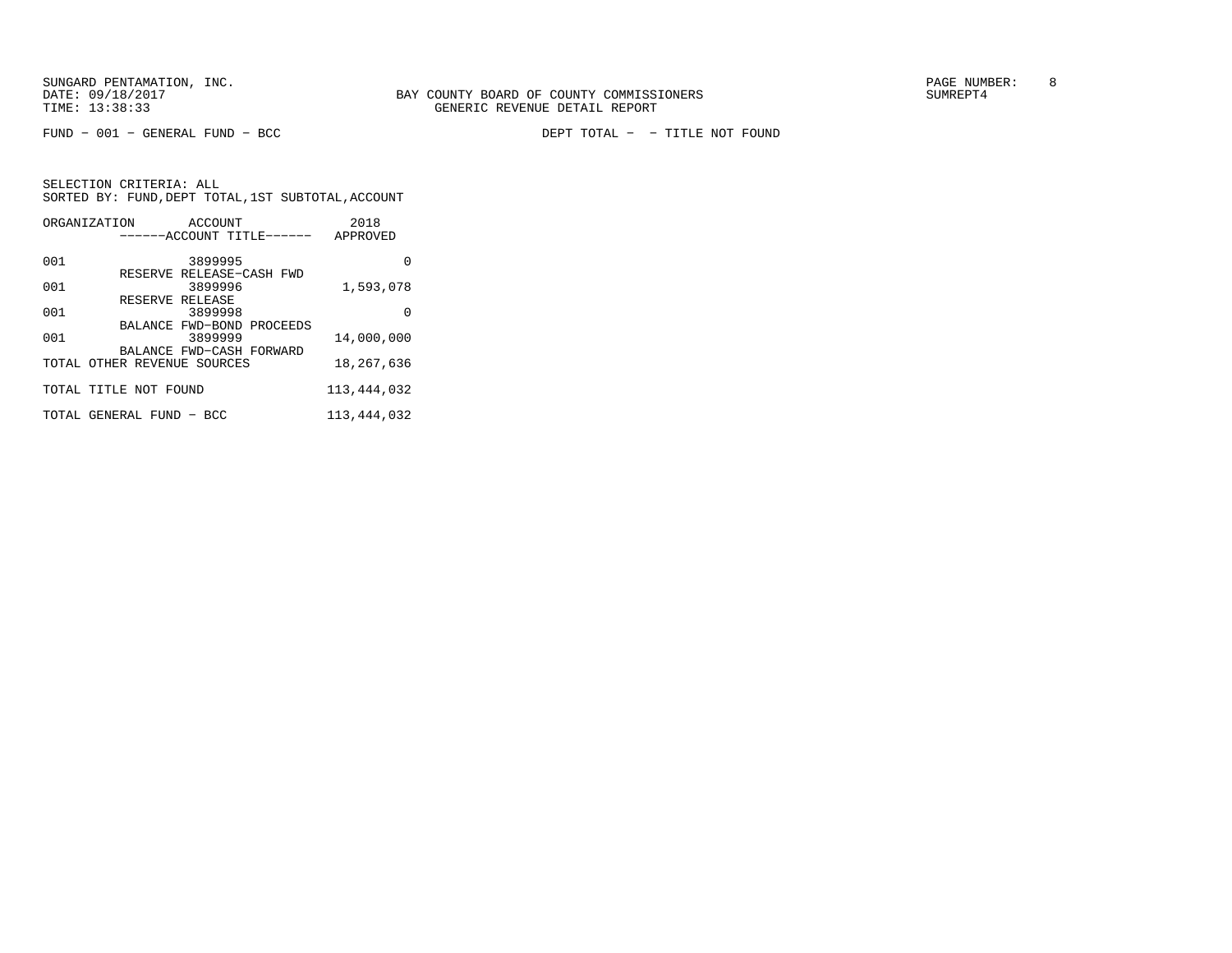SELECTION CRITERIA: ALL

FUND − 101 − TRANSPORTATION DEPT TOTAL − − TITLE NOT FOUND

| 0<br>101<br>3800000<br>OTHER REVENUE SOURCES<br>$\Omega$<br>TOTAL TITLE NOT FOUND<br>101<br>3123001<br>1,050,887<br>CO GAS TAX-NINTH CENT<br>3124101<br>101<br>1,842,622<br>LOCAL OPT GAS TAX/1ST-4TH<br>3124102<br>101<br>921,311<br>LOCAL OPT GAS TAX/5TH-6TH<br>3124201<br>101<br>0<br>LOCAL ALT FUEL USER FEE<br>101<br>3150001<br>871,000<br>COMMUNICATION SVC TAX<br>4,685,820<br>TOTAL TAXES<br>$\Omega$<br>101<br>3310001<br>FEDERAL GRANTS<br>$\Omega$<br>101<br>3312003<br>FED GRANT-EPA<br>0<br>101<br>3312010<br>FED GRANT-FEMA<br>3312306<br>0<br>101<br>FED GRANT-HURRICANE IVAN<br>3313903<br>0<br>101<br>FED GRANT-HAZARD MITIGATN<br>0<br>3314901<br>101<br>FED GRANT-CR 2297 BRIDGE<br>3314902<br>0<br>101<br>FED GRANT-BALDWIN WIDEN<br>$\Omega$<br>101<br>3314903<br>FED GRANT-TRAFFIC<br>0<br>101<br>3314905<br>FED GRANT-GRAND LAGOON<br>0<br>3314907<br>101<br>FED GRANT-SDWLK/BIKE LN<br>3314909<br>$\Omega$<br>101<br>FED GRANT-WEST BAY BRDG<br>$\Omega$<br>101<br>3314910<br>FED GRANT-THOMAS DR SDWLK<br>$\Omega$<br>101<br>3314911<br>FED GRANT-MG/DL MULTI USE<br>3315009<br>$\Omega$<br>101<br>FED GRANT-FEMA FLOOD<br>3340001<br>$\Omega$<br>101 | ORGANIZATION | ACCOUNT<br>------ACCOUNT TITLE------ APPROVED | 2018 |  |
|----------------------------------------------------------------------------------------------------------------------------------------------------------------------------------------------------------------------------------------------------------------------------------------------------------------------------------------------------------------------------------------------------------------------------------------------------------------------------------------------------------------------------------------------------------------------------------------------------------------------------------------------------------------------------------------------------------------------------------------------------------------------------------------------------------------------------------------------------------------------------------------------------------------------------------------------------------------------------------------------------------------------------------------------------------------------------------------------------------------------------------------------------------------------------------|--------------|-----------------------------------------------|------|--|
|                                                                                                                                                                                                                                                                                                                                                                                                                                                                                                                                                                                                                                                                                                                                                                                                                                                                                                                                                                                                                                                                                                                                                                                  |              |                                               |      |  |
|                                                                                                                                                                                                                                                                                                                                                                                                                                                                                                                                                                                                                                                                                                                                                                                                                                                                                                                                                                                                                                                                                                                                                                                  |              |                                               |      |  |
|                                                                                                                                                                                                                                                                                                                                                                                                                                                                                                                                                                                                                                                                                                                                                                                                                                                                                                                                                                                                                                                                                                                                                                                  |              |                                               |      |  |
|                                                                                                                                                                                                                                                                                                                                                                                                                                                                                                                                                                                                                                                                                                                                                                                                                                                                                                                                                                                                                                                                                                                                                                                  |              |                                               |      |  |
|                                                                                                                                                                                                                                                                                                                                                                                                                                                                                                                                                                                                                                                                                                                                                                                                                                                                                                                                                                                                                                                                                                                                                                                  |              |                                               |      |  |
|                                                                                                                                                                                                                                                                                                                                                                                                                                                                                                                                                                                                                                                                                                                                                                                                                                                                                                                                                                                                                                                                                                                                                                                  |              |                                               |      |  |
|                                                                                                                                                                                                                                                                                                                                                                                                                                                                                                                                                                                                                                                                                                                                                                                                                                                                                                                                                                                                                                                                                                                                                                                  |              |                                               |      |  |
|                                                                                                                                                                                                                                                                                                                                                                                                                                                                                                                                                                                                                                                                                                                                                                                                                                                                                                                                                                                                                                                                                                                                                                                  |              |                                               |      |  |
|                                                                                                                                                                                                                                                                                                                                                                                                                                                                                                                                                                                                                                                                                                                                                                                                                                                                                                                                                                                                                                                                                                                                                                                  |              |                                               |      |  |
|                                                                                                                                                                                                                                                                                                                                                                                                                                                                                                                                                                                                                                                                                                                                                                                                                                                                                                                                                                                                                                                                                                                                                                                  |              |                                               |      |  |
|                                                                                                                                                                                                                                                                                                                                                                                                                                                                                                                                                                                                                                                                                                                                                                                                                                                                                                                                                                                                                                                                                                                                                                                  |              |                                               |      |  |
|                                                                                                                                                                                                                                                                                                                                                                                                                                                                                                                                                                                                                                                                                                                                                                                                                                                                                                                                                                                                                                                                                                                                                                                  |              |                                               |      |  |
|                                                                                                                                                                                                                                                                                                                                                                                                                                                                                                                                                                                                                                                                                                                                                                                                                                                                                                                                                                                                                                                                                                                                                                                  |              |                                               |      |  |
|                                                                                                                                                                                                                                                                                                                                                                                                                                                                                                                                                                                                                                                                                                                                                                                                                                                                                                                                                                                                                                                                                                                                                                                  |              |                                               |      |  |
|                                                                                                                                                                                                                                                                                                                                                                                                                                                                                                                                                                                                                                                                                                                                                                                                                                                                                                                                                                                                                                                                                                                                                                                  |              |                                               |      |  |
|                                                                                                                                                                                                                                                                                                                                                                                                                                                                                                                                                                                                                                                                                                                                                                                                                                                                                                                                                                                                                                                                                                                                                                                  |              |                                               |      |  |
|                                                                                                                                                                                                                                                                                                                                                                                                                                                                                                                                                                                                                                                                                                                                                                                                                                                                                                                                                                                                                                                                                                                                                                                  |              |                                               |      |  |
|                                                                                                                                                                                                                                                                                                                                                                                                                                                                                                                                                                                                                                                                                                                                                                                                                                                                                                                                                                                                                                                                                                                                                                                  |              |                                               |      |  |
|                                                                                                                                                                                                                                                                                                                                                                                                                                                                                                                                                                                                                                                                                                                                                                                                                                                                                                                                                                                                                                                                                                                                                                                  |              |                                               |      |  |
|                                                                                                                                                                                                                                                                                                                                                                                                                                                                                                                                                                                                                                                                                                                                                                                                                                                                                                                                                                                                                                                                                                                                                                                  |              |                                               |      |  |
|                                                                                                                                                                                                                                                                                                                                                                                                                                                                                                                                                                                                                                                                                                                                                                                                                                                                                                                                                                                                                                                                                                                                                                                  |              |                                               |      |  |
|                                                                                                                                                                                                                                                                                                                                                                                                                                                                                                                                                                                                                                                                                                                                                                                                                                                                                                                                                                                                                                                                                                                                                                                  |              |                                               |      |  |
|                                                                                                                                                                                                                                                                                                                                                                                                                                                                                                                                                                                                                                                                                                                                                                                                                                                                                                                                                                                                                                                                                                                                                                                  |              | STATE GRANTS                                  |      |  |

 101 3342006 0 ST GRANT−MUTUAL AID/HURR

SORTED BY: FUND,DEPT TOTAL,1ST SUBTOTAL,ACCOUNT

| D GRANT-MG/DL MULTI USE |  |
|-------------------------|--|
| 3315009                 |  |
| D GRANT-FEMA FLOOD      |  |
| 3340001                 |  |
| סידוגוג כב? ידי ה       |  |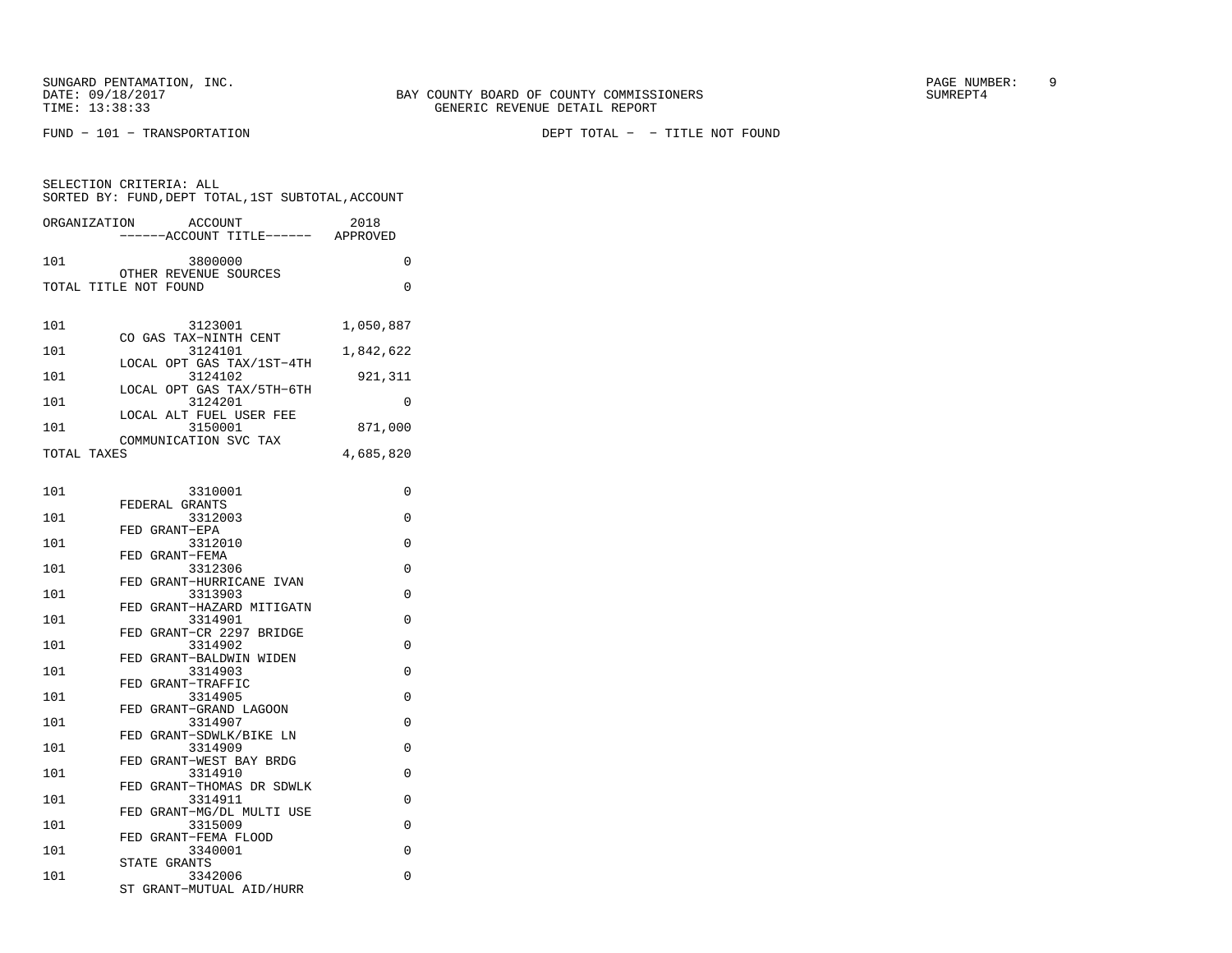FUND − 101 − TRANSPORTATION DEPT TOTAL − − TITLE NOT FOUND

| ORGANIZATION | <b>ACCOUNT</b>                                          | 2018      |
|--------------|---------------------------------------------------------|-----------|
|              | ----ACCOUNT TITLE------ APPROVED                        |           |
| 101          | 3343106                                                 | 0         |
| 101          | ST GRANT-FLA ENTERPRISE<br>3344902                      | $\Omega$  |
|              | ST<br>GRANT-FDOT TRF SAFETY                             |           |
| 101          | 3344903                                                 | 0         |
| 101          | GRANT-ADPT TRF SGNL<br>ST<br>3344908                    | 0         |
|              | ST GRANT-NW FL WTR MGT                                  |           |
| 101          | 3344913                                                 | 0         |
| 101          | ST GRANT-SCOTTS FERRY RD<br>3344918                     | 0         |
|              | ST GRANT-ADPT T/S PHS II                                |           |
| 101          | 3344920                                                 | 0         |
| 101          | ST GRANT-INTELL TRNSP SYS<br>3344922                    | $\Omega$  |
|              | ST GRANT-BALDWIN PHS 3                                  |           |
| 101          | 3345020                                                 | 0         |
|              | ST GRANT-DISASTER RELIEF                                |           |
| 101          | 3354901<br>MOTOR FUEL TAX REBATE                        | 153,000   |
| 101          | 3354902                                                 | 2,600     |
|              | MOTOR FUEL USE TAX                                      |           |
| 101          | 3354905<br>CONSTITUTIONAL GAS TX-20%                    | 463,565   |
| 101          | 3354906                                                 | 1,854,262 |
|              | CONSTITUTIONAL GAS TX-80%                               |           |
| 101          | 3354910<br>CO. GAS TAX-POUR OVER/7TH                    | 1,023,030 |
| 101          | 3354915                                                 | 0         |
|              | CO GAS TX-9TH CENT DIESEL                               |           |
| 101          | 3354920<br>STATE ALT. FUEL USER FEE                     | 0         |
| 101          | 3360001                                                 | 0         |
|              | STATE PMT IN LIEU OF TXS                                |           |
|              | TOTAL INTERGOVERNMENTAL REVENUE                         | 3,496,457 |
|              |                                                         |           |
| 101          | 3413005                                                 | 0         |
| 101          | CHRGS-NON ADV ASSESS FEE<br>3449010                     | 650,000   |
|              | CHRGS FOR SRV-SIGNS/SIGNL                               |           |
| 101          | 3490001                                                 | 40,000    |
|              | OTHER CHARGES FOR SERVICE<br>TOTAL CHARGES FOR SERVICES | 690,000   |
|              |                                                         |           |
|              |                                                         |           |
| 101          | 3640010<br>SALE OF FIXED ASSETS                         | 0         |
| 101          | 3659010                                                 | 0         |
|              | SALE OF SURPLUS OR SCRAP                                |           |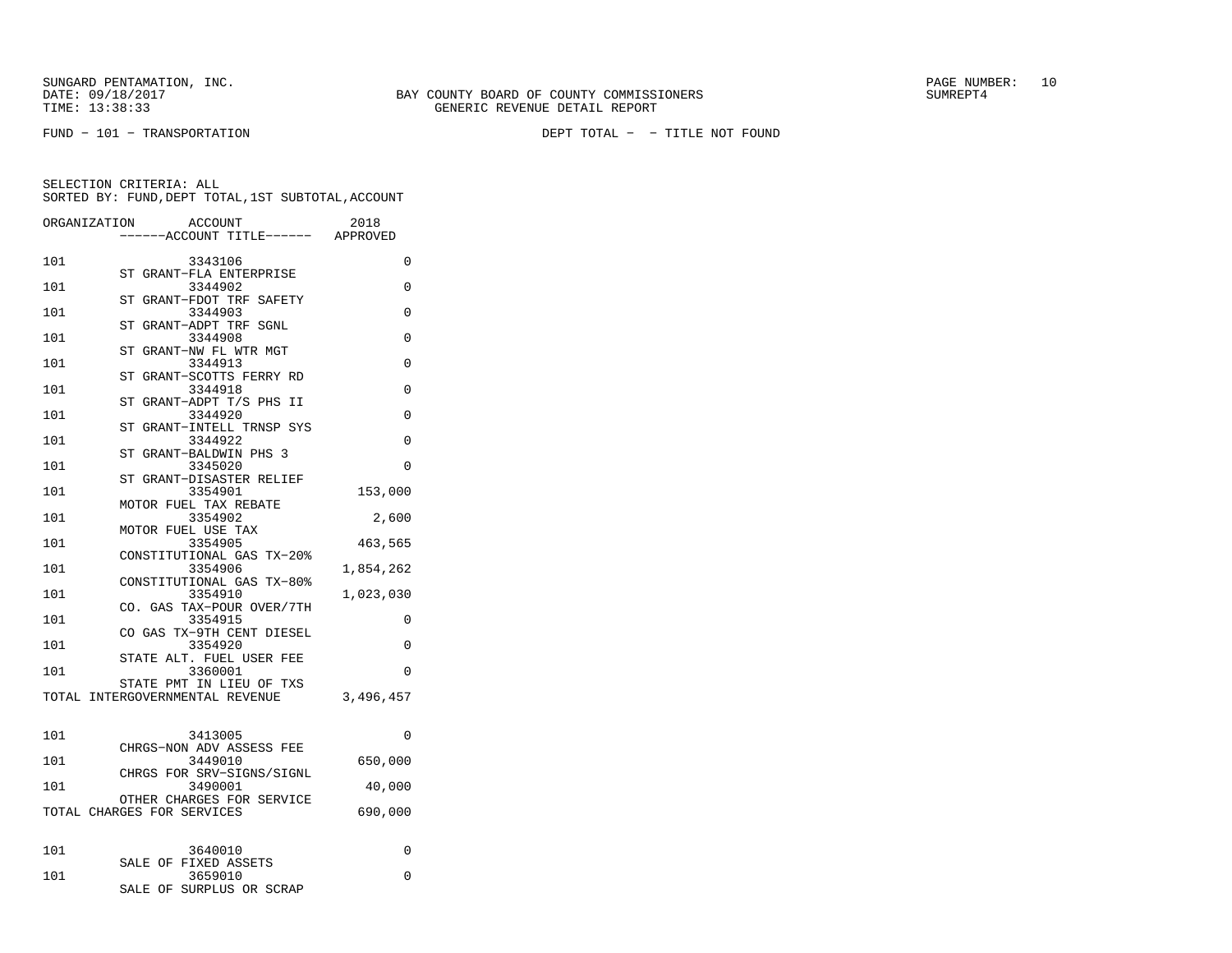SUNGARD PENTAMATION, INC. THE SUNGARD PAGE NUMBER: 11 DATE: 09/18/2017 BAY COUNTY BOARD OF COUNTY COMMISSIONERS SUMREPT4

SELECTION CRITERIA: ALL

101 3660001 0 CONTRIBUTIONS−PRIVATE SRC 101 3660007 450,000 CONTRIB−OTHER GOVT UNITS 101 3699001 25,000 OTHER MISC REVENUE101 3699004 0 REFUND PRIOR YR EXPENSE 101 3699012 0 INSURANCE PROCEEDS TOTAL MISCELLANEOUS REVENUE 475,000 101 3611100 10,000 INTEREST−POOL 101 3611135 36,000 INTEREST−PART. PAVING 101 3613005 0 UNREALZD GAIN/LOSS INVESTTOTAL INTEREST EARNINGS 46,000 101 3631005 0 SPEC ASSESS−PART. PAVING101 3631007 0 MSBU−ADMINISTRATIVE FEES 101 3631010 1,788,000 STORMWATER UTIL ASSESSTOTAL SPECIAL ASSESSMENTS 1,788,000

 SORTED BY: FUND,DEPT TOTAL,1ST SUBTOTAL,ACCOUNTORGANIZATION ACCOUNT 2018−−−−−−ACCOUNT TITLE−−−−−− APPROVED

| 101 | 3810000                     | $\Omega$   |
|-----|-----------------------------|------------|
|     | INTERFUND TRANSFERS         |            |
| 101 | 3810001                     | 9,515,867  |
|     | TRNSF FRM GENERAL FD(001)   |            |
| 101 | 3810380                     | 0          |
|     | TRNSF FRM C G GEN FUND      |            |
| 101 | 3840005                     | $\Omega$   |
|     | LOAN PROCEEDS               |            |
| 101 | 3899996                     | $\Omega$   |
|     | RESERVE RELEASE             |            |
| 101 | 3899999                     | 2,075,902  |
|     | BALANCE FWD-CASH FORWARD    |            |
|     | TOTAL OTHER REVENUE SOURCES | 11,591,769 |
|     | TOTAL TITLE NOT FOUND       | 22,773,046 |
|     |                             |            |
|     | TOTAL TRANSPORTATION        | 22,773,046 |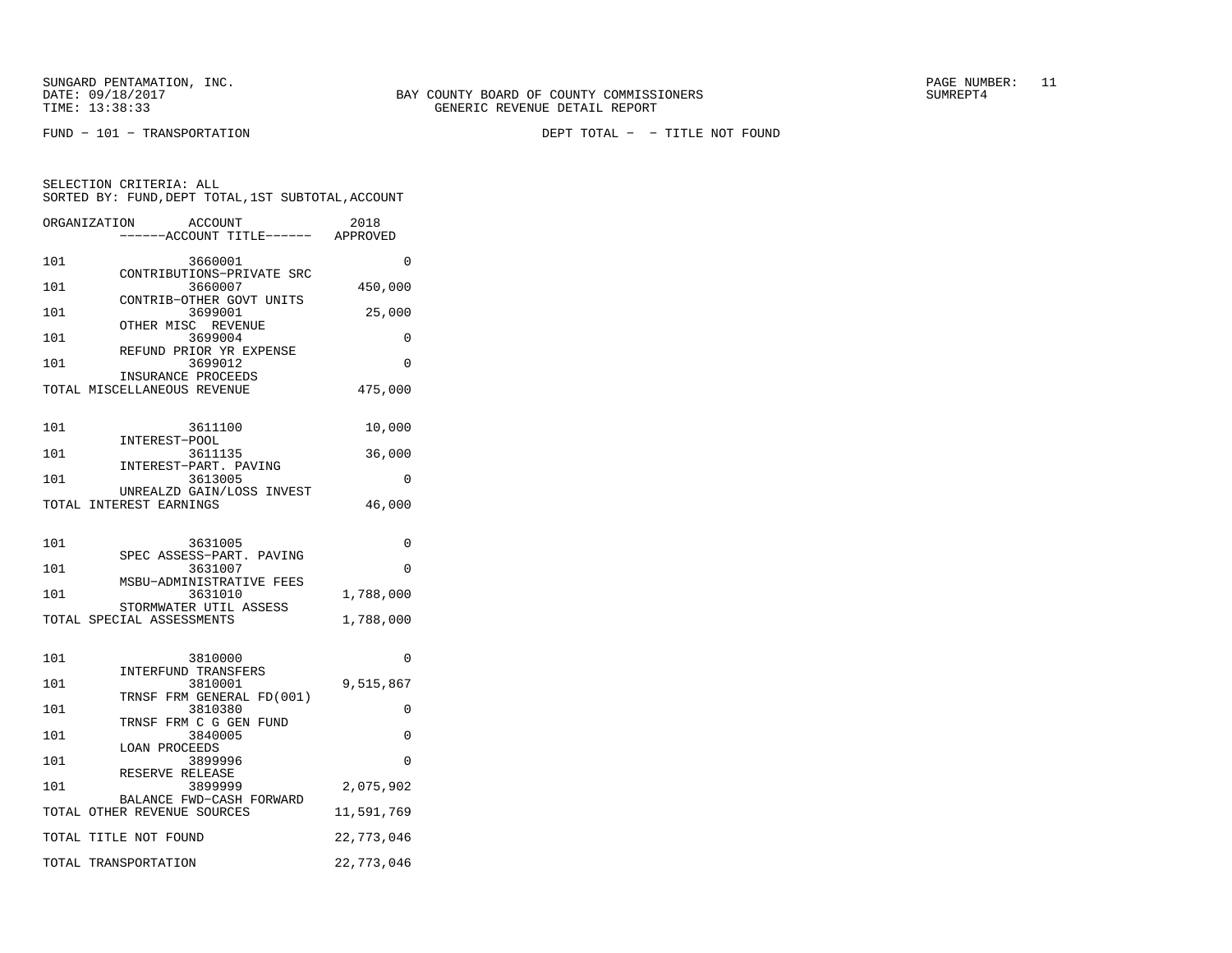SELECTION CRITERIA: ALL

FUND − 102 − .5% INFRASTRUCTURE SURTAX DEPT TOTAL − − TITLE NOT FOUND

|             |                         | SORTED BY: FUND, DEPT TOTAL, 1ST SUBTOTAL, ACCOUNT |            |
|-------------|-------------------------|----------------------------------------------------|------------|
|             | ORGANIZATION ACCOUNT    | ------ACCOUNT TITLE------ APPROVED                 | 2018       |
| 102         |                         | 3126010<br>DISCRETIONARY SALES SURTX               | 13,083,400 |
| TOTAL TAXES |                         |                                                    | 13,083,400 |
| 102         | FEDERAL GRANTS          | 3310001                                            | 726,000    |
|             |                         | TOTAL INTERGOVERNMENTAL REVENUE                    | 726,000    |
| 102         | INTEREST-POOL           | 3611100                                            | 5,000      |
|             | TOTAL INTEREST EARNINGS |                                                    | 5,000      |
|             | TOTAL TITLE NOT FOUND   |                                                    | 13,814,400 |
|             |                         | TOTAL .5% INFRASTRUCTURE SURTAX                    | 13,814,400 |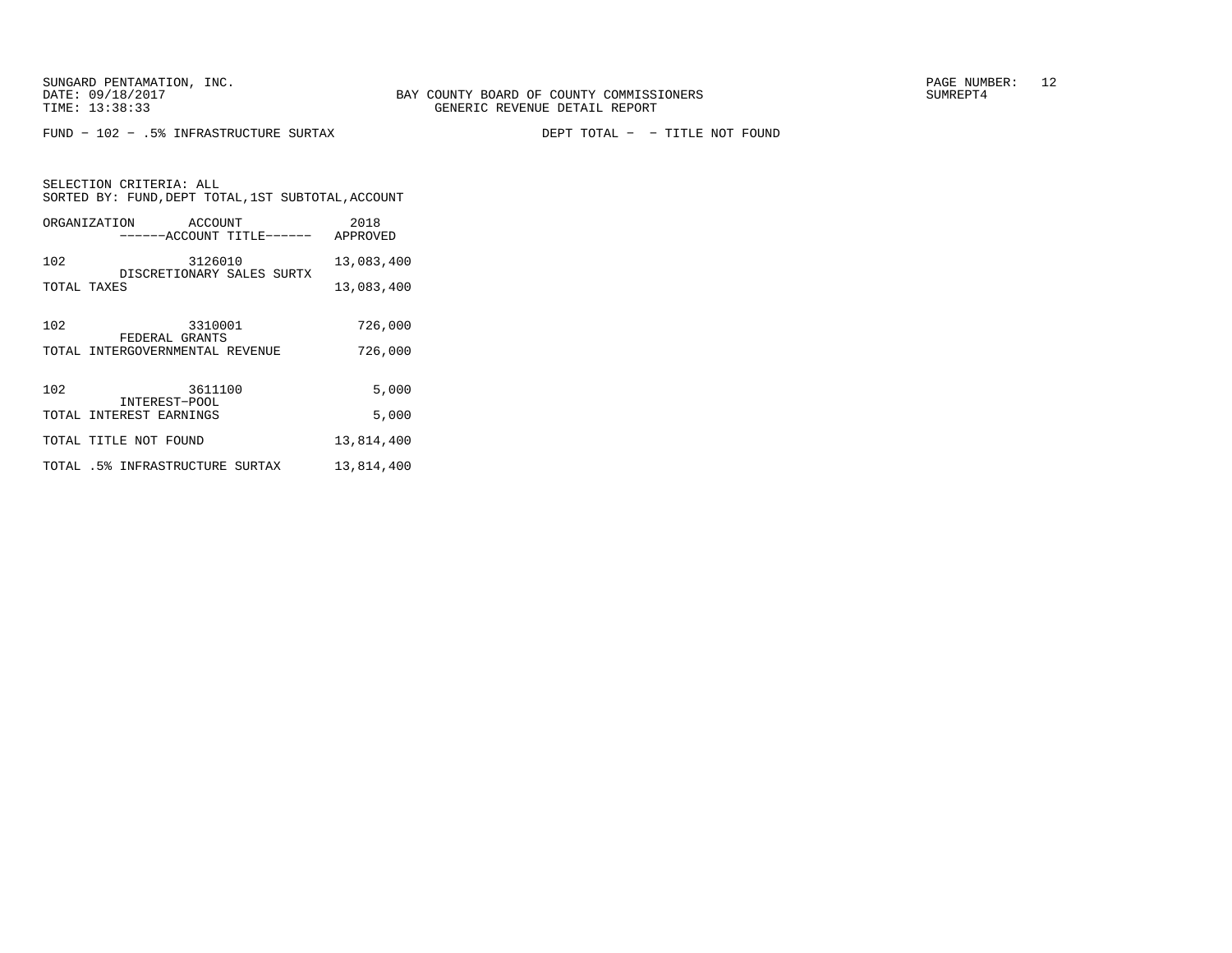FUND − 110 − TRANSPORTATION−PRT PAVING DEPT TOTAL − − TITLE NOT FOUND

| SELECTION CRITERIA: ALL<br>SORTED BY: FUND, DEPT TOTAL, 1ST SUBTOTAL, ACCOUNT |   |
|-------------------------------------------------------------------------------|---|
| ACCOUNT<br>2018<br>ORGANIZATION<br>----ACCOUNT TITLE------ APPROVED           |   |
| 3124102<br>110                                                                | 0 |
| LOCAL OPT GAS TAX/5TH-6TH<br>TOTAL TAXES                                      | 0 |
| 110<br>3344907                                                                | 0 |
| ST GRANT-TRANSPORTATION<br>TOTAL INTERGOVERNMENTAL REVENUE                    | 0 |
| 3660001<br>110<br>CONTRIBUTIONS-PRIVATE SRC                                   | 0 |
| 3660007<br>110                                                                | 0 |
| CONTRIB-OTHER GOVT UNITS<br>3699001<br>110                                    | 0 |
| OTHER MISC REVENUE<br>TOTAL MISCELLANEOUS REVENUE                             | 0 |
| 110<br>3611100                                                                | 0 |
| INTEREST-POOL<br>3611135<br>110                                               | 0 |
| INTEREST-PART. PAVING<br>3613005<br>110                                       | 0 |
| UNREALZD GAIN/LOSS INVEST<br>TOTAL INTEREST EARNINGS                          | 0 |
| 110<br>3631005<br>SPEC ASSESS-PART. PAVING                                    | 0 |
| 3631007<br>110                                                                | 0 |
| MSBU-ADMINISTRATIVE FEES<br>TOTAL SPECIAL ASSESSMENTS                         | 0 |
| 110<br>3810001                                                                | 0 |
| TRNSF FRM GENERAL FD(001)<br>110<br>3899999                                   | 0 |
| BALANCE FWD-CASH FORWARD<br>TOTAL OTHER REVENUE SOURCES                       | 0 |
| TOTAL TITLE NOT FOUND                                                         | 0 |
| TOTAL TRANSPORTATION-PRT PAVING                                               | 0 |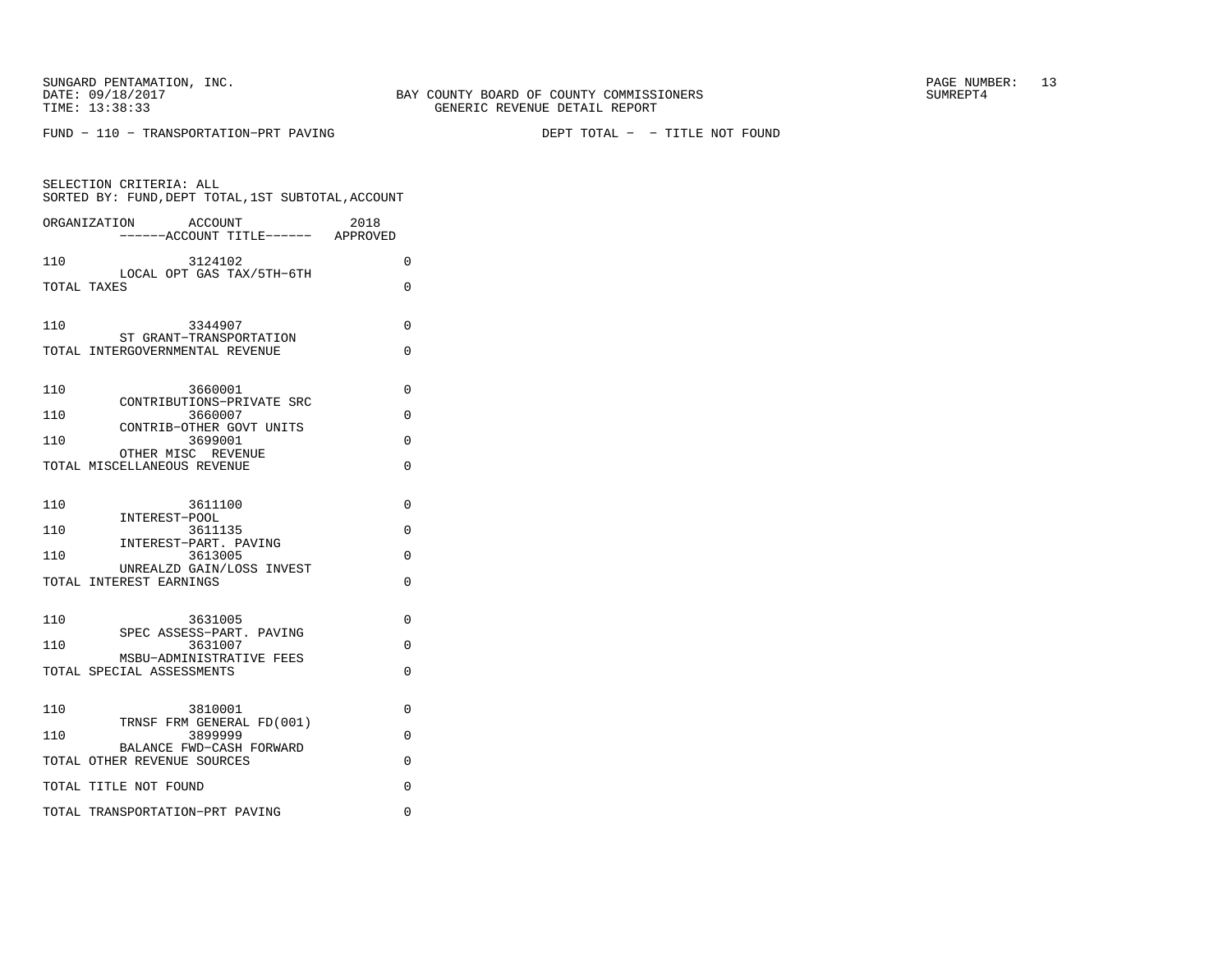FUND − 111 − ROAD IMPACT−BEACH/AIRPORT DEPT TOTAL − − TITLE NOT FOUND

| SELECTION CRITERIA: ALL                            |  |
|----------------------------------------------------|--|
| SORTED BY: FUND, DEPT TOTAL, 1ST SUBTOTAL, ACCOUNT |  |

|     | ORGANIZATION ACCOUNT<br>------ACCOUNT TITLE------ APPROVED | 2018     |
|-----|------------------------------------------------------------|----------|
| 111 | 3611100                                                    | 1,200    |
| 111 | INTEREST-POOL<br>3613005                                   | $\Omega$ |
|     | UNREALZD GAIN/LOSS INVEST<br>TOTAL INTEREST EARNINGS       | 1,200    |
|     |                                                            |          |
| 111 | 3632401<br>IMPACT FEES-ROADS                               | $\Omega$ |
|     | TOTAL SPECIAL ASSESSMENTS                                  | $\Omega$ |
|     |                                                            |          |
| 111 | 3899999<br>BALANCE FWD-CASH FORWARD                        | 191,913  |
|     | TOTAL OTHER REVENUE SOURCES                                | 191,913  |
|     | TOTAL TITLE NOT FOUND                                      | 193,113  |
|     | TOTAL ROAD IMPACT-BEACH/AIRPORT                            | 193,113  |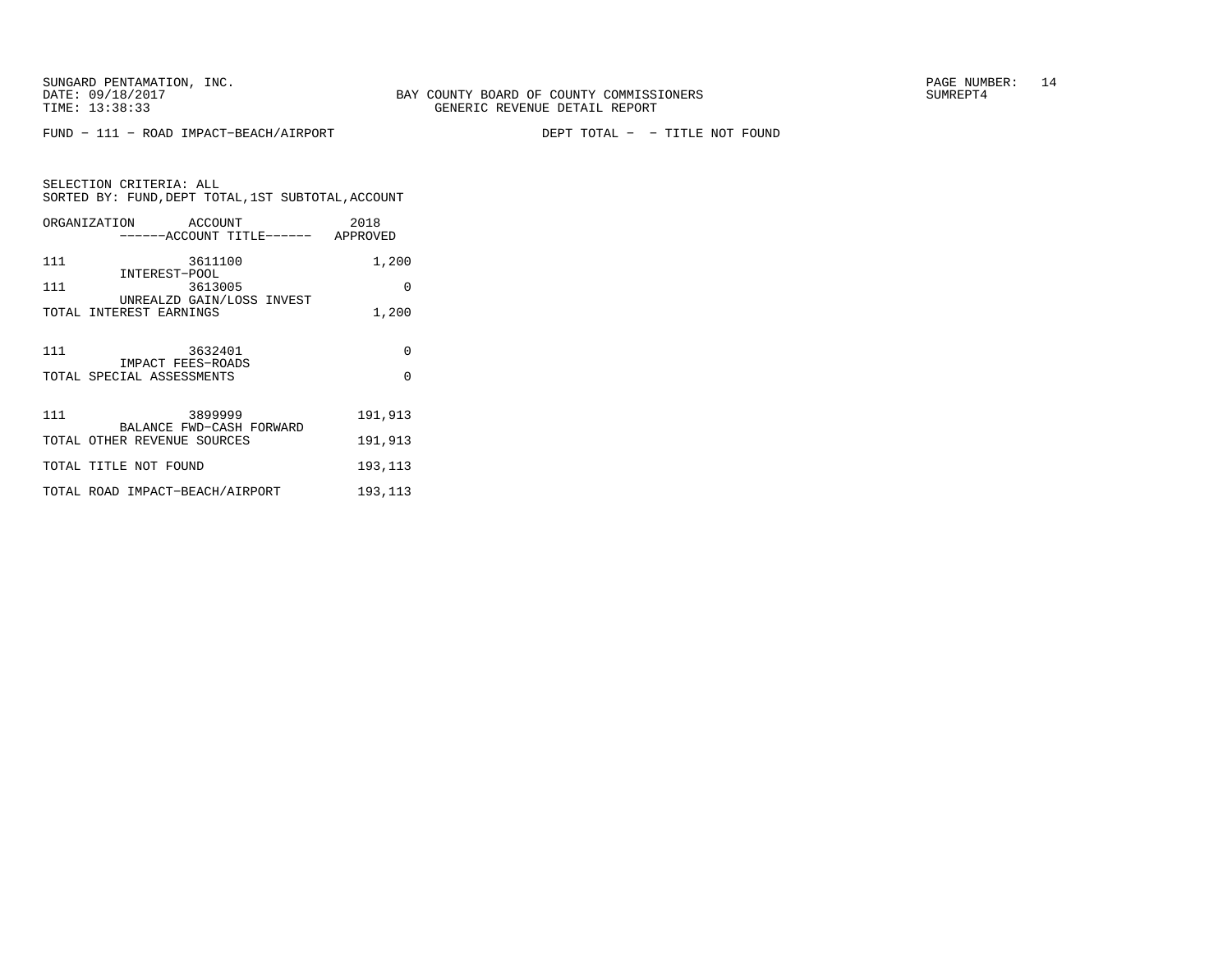FUND − 112 − ROAD IMPACT−EAST BAY CTY DEPT TOTAL − − TITLE NOT FOUND

SELECTION CRITERIA: ALL SORTED BY: FUND,DEPT TOTAL,1ST SUBTOTAL,ACCOUNTORGANIZATION ACCOUNT 2018

|     | ------ACCOUNT TITLE------ APPROVED             |          |
|-----|------------------------------------------------|----------|
| 112 | 3611100<br>INTEREST-POOL                       | $\Omega$ |
| 112 | 3613005<br>UNREALZD GAIN/LOSS INVEST           | $\Omega$ |
|     | TOTAL INTEREST EARNINGS                        | $\Omega$ |
| 112 | 3632401                                        | $\Omega$ |
|     | IMPACT FEES-ROADS<br>TOTAL SPECIAL ASSESSMENTS | $\Omega$ |
| 112 | 3899999<br>BALANCE FWD-CASH FORWARD            | 12,000   |
|     | TOTAL OTHER REVENUE SOURCES                    | 12,000   |
|     | TOTAL TITLE NOT FOUND                          | 12,000   |
|     | TOTAL ROAD IMPACT-EAST BAY CTY                 | 12,000   |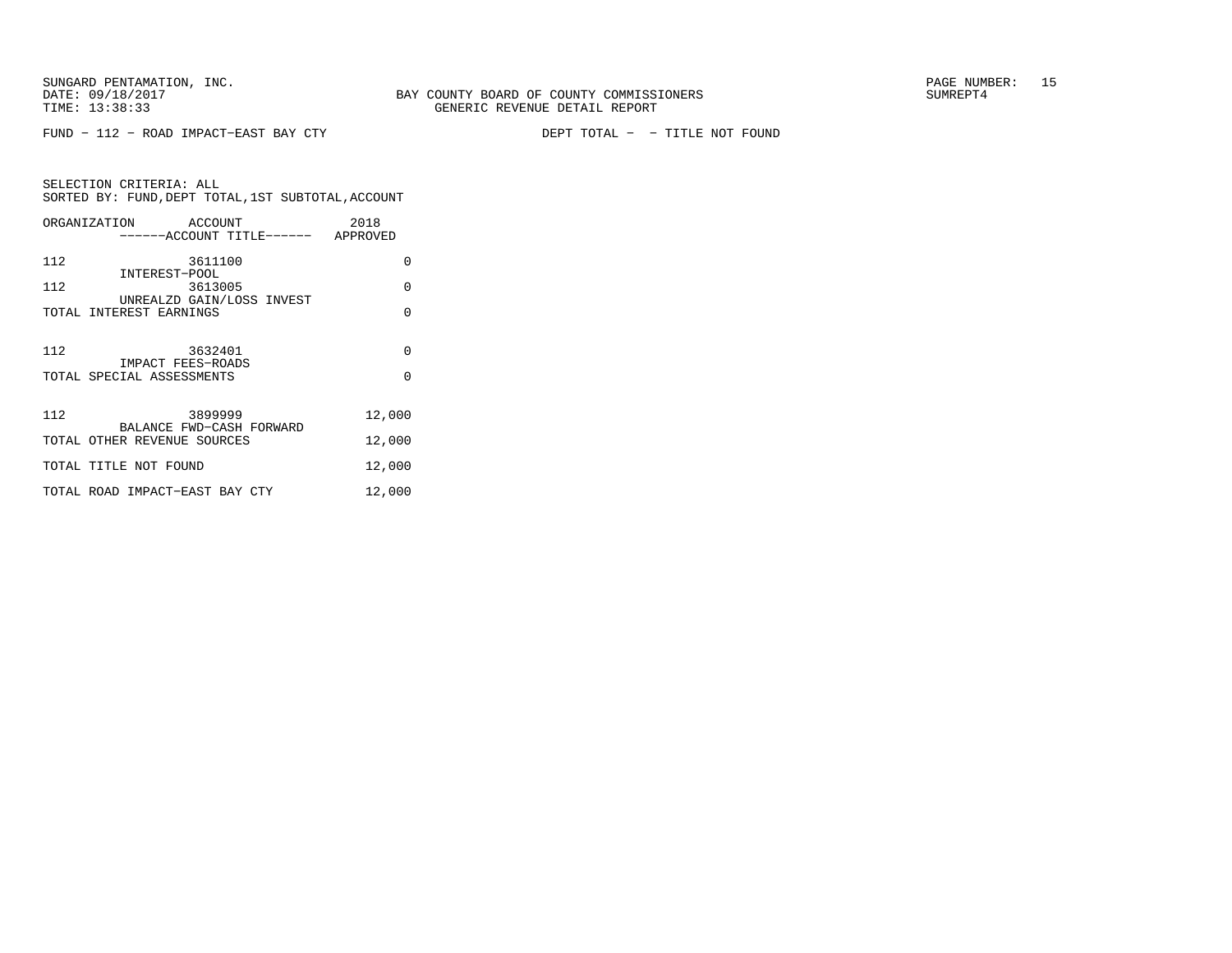FUND − 113 − ROAD IMPACT−PANAMA CITY DEPT TOTAL − − TITLE NOT FOUND

| SELECTION CRITERIA: ALL                            |                           |         |          |
|----------------------------------------------------|---------------------------|---------|----------|
| SORTED BY: FUND, DEPT TOTAL, 1ST SUBTOTAL, ACCOUNT |                           |         |          |
|                                                    |                           |         |          |
| ORGANIZATION                                       |                           | ACCOUNT | 2018     |
|                                                    | ------ACCOUNT TITLE------ |         | APPROVED |

|     | $\sim$                                                    | AF FINU V BL |
|-----|-----------------------------------------------------------|--------------|
| 113 | 3314902                                                   | $\Omega$     |
| 113 | FED GRANT-BALDWIN WIDEN<br>3314904                        | $\Omega$     |
|     | FED GRANT-390 WIDENING<br>TOTAL INTERGOVERNMENTAL REVENUE | $\Omega$     |
| 113 | 3611100<br>INTEREST-POOL                                  | 150          |
| 113 | 3613005                                                   | $\Omega$     |
|     | UNREALZD GAIN/LOSS INVEST<br>TOTAL INTEREST EARNINGS      | 150          |
| 113 | 3632401<br>IMPACT FEES-ROADS                              | $\Omega$     |
|     | TOTAL SPECIAL ASSESSMENTS                                 | $\Omega$     |
| 113 | 3810001<br>TRNSF FRM GENERAL FD(001)                      | $\Omega$     |
| 113 | 3810105<br>TRNSF FRM ROAD/BRDG (105)                      | $\Omega$     |
| 113 | 3899999                                                   | 26,000       |
|     | BALANCE FWD-CASH FORWARD<br>TOTAL OTHER REVENUE SOURCES   | 26,000       |
|     | TOTAL TITLE NOT FOUND                                     | 26,150       |
|     | TOTAL ROAD IMPACT-PANAMA CITY                             | 26,150       |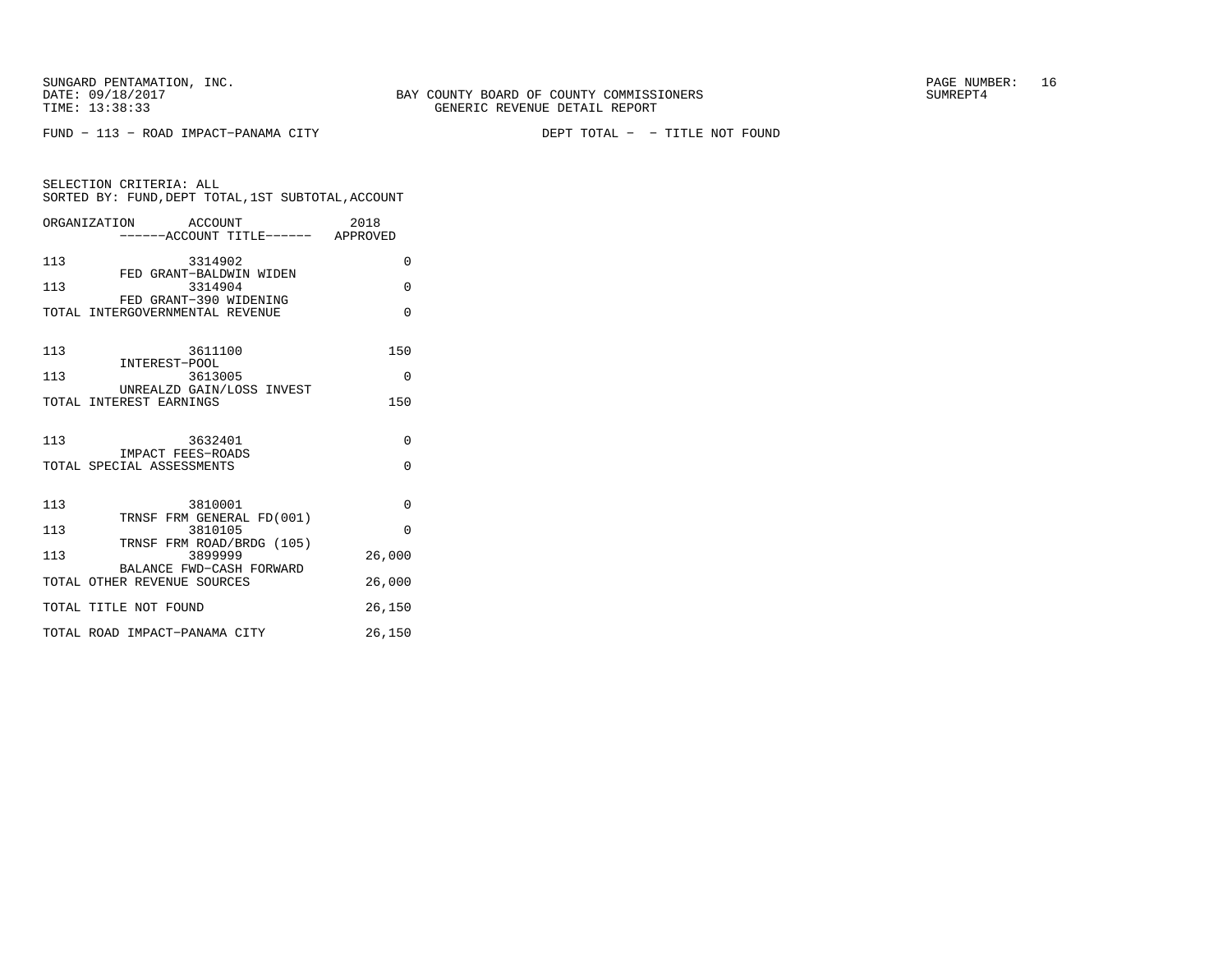FUND − 114 − ROAD IMPACT−S.PORT/S.HILL DEPT TOTAL − − TITLE NOT FOUND

| SELECTION CRITERIA: ALL<br>SORTED BY: FUND, DEPT TOTAL, 1ST SUBTOTAL, ACCOUNT |          |  |  |
|-------------------------------------------------------------------------------|----------|--|--|
| ORGANIZATION ACCOUNT<br>------ACCOUNT TITLE------ APPROVED                    | 2018     |  |  |
| 114<br>3344902<br>ST GRANT-FDOT TRF SAFETY                                    | $\Omega$ |  |  |
| TOTAL INTERGOVERNMENTAL REVENUE                                               | $\Omega$ |  |  |
| 114<br>3611100<br>INTEREST-POOL                                               | 1,500    |  |  |
| 114<br>3613005<br>UNREALZD GAIN/LOSS INVEST                                   | 0        |  |  |
| TOTAL INTEREST EARNINGS                                                       | 1,500    |  |  |
| 114<br>3632401<br>IMPACT FEES-ROADS                                           | $\Omega$ |  |  |
| TOTAL SPECIAL ASSESSMENTS                                                     | $\Omega$ |  |  |
| 114<br>3899999<br>BALANCE FWD-CASH FORWARD                                    | 216,000  |  |  |
| TOTAL OTHER REVENUE SOURCES                                                   | 216,000  |  |  |
| TOTAL TITLE NOT FOUND                                                         | 217,500  |  |  |
| TOTAL ROAD IMPACT-S.PORT/S.HILL                                               | 217,500  |  |  |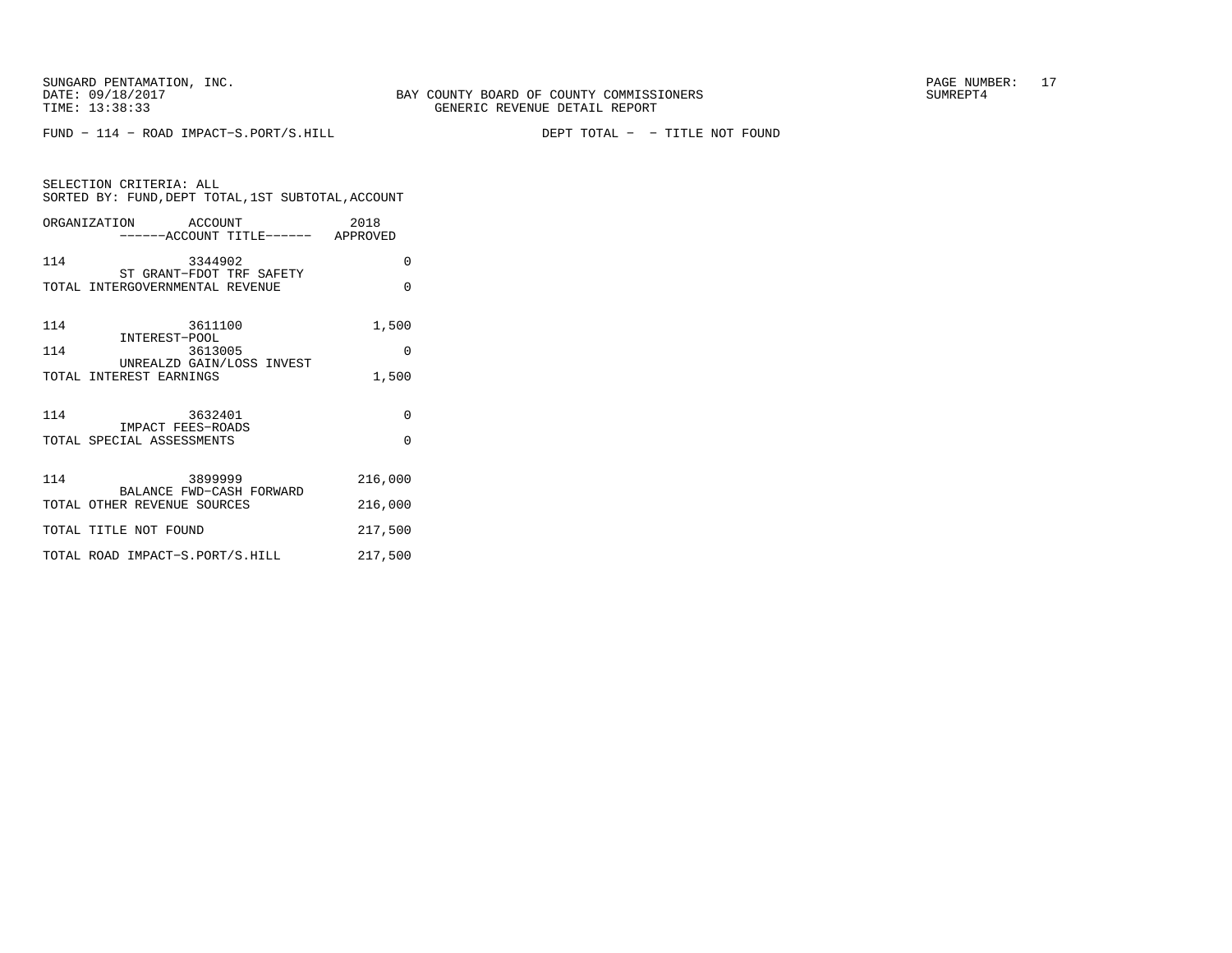SUNGARD PENTAMATION, INC. THE SUNGARD PAGE NUMBER: 18 DATE: 09/18/2017 BAY COUNTY BOARD OF COUNTY COMMISSIONERS SUMREPT4

SELECTION CRITERIA: ALL

FUND − 115 − STORMWATER MANAGEMENT DEPT TOTAL − − TITLE NOT FOUND

 SORTED BY: FUND,DEPT TOTAL,1ST SUBTOTAL,ACCOUNTORGANIZATION ACCOUNT 2018−−−−−−ACCOUNT TITLE−−−−−− APPROVED

115 3313903 0 FED GRANT−HAZARD MITIGATN 115 3344908 0 ST GRANT−NW FL WTR MGT TOTAL INTERGOVERNMENTAL REVENUE 0 115 3640010 0 SALE OF FIXED ASSETS115 3660007 0 CONTRIB−OTHER GOVT UNITS115 3699001 0 OTHER MISC REVENUE115 3699012 0 INSURANCE PROCEEDS TOTAL MISCELLANEOUS REVENUE 0 115 3611100 0 INTEREST−POOL 115 3613005 0 UNREALZD GAIN/LOSS INVESTTOTAL INTEREST EARNINGS 0 115 3631010 0 STORMWATER UTIL ASSESSTOTAL SPECIAL ASSESSMENTS 0 115 3810001 0 TRNSF FRM GENERAL FD(001)115 3810101 0 TRNSF FRM TRANSP (101)115 3810110 0 TRNSF FRM PART PAVE (110)115 3899999 0 BALANCE FWD−CASH FORWARDTOTAL OTHER REVENUE SOURCES 0 TOTAL TITLE NOT FOUND 0 TOTAL STORMWATER MANAGEMENT 0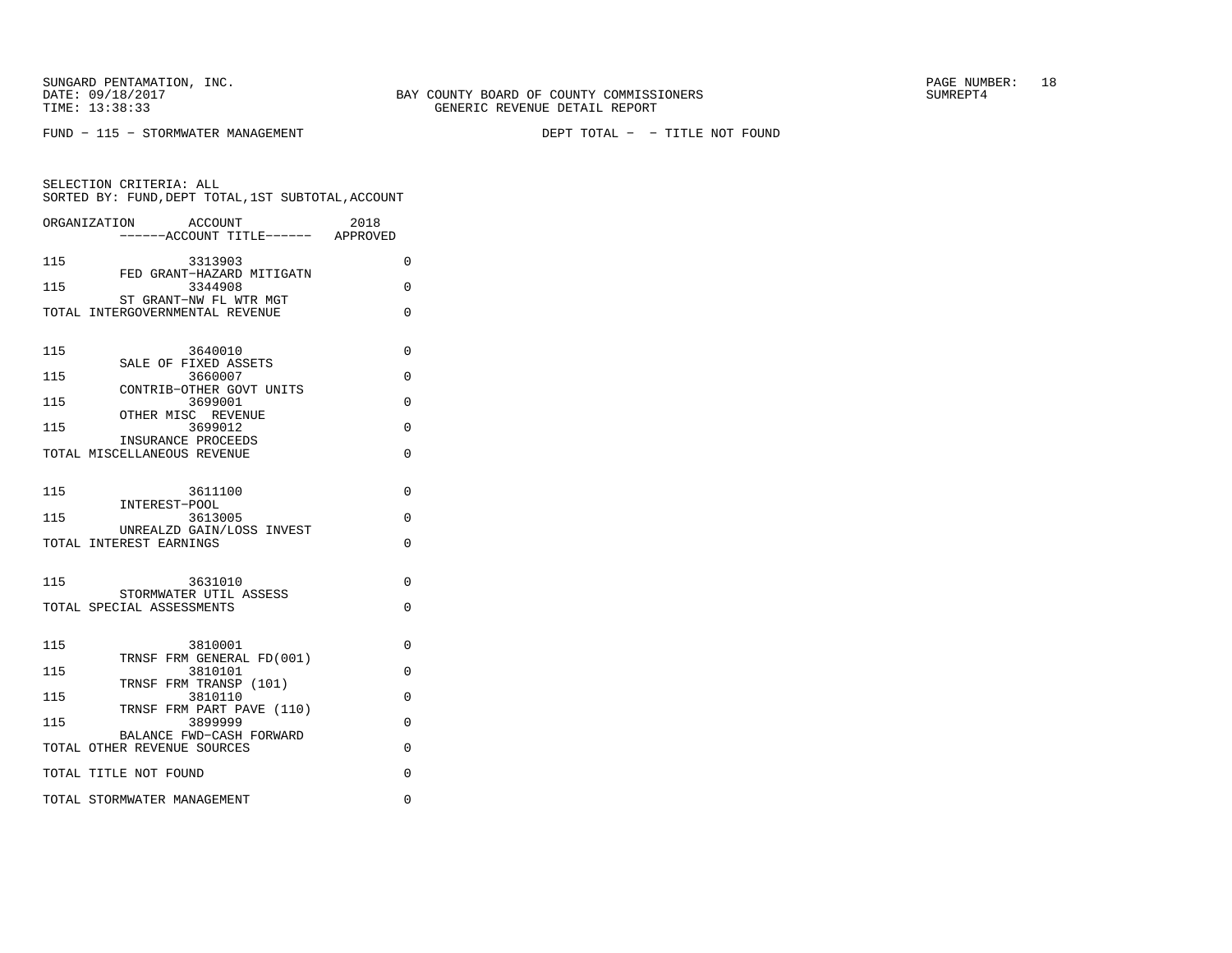FUND − 118 − TRANSIT DEPT TOTAL − − TITLE NOT FOUND

| ORGANIZATION          | ACCOUNT<br>------ACCOUNT TITLE------ | 2018<br>APPROVED |
|-----------------------|--------------------------------------|------------------|
| 118                   | 3314212                              | 775,915          |
| 118                   | 3314213                              | 1,945,578        |
| TOTAL TITLE NOT FOUND |                                      | 2,721,493        |

| 118 | 3314201                              | 0         |
|-----|--------------------------------------|-----------|
| 118 | FED GRANT-96-X022-00 ARRA<br>3314202 | 0         |
|     | FED GRANT-90-X744-01 5307            |           |
| 118 | 3314203                              | 0         |
|     | FED GRANT-90-X772-00 5307            |           |
| 118 | 3314204                              | 0         |
|     | GRANT-90-X796-01 5307<br>FED         |           |
| 118 | 3314205<br>FED GRANT-90-X829-00 5307 | 0         |
| 118 | 3314206                              | 0         |
|     | GRANT-90-X823-00 JARC<br>FED         |           |
| 118 | 3314207                              | 0         |
|     | FED GRANT-90-X743-01 JARC            |           |
| 118 | 3314208                              | 0         |
|     | GRANT-04-0078-00 FCLT<br>FED         |           |
| 118 | 3314209                              | 0         |
|     | FED GRANT-FL-90-X868 5307            |           |
| 118 | 3314210<br>GRANT-FLEX FUNDING<br>FED | 150,000   |
| 118 | 3314211                              | 400,000   |
|     | FED GRANT-FL-2016-012-00             |           |
| 118 | 3344201                              | 436,520   |
|     | ST<br>GRANT-BLOCK                    |           |
| 118 | 3344202                              | 211,785   |
|     | ST GRANT-URBAN CORRIDOR              |           |
| 118 | 3344203                              | 125,000   |
| 118 | ST<br>GRANT-SECTION 5311<br>3344204  |           |
|     | GRANT-5339<br>ST                     | 140,000   |
| 118 | 3344206                              | 0         |
|     | GRANT-5310<br>ST                     |           |
| 118 | 3345031                              | 466,058   |
|     | ST GRANT-PARA TD                     |           |
| 118 | 3345032                              | $\Omega$  |
|     | ST GRANT-PARA ARA68                  |           |
|     | TOTAL INTERGOVERNMENTAL REVENUE      | 1,929,363 |
|     |                                      |           |
| 118 | 3443001<br>CHRGS FOR SRV-BAY MEDICAL | 0         |
| 118 | 3443010                              | 500,000   |
|     | CHRGS FOR SRV-TROLLEY                |           |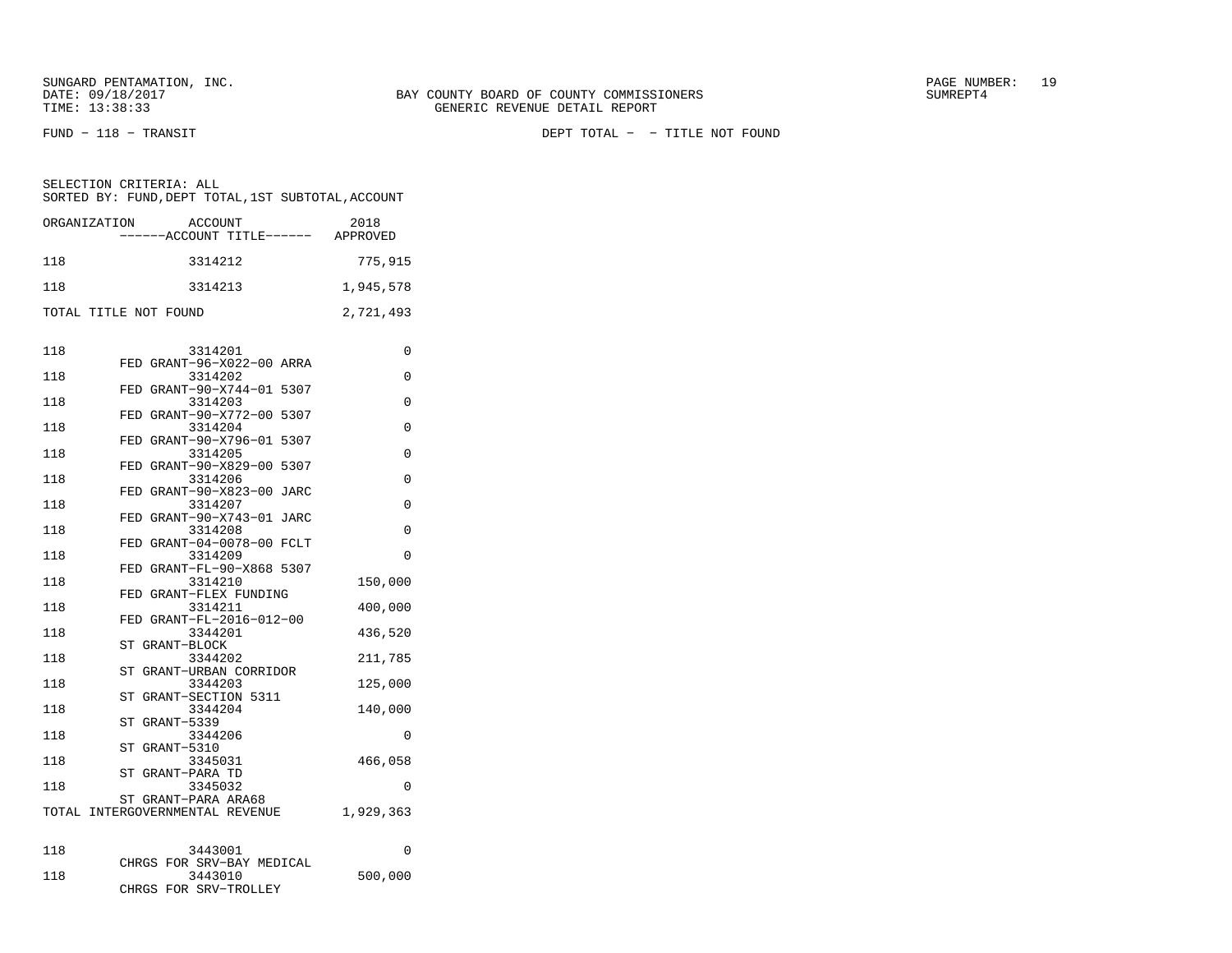FUND − 118 − TRANSIT DEPT TOTAL − − TITLE NOT FOUND

| SORTED BY: FUND, DEPT TOTAL, 1ST SUBTOTAL, ACCOUNT | SELECTION CRITERIA: ALL |  |
|----------------------------------------------------|-------------------------|--|
|                                                    |                         |  |

|               | ORGANIZATION ACCOUNT<br>------ACCOUNT TITLE------ APPROVED | 2018      |
|---------------|------------------------------------------------------------|-----------|
| 118           | 3443012<br>CHRGS FOR SRV-FARE PASSES                       | 90,000    |
| 118           | 3443015<br>CHRGS FOR SRV-BROKER/MED                        | 80,000    |
|               | TOTAL CHARGES FOR SERVICES                                 | 670,000   |
| 118           | 3660007<br>CONTRIB-OTHER GOVT UNITS                        | 272,450   |
| 118           | 3699001                                                    | 0         |
| 118           | OTHER MISC REVENUE<br>3699012                              | $\Omega$  |
|               | INSURANCE PROCEEDS<br>TOTAL MISCELLANEOUS REVENUE          | 272,450   |
| 118           | 3611100<br>INTEREST-POOL                                   | 0         |
| 118           | 3613005                                                    | 0         |
|               | UNREALZD GAIN/LOSS INVEST<br>TOTAL INTEREST EARNINGS       | $\Omega$  |
|               | TOTAL TITLE NOT FOUND                                      | 5,593,306 |
| TOTAL TRANSIT |                                                            | 5,593,306 |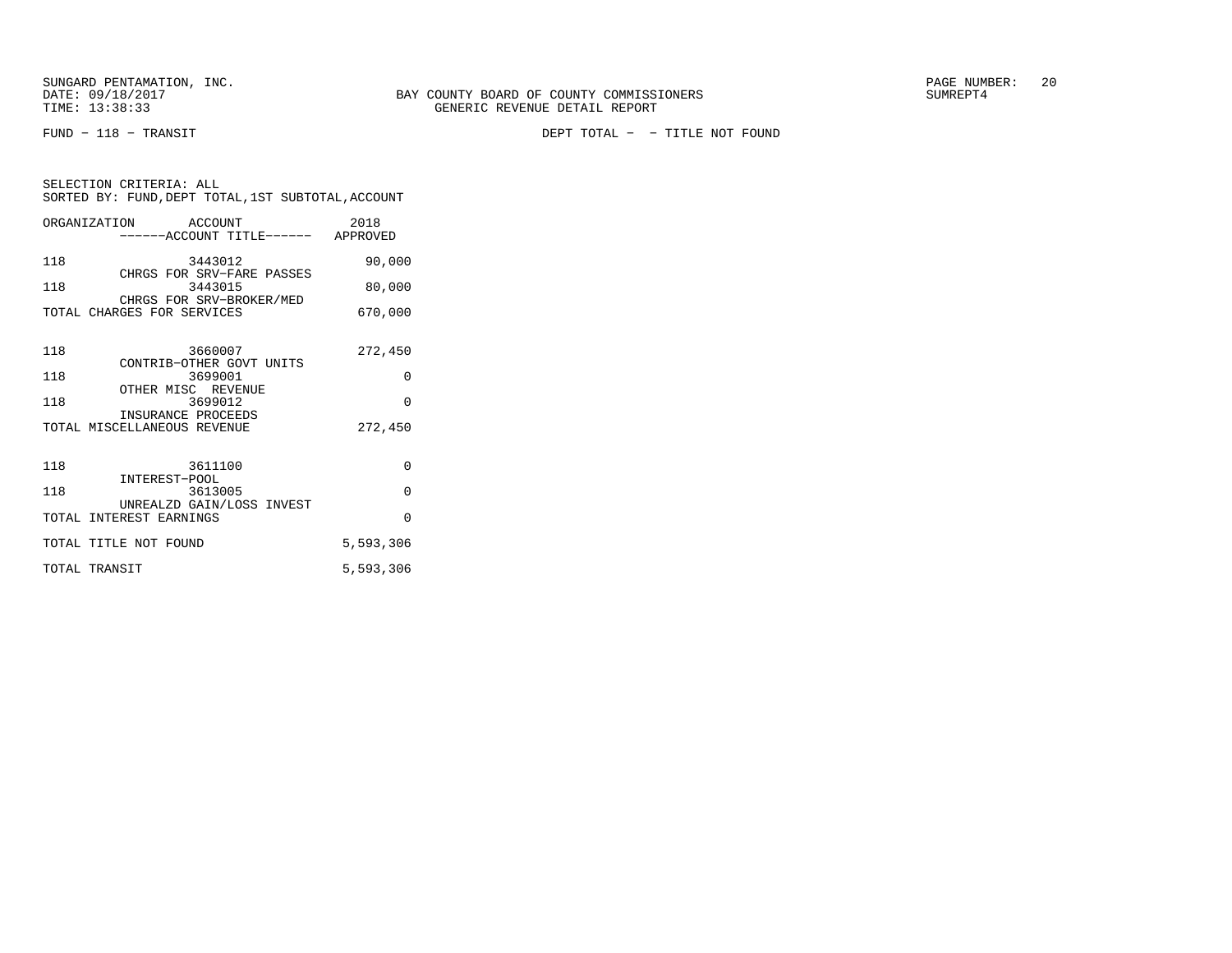SELECTION CRITERIA: ALL

|     | FEDERAL GRANTS                      |         |
|-----|-------------------------------------|---------|
| 120 | 3347001                             | 61,899  |
|     | ST GRANT-BAY CO LIBRARY             |         |
| 120 | 3347003                             | 350,000 |
|     | ST GRANT-MULTICOUNTY                |         |
| 120 | 3347006                             | 56,366  |
|     | ST GRANT-GULF CO LIBRARY            |         |
| 120 | 3347007                             | 57,593  |
|     | ST GRANT-LIBERTY CO LIB             |         |
|     | TOTAL INTERGOVERNMENTAL REVENUE     | 525,858 |
|     |                                     |         |
| 120 | 3419002                             | 10,000  |
|     | COPIES                              |         |
| 120 | 3471001                             | 0       |
|     | CHRG FOR SVC-PANAMA CITY            |         |
| 120 | 3471002                             | 169,470 |
|     | CHRG FOR SVC-PC BEACH               |         |
| 120 | 3471003                             | 37,543  |
|     | CHRG FOR SVC-PARKER                 |         |
| 120 | 3471004                             | 96,720  |
|     | CHRG FOR SVC-GULF COUNTY            |         |
| 120 | 3471005                             | 3,000   |
| 120 | CHRG FOR SVC-PORT ST JOE<br>3471006 |         |
|     | CHRG FOR SVC-WEWAHITCHKA            | 2,250   |
| 120 | 3471007                             | 75,347  |
|     | CHRG FOR SVC-LIBERTY CTY            |         |
| 120 | 3471010                             | 22,000  |
|     | SALE OF BOOKS                       |         |
|     | TOTAL CHARGES FOR SERVICES          | 416,330 |
|     |                                     |         |
| 120 | 3520005                             | 74,000  |
|     | LIBRARY FINES & FEES                |         |
|     | TOTAL FINES & FORFEITS              | 74,000  |
|     |                                     |         |
|     |                                     |         |
|     |                                     |         |

 SORTED BY: FUND,DEPT TOTAL,1ST SUBTOTAL,ACCOUNTORGANIZATION ACCOUNT 2018 −−−−−−ACCOUNT TITLE−−−−−− APPROVED120 3310001 0

| 120 | 3640010                   |  |
|-----|---------------------------|--|
|     | SALE OF FIXED ASSETS      |  |
| 120 | 3660001                   |  |
|     | CONTRIBUTIONS-PRIVATE SRC |  |
| 120 | 3660003                   |  |
|     | CONTRIB-FRIEND OF LIBRARY |  |
| 120 | 3660004                   |  |
|     | CONTRIB-BUILDING FUND     |  |
| 120 | 3660005                   |  |
|     | CONTRIB-LITERACY          |  |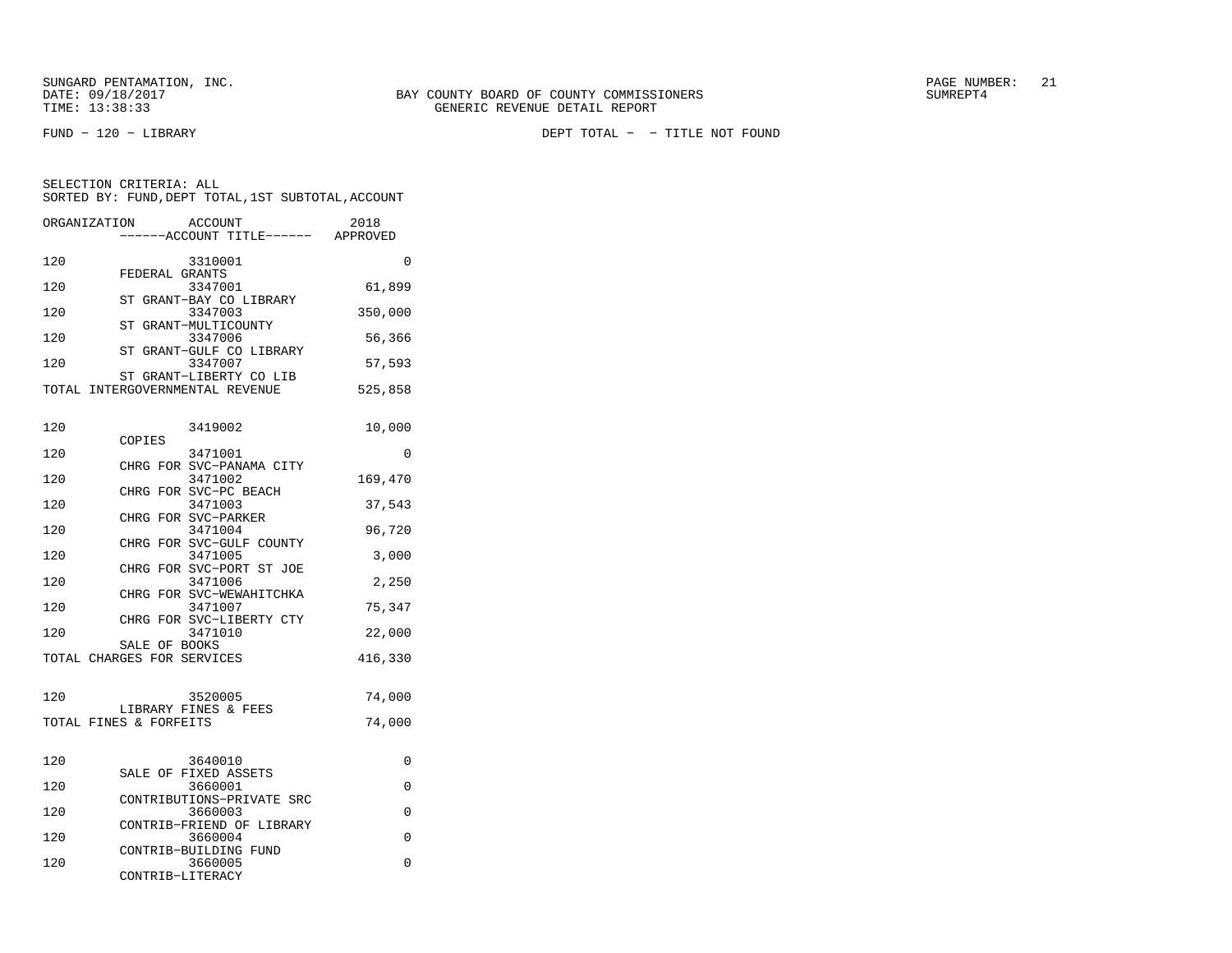FUND − 120 − LIBRARY DEPT TOTAL − − TITLE NOT FOUND

|     | ORGANIZATION<br><b>ACCOUNT</b>                       | 2018        |
|-----|------------------------------------------------------|-------------|
|     | ------ACCOUNT TITLE------ APPROVED                   |             |
|     |                                                      |             |
| 120 | 3660008                                              | 15,935      |
|     | CONTRIB-PRVT SRC-GULF CO                             |             |
| 120 | 3660009                                              | 3,000       |
|     | CONTRIB-PRVT SRC-LIBERTY                             |             |
| 120 | 3660010                                              | $\Omega$    |
|     | CONTRIBUTIONS-OTHER                                  |             |
| 120 | 3699001                                              | 300         |
|     | OTHER MISC REVENUE                                   |             |
| 120 | 3699030                                              | 400         |
|     | VENDING/CONCESSION REV                               |             |
|     | TOTAL MISCELLANEOUS REVENUE                          | 19,635      |
|     |                                                      |             |
|     |                                                      |             |
| 120 | 3611100                                              | $\Omega$    |
|     | INTEREST-POOL                                        |             |
| 120 | 3613005                                              | $\Omega$    |
|     | UNREALZD GAIN/LOSS INVEST<br>TOTAL INTEREST EARNINGS | $\Omega$    |
|     |                                                      |             |
|     |                                                      |             |
| 120 | 3810001                                              | 2,112,702   |
|     | TRNSF FRM GENERAL FD(001)                            |             |
| 120 | 3897001                                              | $\Omega$    |
|     | CAPITAL CONTRIB-OTHER                                |             |
| 120 | 3899996                                              | 42,577      |
|     | RESERVE RELEASE                                      |             |
| 120 | 3899999                                              | $\Omega$    |
|     | BALANCE FWD-CASH FORWARD                             |             |
|     | TOTAL OTHER REVENUE SOURCES                          | 2, 155, 279 |
|     |                                                      |             |
|     | TOTAL TITLE NOT FOUND                                | 3,191,102   |
|     |                                                      |             |
|     | TOTAL LIBRARY                                        | 3,191,102   |
|     |                                                      |             |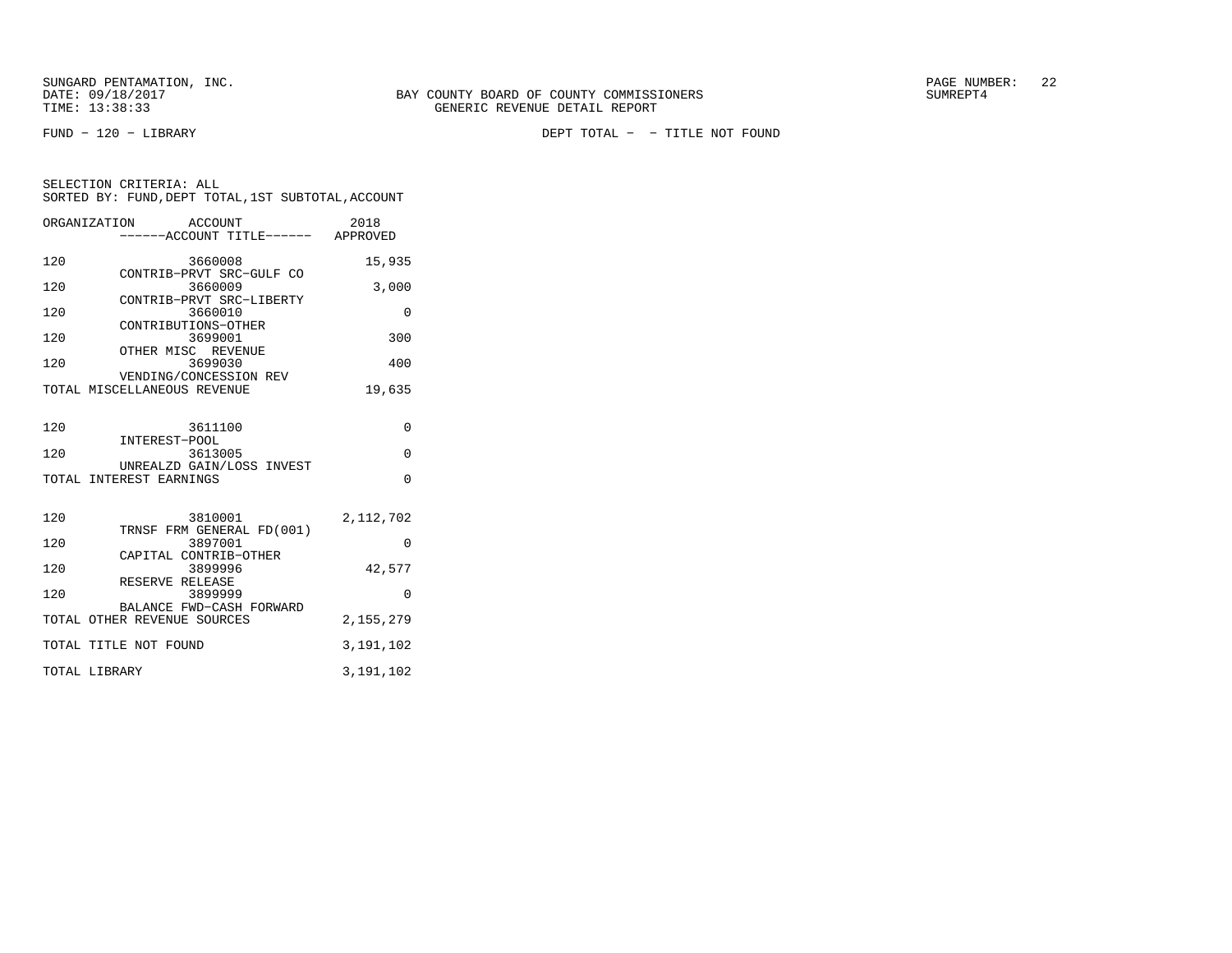FUND − 122 − RESTORE ACT DEPT TOTAL − − TITLE NOT FOUND

|     | ORGANIZATION                                      | ACCOUNT | ------ACCOUNT TITLE------ | 2018<br>APPROVED |  |
|-----|---------------------------------------------------|---------|---------------------------|------------------|--|
| 122 |                                                   | 3310001 |                           | 7,405,241        |  |
|     | FEDERAL GRANTS<br>TOTAL INTERGOVERNMENTAL REVENUE |         |                           | 7,405,241        |  |
|     | TOTAL TITLE NOT FOUND                             |         |                           | 7,405,241        |  |
|     | TOTAL RESTORE ACT                                 |         |                           | 7,405,241        |  |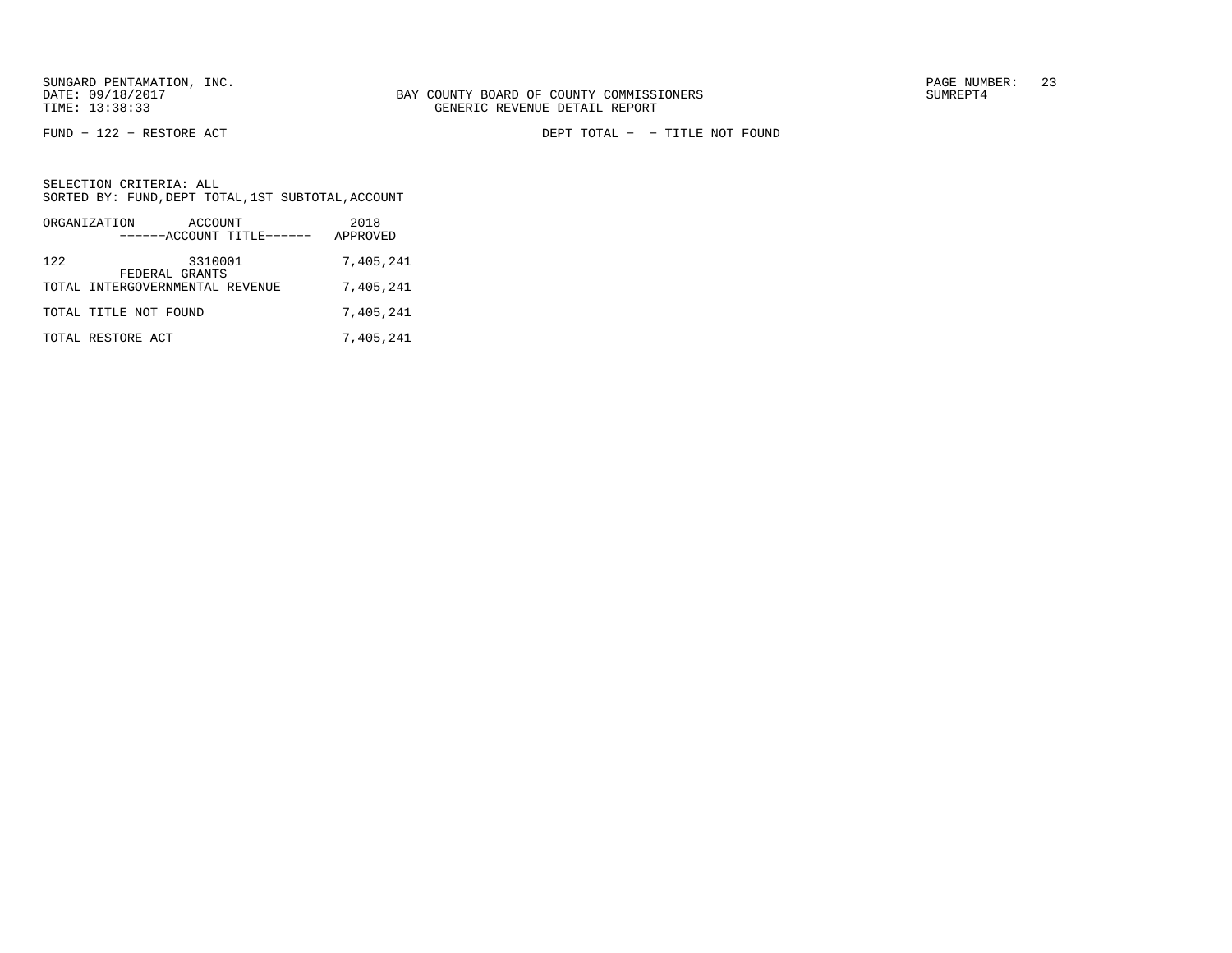SELECTION CRITERIA: ALL

FUND − 125 − TOURIST DEVELOPMENT DEPT TOTAL − − TITLE NOT FOUND

125 3121000 11,625,150 SALES & USE TAX−TOURISMTOTAL TAXES 11,625,150 125 3312306 0 FED GRANT−HURRICANE IVAN125 3342006 0 ST GRANT−MUTUAL AID/HURR TOTAL INTERGOVERNMENTAL REVENUE 0 125 3670001 0 GAIN/LOSS ON SALE INVSTMT125 3699001 0 OTHER MISC REVENUE 125 3699005 50,000 PENALTIES 125 3699012 0 INSURANCE PROCEEDSTOTAL MISCELLANEOUS REVENUE 50,000

 SORTED BY: FUND,DEPT TOTAL,1ST SUBTOTAL,ACCOUNTORGANIZATION ACCOUNT 2018−−−−−−ACCOUNT TITLE−−−−−− APPROVED

| 125 | 3611100                             | 15,000     |
|-----|-------------------------------------|------------|
|     | INTEREST-POOL                       |            |
| 125 | 3611108                             | 10,000     |
| 125 | INTEREST-SALES & USE TAX<br>3613005 | 0          |
|     | UNREALZD GAIN/LOSS INVEST           |            |
|     | TOTAL INTEREST EARNINGS             | 25,000     |
|     |                                     |            |
| 125 | 3899999                             | 1,400,000  |
|     | BALANCE FWD-CASH FORWARD            |            |
|     | TOTAL OTHER REVENUE SOURCES         | 1,400,000  |
|     | TOTAL TITLE NOT FOUND               | 13,100,150 |
|     | TOTAL TOURIST DEVELOPMENT           | 13,100,150 |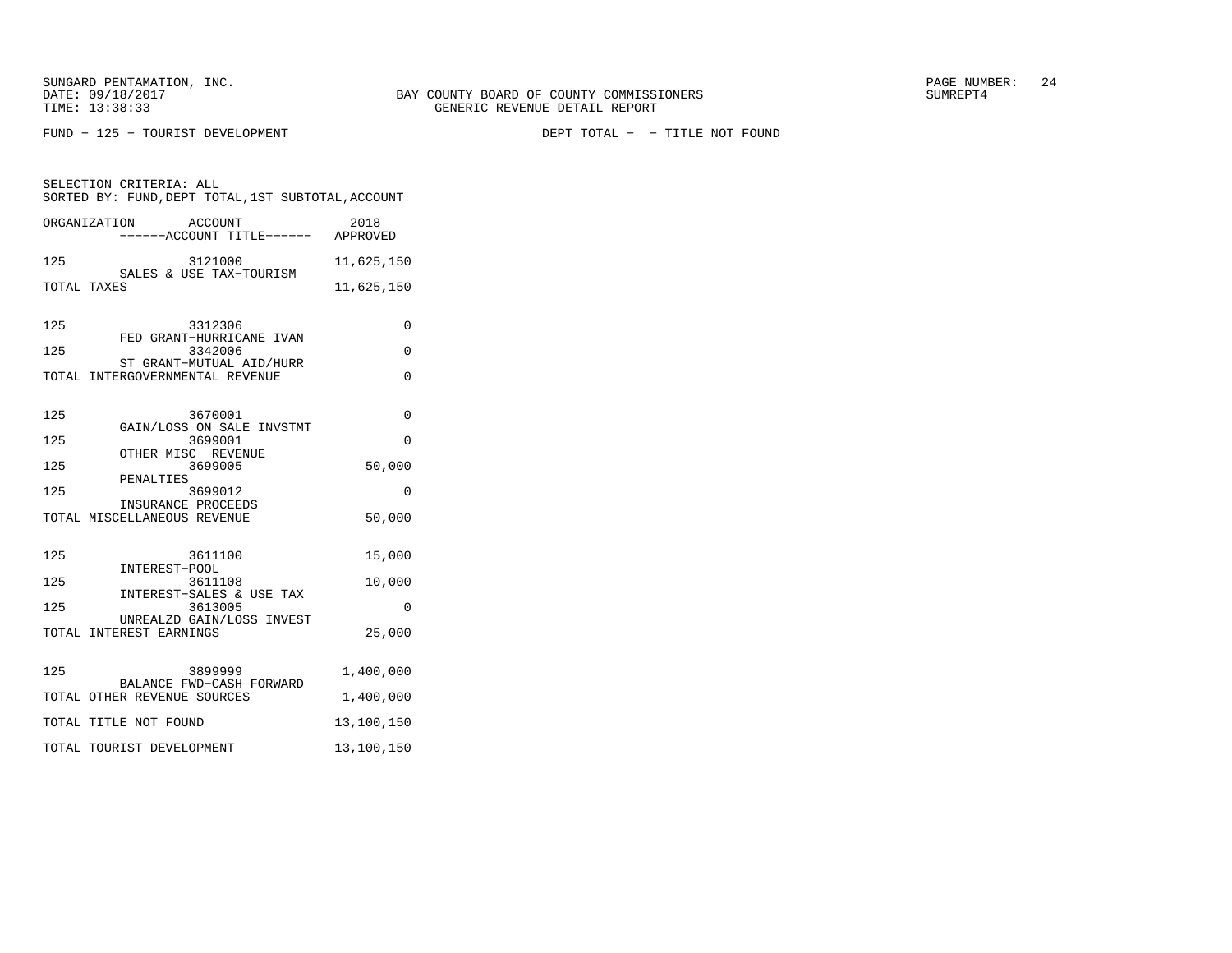FUND − 126 − MEXICO BEACH − TDT DEPT TOTAL − − TITLE NOT FOUND

| SELECTION CRITERIA: ALL<br>SORTED BY: FUND, DEPT TOTAL, 1ST SUBTOTAL, ACCOUNT |          |  |  |
|-------------------------------------------------------------------------------|----------|--|--|
| ORGANIZATION ACCOUNT                                                          |          |  |  |
| 126<br>3121000<br>SIZIOUO<br>SALES & USE TAX-TOURISM                          | 677,350  |  |  |
| TOTAL TAXES                                                                   | 677,350  |  |  |
| 126<br>3340001<br>STATE GRANTS                                                | $\Omega$ |  |  |
| TOTAL INTERGOVERNMENTAL REVENUE                                               | 0        |  |  |
| 126<br>3670001<br>GAIN/LOSS ON SALE INVSTMT                                   | $\Omega$ |  |  |
| 126<br>3699005<br>PENALTIES                                                   | 5,400    |  |  |
| TOTAL MISCELLANEOUS REVENUE                                                   | 5,400    |  |  |
| 126<br>3611100<br>INTEREST-POOL                                               | 1,500    |  |  |
| 126<br>3611108<br>INTEREST-SALES & USE TAX                                    | 1,300    |  |  |
| 126<br>3613005<br>UNREALZD GAIN/LOSS INVEST                                   | 0        |  |  |
| TOTAL INTEREST EARNINGS                                                       | 2,800    |  |  |
| 126<br>3899994<br>BAL FWD-CASH FWD-MEX BCH                                    | 200,000  |  |  |
| TOTAL OTHER REVENUE SOURCES                                                   | 200,000  |  |  |
| TOTAL TITLE NOT FOUND                                                         | 885,550  |  |  |
| TOTAL MEXICO BEACH - TDT                                                      | 885,550  |  |  |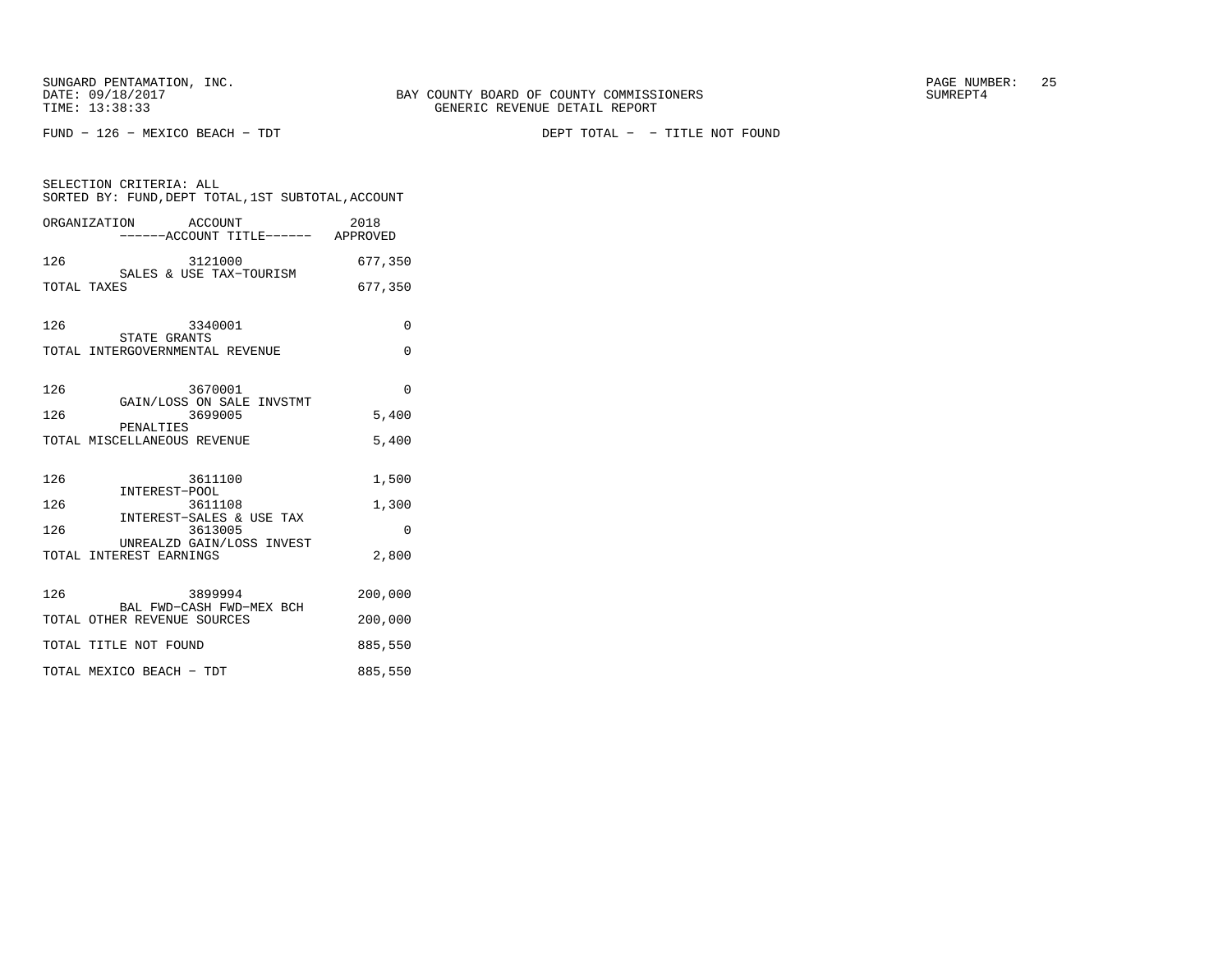FUND − 127 − BEACH NOURISHMENT − TDC DEPT TOTAL − − TITLE NOT FOUND

|     | ORGANIZATION<br>ACCOUNT<br>-----ACCOUNT TITLE------ APPROVED | 2018       |
|-----|--------------------------------------------------------------|------------|
| 127 | 3121000<br>SALES & USE TAX-TOURISM                           | 3,875,108  |
|     | TOTAL TAXES                                                  | 3,875,108  |
| 127 | 3312010                                                      | 0          |
| 127 | FED GRANT-FEMA<br>3312306                                    | 0          |
| 127 | FED GRANT-HURRICANE IVAN<br>3342006                          | 0          |
| 127 | ST GRANT-MUTUAL AID/HURR<br>3345001                          | 0          |
| 127 | ST GRANT-BCH NOURISHMENT<br>3345002                          | $\Omega$   |
|     | ST GRANT-CARILLON BCH PRJ<br>TOTAL INTERGOVERNMENTAL REVENUE | $\Omega$   |
|     |                                                              |            |
| 127 | 3660007<br>CONTRIB-OTHER GOVT UNITS                          | 0          |
| 127 | 3670001<br>GAIN/LOSS ON SALE INVSTMT                         | 0          |
| 127 | 3699004<br>REFUND PRIOR YR EXPENSE                           | 0          |
| 127 | 3699005<br>PENALTIES                                         | 20,000     |
|     | TOTAL MISCELLANEOUS REVENUE                                  | 20,000     |
| 127 | 3611100                                                      | 130,000    |
| 127 | INTEREST-POOL<br>3611108                                     | 4,500      |
| 127 | INTEREST-SALES & USE TAX<br>3613005                          | $\Omega$   |
|     | UNREALZD GAIN/LOSS INVEST<br>TOTAL INTEREST EARNINGS         | 134,500    |
|     |                                                              |            |
| 127 | 3899999<br>BALANCE FWD-CASH FORWARD                          | 20,500,000 |
|     | TOTAL OTHER REVENUE SOURCES                                  | 20,500,000 |
|     | TOTAL TITLE NOT FOUND                                        | 24,529,608 |
|     | TOTAL BEACH NOURISHMENT - TDC                                | 24,529,608 |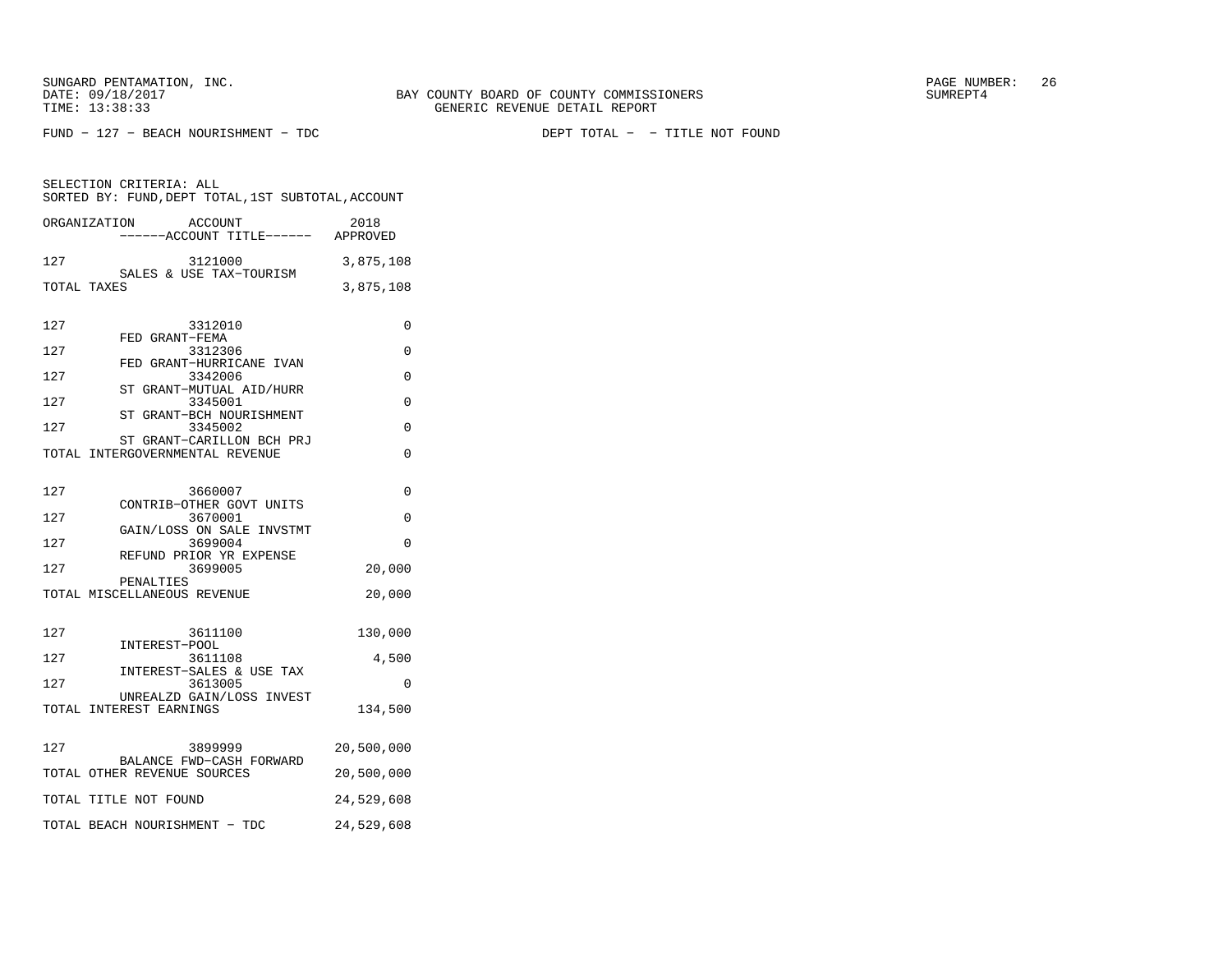SELECTION CRITERIA: ALL

FUND − 128 − TDC − 5TH CENT DEPT TOTAL − − TITLE NOT FOUND

| SORTED BY: FUND, DEPT TOTAL, 1ST SUBTOTAL, ACCOUNT         |           |
|------------------------------------------------------------|-----------|
| ORGANIZATION ACCOUNT<br>------ACCOUNT TITLE------ APPROVED | 2018      |
| 128<br>3121000<br>SALES & USE TAX-TOURISM                  | 3,875,050 |
| TOTAL TAXES                                                | 3,875,050 |
| 3699005<br>128<br>PENALTIES                                | 20,000    |
| TOTAL MISCELLANEOUS REVENUE                                | 20,000    |
| 3611100<br>128<br>INTEREST-POOL<br>36111                   | 25,000    |
| 128<br>3611108<br>INTEREST-SALES & USE TAX                 | 4,500     |
| 128<br>3613005<br>UNREALZD GAIN/LOSS INVEST                | $\Omega$  |
| TOTAL INTEREST EARNINGS                                    | 29,500    |
| 3899999<br>128<br>BALANCE FWD-CASH FORWARD                 | 333,000   |
| TOTAL OTHER REVENUE SOURCES                                | 333,000   |
| TOTAL TITLE NOT FOUND                                      | 4,257,550 |
| TOTAL TDC - 5TH CENT                                       | 4,257,550 |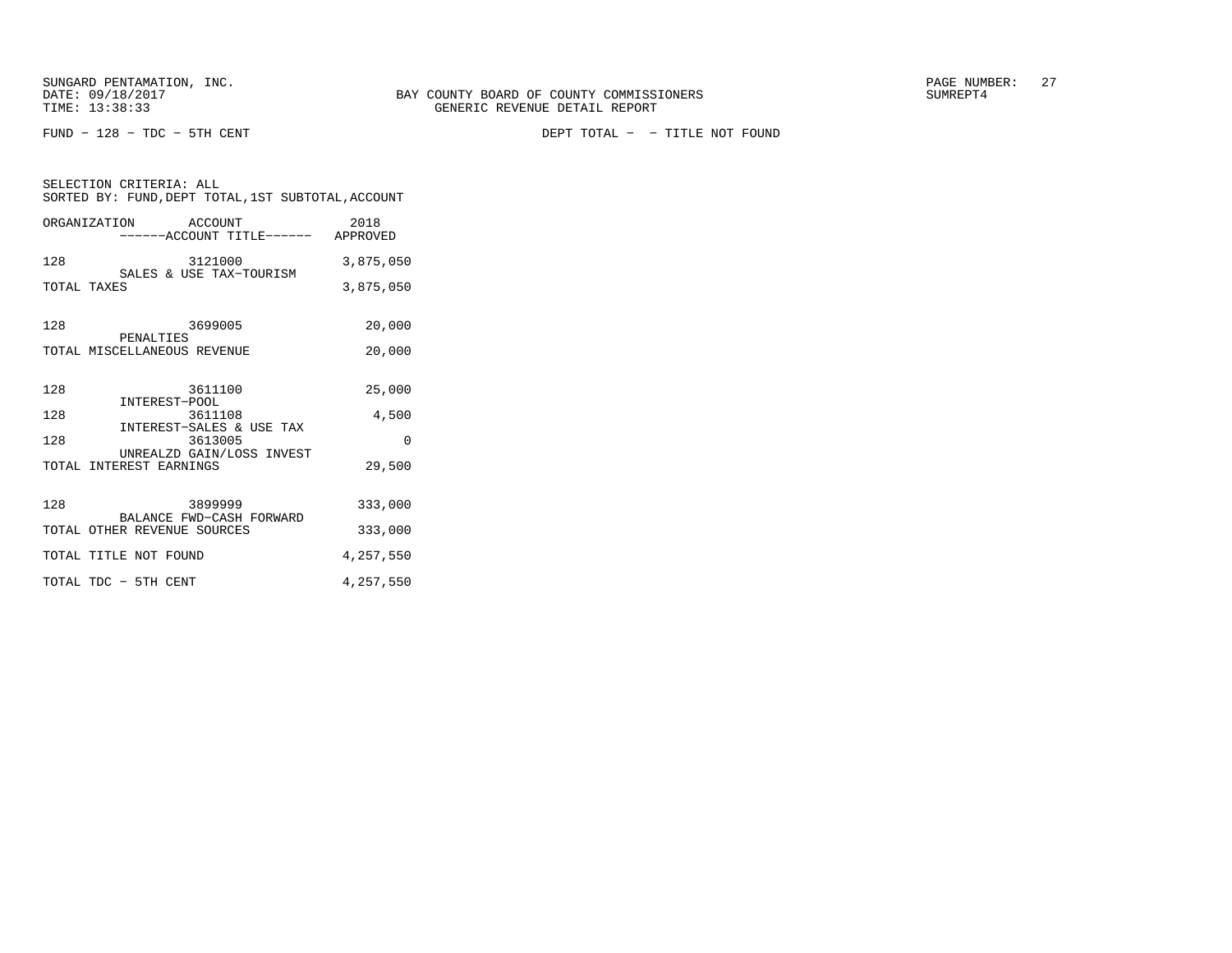SELECTION CRITERIA: ALL

FUND − 129 − PANAMA CITY − TDT DEPT TOTAL − − TITLE NOT FOUND

| SELECTION CRITERIA: ALL<br>SORTED BY: FUND, DEPT TOTAL, 1ST SUBTOTAL, ACCOUNT |                                                                       |           |  |
|-------------------------------------------------------------------------------|-----------------------------------------------------------------------|-----------|--|
|                                                                               | ORGANIZATION ACCOUNT<br>------ACCOUNT TITLE------ APPROVED            | 2018      |  |
| 129                                                                           | 3121000<br>3121000<br>SALES & USE TAX-TOURISM                         | 1,482,000 |  |
| TOTAL TAXES                                                                   |                                                                       | 1,482,000 |  |
| 129                                                                           | 3699005<br>PENALTIES                                                  | 3,000     |  |
|                                                                               | TOTAL MISCELLANEOUS REVENUE                                           | 3,000     |  |
| 129                                                                           | 3611100                                                               | 5,000     |  |
| 129                                                                           | INTEREST-POOL<br>INTEREST-POOL<br>3611108<br>INTEREST-SALES & USE TAX | 100       |  |
| 129                                                                           | 3613005                                                               | 500       |  |
|                                                                               | UNREALZD GAIN/LOSS INVEST<br>TOTAL INTEREST EARNINGS                  | 5,600     |  |
| 129                                                                           | 3899999                                                               | 190,000   |  |
|                                                                               | BALANCE FWD-CASH FORWARD<br>TOTAL OTHER REVENUE SOURCES               | 190,000   |  |
|                                                                               | TOTAL TITLE NOT FOUND                                                 | 1,680,600 |  |
|                                                                               | TOTAL PANAMA CITY - TDT                                               | 1,680,600 |  |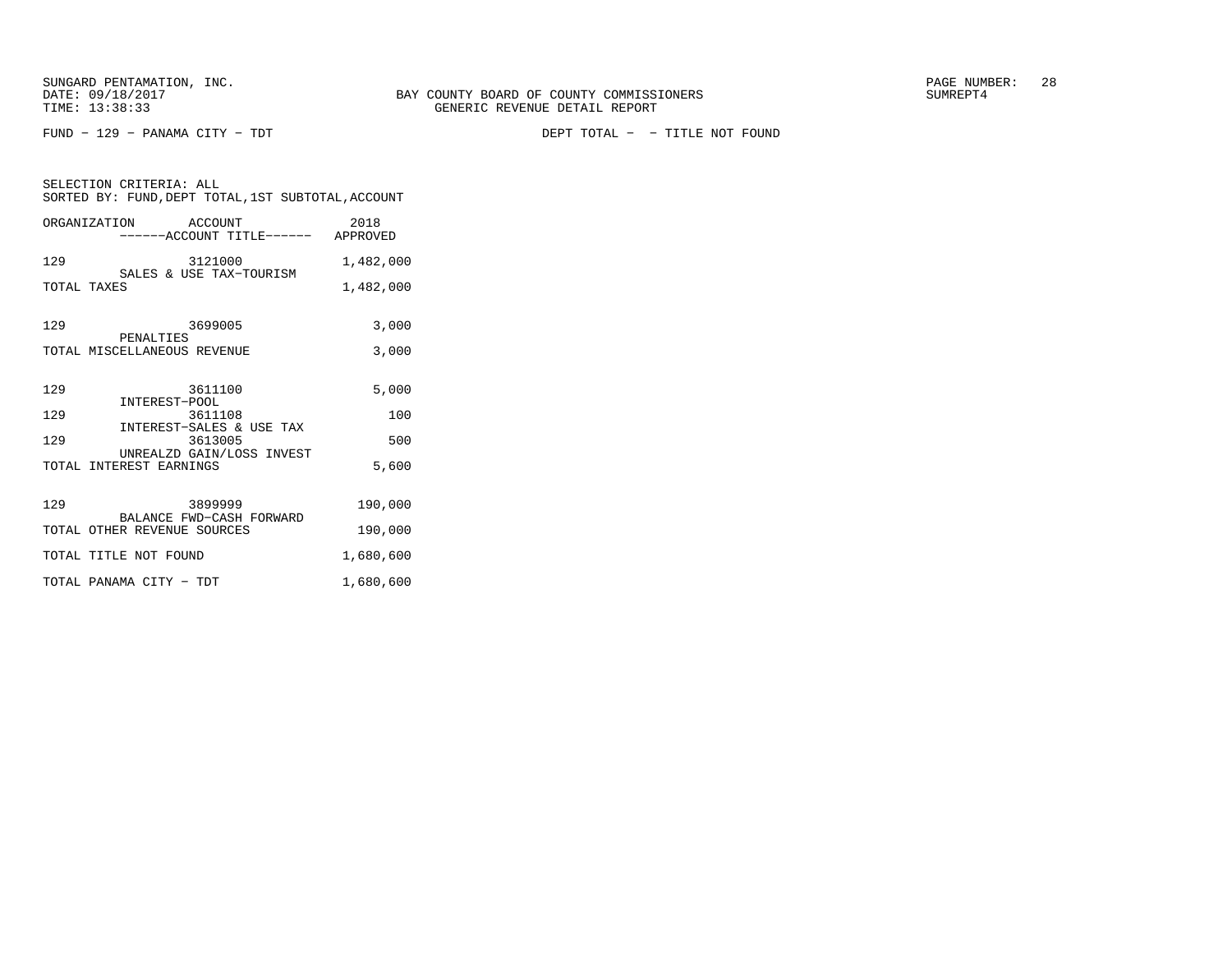SELECTION CRITERIA: ALL

FUND − 130 − PUBLIC SAFETY E911 DEPT TOTAL − − TITLE NOT FOUND

| ORGANIZATION | ACCOUNT<br>------ACCOUNT TITLE------ APPROVED                  | 2018                 |
|--------------|----------------------------------------------------------------|----------------------|
| 130          | 3424001<br>FEES-E911                                           | 325,000              |
| 130          | 3424002<br>FEES-E911 WIRELESS                                  | 481,665              |
| 130          | 3490001<br>OTHER CHARGES FOR SERVICE                           | 0                    |
|              | TOTAL CHARGES FOR SERVICES                                     | 806,665              |
| 130          | 3640010<br>SALE OF FIXED ASSETS<br>TOTAL MISCELLANEOUS REVENUE | $\Omega$<br>$\Omega$ |
| 130          | 3611100<br>INTEREST-POOL                                       | 20,000               |
| 130          | 3613005<br>UNREALZD GAIN/LOSS INVEST                           | $\Omega$             |
|              | TOTAL INTEREST EARNINGS                                        | 20,000               |
|              |                                                                |                      |

SORTED BY: FUND,DEPT TOTAL,1ST SUBTOTAL,ACCOUNT

| 130<br>3810001                                          |           |
|---------------------------------------------------------|-----------|
| TRNSF FRM GENERAL FD(001)<br>130<br>3899999             | 2,500,000 |
| BALANCE FWD-CASH FORWARD<br>TOTAL OTHER REVENUE SOURCES | 2,500,000 |
| TOTAL TITLE NOT FOUND                                   | 3,326,665 |
| TOTAL PUBLIC SAFETY E911                                | 3,326,665 |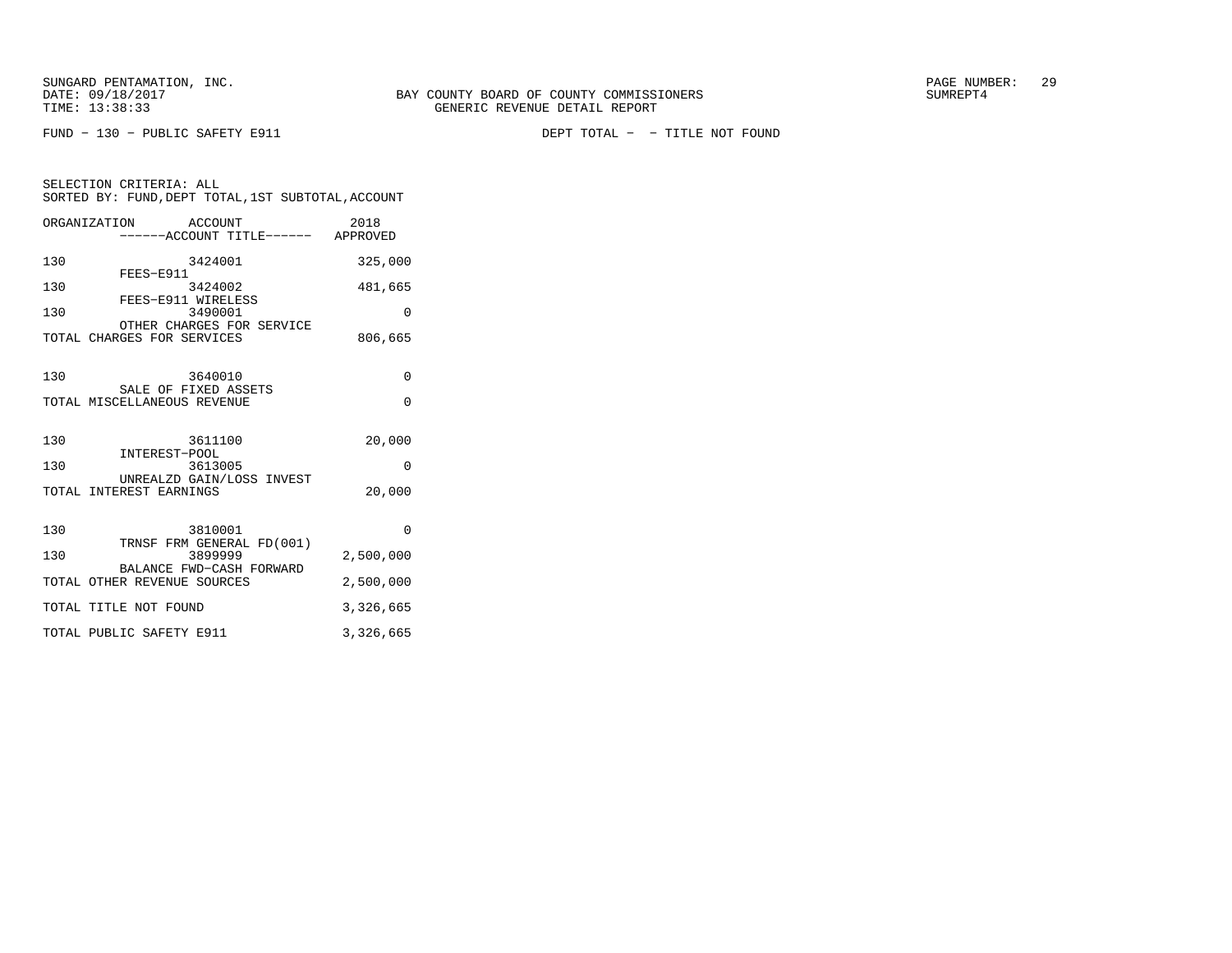FUND − 133 − INTERGOVT RADIO COMM DEPT TOTAL − − TITLE NOT FOUND

| SELECTION CRITERIA: ALL<br>SORTED BY: FUND, DEPT TOTAL, 1ST SUBTOTAL, ACCOUNT |            |
|-------------------------------------------------------------------------------|------------|
| ORGANIZATION<br>ACCOUNT<br>-----ACCOUNT TITLE------ APPROVED                  | 2018       |
| 133<br>3312306<br>FED GRANT-HURRICANE IVAN                                    | 0          |
| 133<br>3342006                                                                | 0          |
| ST GRANT-MUTUAL AID/HURR<br>TOTAL INTERGOVERNMENTAL REVENUE                   | 0          |
| 133<br>3415405                                                                | 180,000    |
| TRAFFIC FINE SURCHARGE<br>133<br>3424010                                      | 267,978    |
| CHRGS FOR SRV-800 MHZ<br>TOTAL CHARGES FOR SERVICES                           | 447,978    |
| 133<br>3640010<br>SALE OF FIXED ASSETS                                        | 0          |
| 133<br>3660007                                                                | 0          |
| CONTRIB-OTHER GOVT UNITS<br>133<br>3699012                                    | 0          |
| INSURANCE PROCEEDS<br>TOTAL MISCELLANEOUS REVENUE                             | 0          |
| 133<br>3611100<br>INTEREST-POOL                                               | 1,000      |
| 133<br>3613005<br>UNREALZD GAIN/LOSS INVEST                                   | 0          |
| TOTAL INTEREST EARNINGS                                                       | 1,000      |
| 133<br>3810001<br>TRNSF FRM GENERAL FD(001)                                   | 78,967     |
| 133<br>3840005<br><b>LOAN PROCEEDS</b>                                        | 13,000,000 |
| 133<br>3899999<br>BALANCE FWD-CASH FORWARD                                    | 500,000    |
| TOTAL OTHER REVENUE SOURCES                                                   | 13,578,967 |
| TOTAL TITLE NOT FOUND                                                         | 14,027,945 |
| TOTAL INTERGOVT RADIO COMM                                                    | 14,027,945 |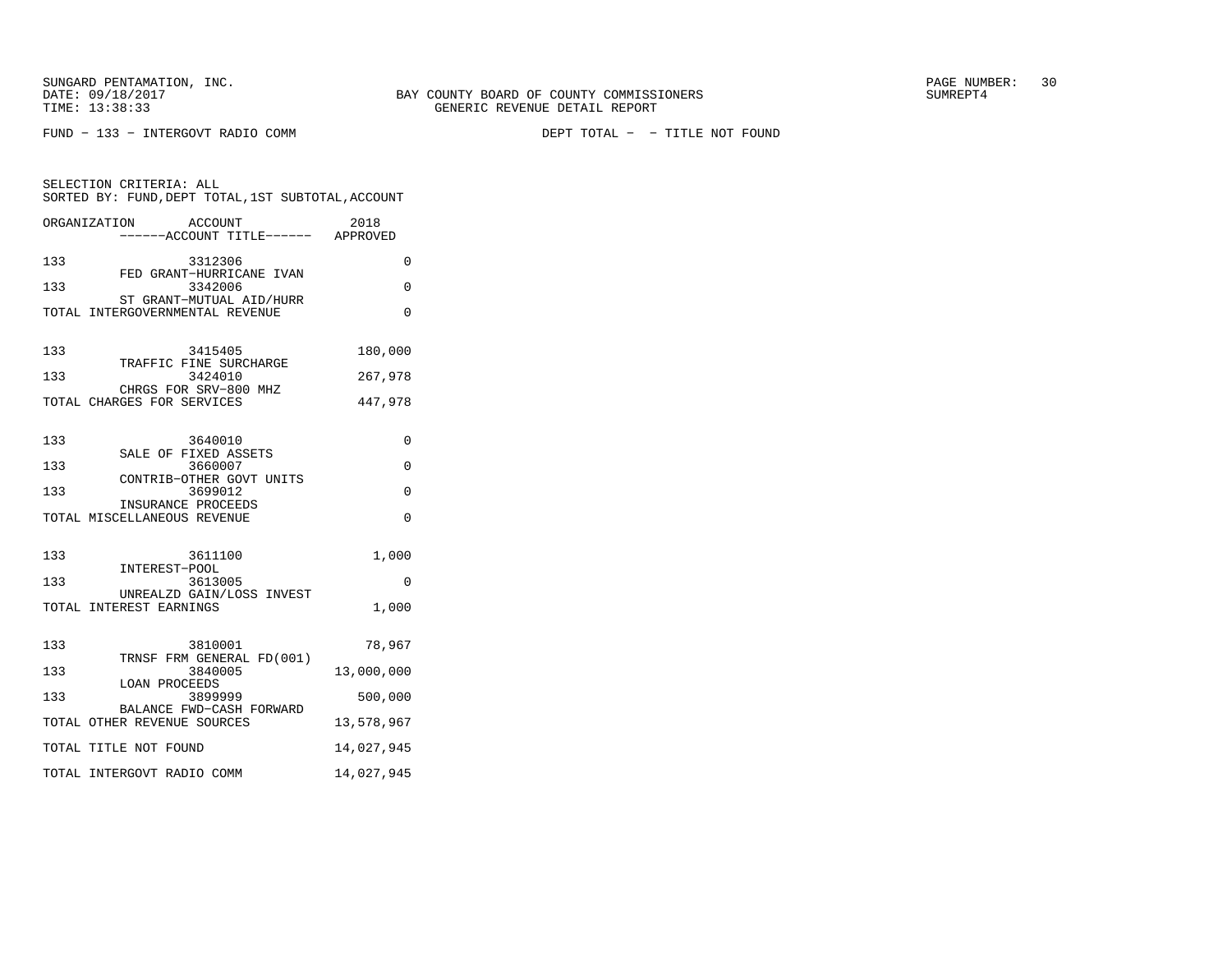SELECTION CRITERIA: ALL

FUND − 140 − DISTRICT MOSQUITO CONTROL DEPT TOTAL − − TITLE NOT FOUND

| SORTED BY: FUND, DEPT TOTAL, 1ST SUBTOTAL, ACCOUNT           |           |
|--------------------------------------------------------------|-----------|
| ORGANIZATION<br>ACCOUNT<br>-----ACCOUNT TITLE------ APPROVED | 2018      |
| 140<br>3111000<br>AD VALOREM TAXES                           | 1,199,329 |
| 140<br>3112000<br>AD VALOREM TAXES-DELIN.                    | 0         |
| TOTAL TAXES                                                  | 1,199,329 |
| 140<br>3330001                                               | $\Omega$  |
| FED PMT IN LIEU OF TAXES<br>140<br>3346015                   | 47,310    |
| ST GRANT-MOSQUITO CNTRL I<br>TOTAL INTERGOVERNMENTAL REVENUE | 47,310    |
|                                                              |           |
| 140<br>3490001                                               | 0         |
| OTHER CHARGES FOR SERVICE<br>TOTAL CHARGES FOR SERVICES      | 0         |
|                                                              |           |
| 140<br>3640010<br>SALE OF FIXED ASSETS                       | 0         |
| 140<br>3660007                                               | 0         |
| CONTRIB-OTHER GOVT UNITS<br>3699001<br>140                   | 0         |
| OTHER MISC REVENUE<br>140<br>3699012                         | 0         |
| INSURANCE PROCEEDS                                           |           |
| TOTAL MISCELLANEOUS REVENUE                                  | 0         |
| 140<br>3611100                                               | 2,500     |
| INTEREST-POOL<br>140<br>3613005                              | 0         |
| UNREALZD GAIN/LOSS INVEST<br>TOTAL INTEREST EARNINGS         | 2,500     |
|                                                              |           |
| 140<br>3810001<br>TRNSF FRM GENERAL FD(001)                  | 58,915    |
| 140<br>3899999                                               | 13,739    |
| BALANCE FWD-CASH FORWARD<br>TOTAL OTHER REVENUE SOURCES      | 72,654    |
| TOTAL TITLE NOT FOUND                                        | 1,321,793 |
| TOTAL DISTRICT MOSQUITO CONTROL                              | 1,321,793 |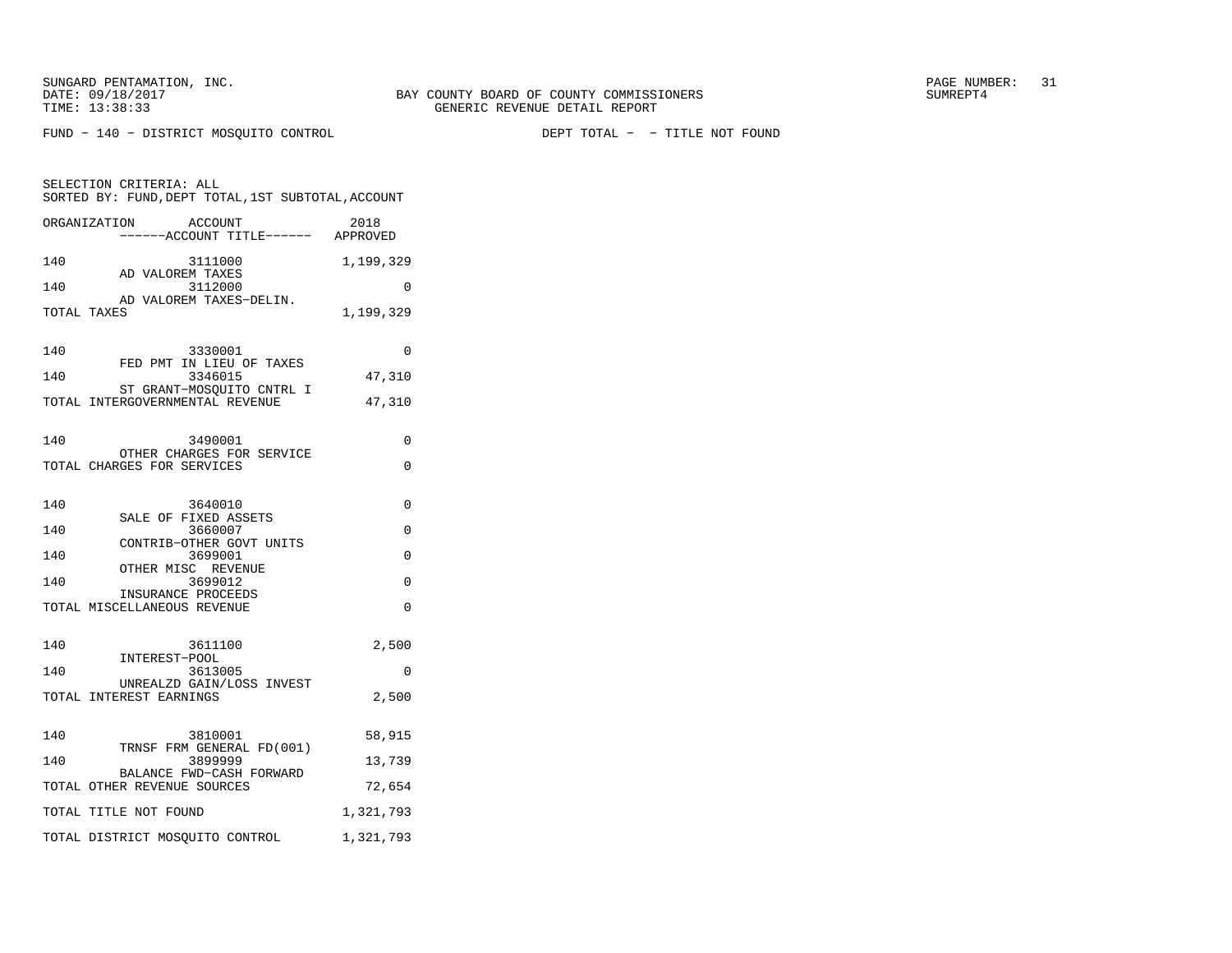SELECTION CRITERIA: ALL

FUND − 145 − MSTU−FIRE PROTECTION DEPT TOTAL − − TITLE NOT FOUND

 SORTED BY: FUND,DEPT TOTAL,1ST SUBTOTAL,ACCOUNTORGANIZATION ACCOUNT 2018−−−−−−ACCOUNT TITLE−−−−−− APPROVED

| 145         | 3111005                                        | 7,911,787 |
|-------------|------------------------------------------------|-----------|
| 145         | MSTU AD VALOREM TAXES<br>3112005               | $\Omega$  |
|             | MSTU AD VAL TAX-DELINO                         |           |
| TOTAL TAXES |                                                | 7,911,787 |
| 145         | 3310001                                        | 382,131   |
| 145         | FEDERAL GRANTS<br>3312010<br>FED GRANT-FEMA    | 0         |
| 145         | 3312306<br>FED GRANT-HURRICANE IVAN            | O         |
| 145         | 3312307<br>FED GRANT-HOMELAND SCRTY            | $\Omega$  |
| 145         | 3316101<br>FED GRANT-EMT/PARAMEDIC             | O         |
| 145         | 3330001<br>FED PMT IN LIEU OF TAXES            | 0         |
| 145         | 3342006<br>ST GRANT-MUTUAL AID/HURR            | O         |
| 145         | 3352300<br>FIREFIGHTERS' SUPPL COMP            | 5,100     |
|             | TOTAL INTERGOVERNMENTAL REVENUE                | 387,231   |
| 145         | 3412001<br>CHRGS FOR SERVICE                   | $\Omega$  |
| 145         | 3422014<br>CHRG FOR SRV-FIRE/CEDARGV           | 0         |
|             | TOTAL CHARGES FOR SERVICES                     | 0         |
| 145         | 3620010                                        | 0         |
| 145         | RENT INCOME<br>3640010<br>SALE OF FIXED ASSETS | O         |
| 145         | 3660001<br>CONTRIBUTIONS-PRIVATE SRC           | O         |
| 145         | 3660007<br>CONTRIB-OTHER GOVT UNITS            | O         |
| 145         | 3699001<br>OTHER MISC REVENUE                  | 0         |
| 145         | 3699004<br>REFUND PRIOR YR EXPENSE             | 0         |
| 145         | 3699012<br>INSURANCE PROCEEDS                  | 0         |
|             | TOTAL MISCELLANEOUS REVENUE                    | 0         |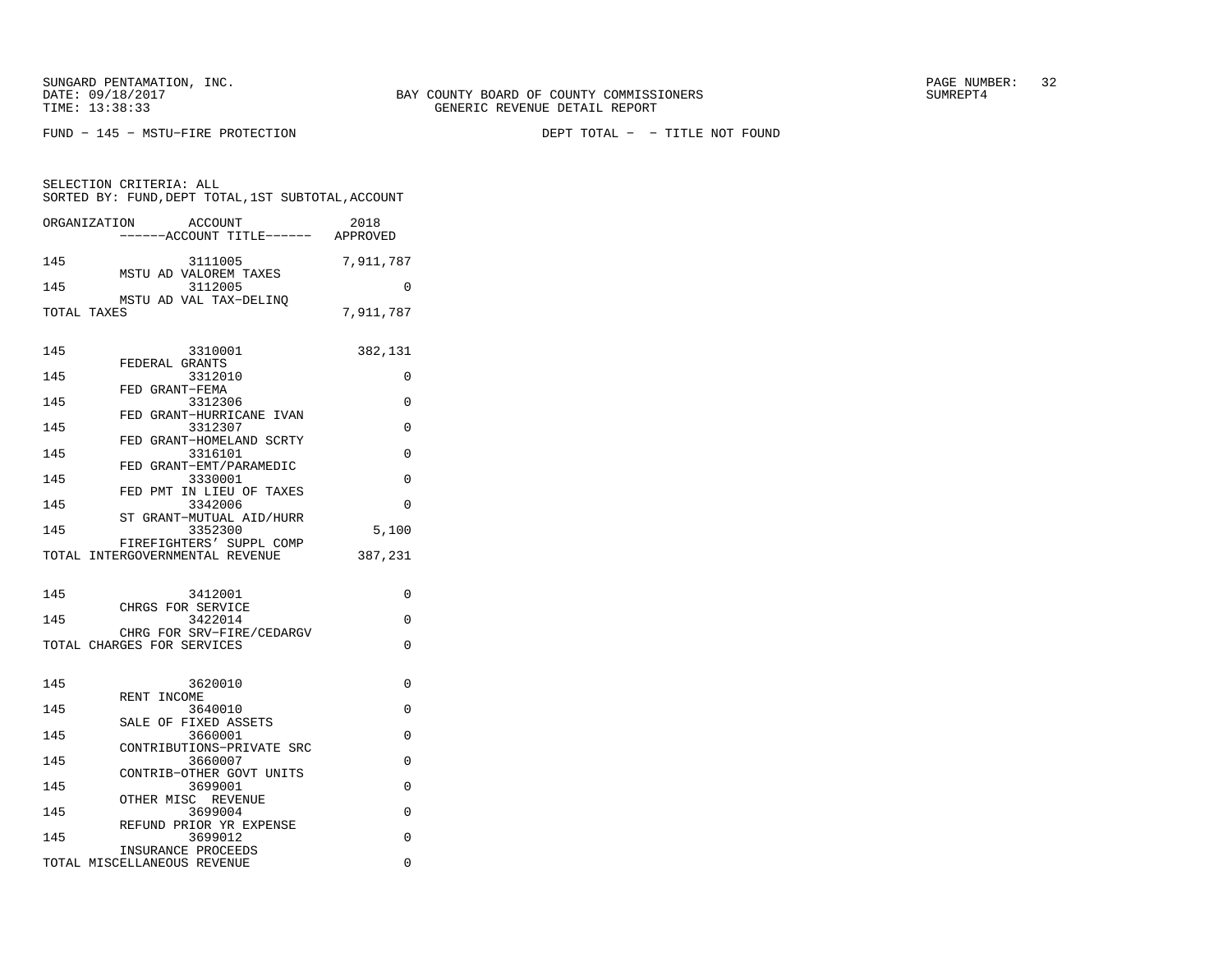SELECTION CRITERIA: ALL

FUND − 145 − MSTU−FIRE PROTECTION DEPT TOTAL − − TITLE NOT FOUND

| ORGANIZATION ACCOUNT<br>-----ACCOUNT TITLE------ APPROVED | 2018       |
|-----------------------------------------------------------|------------|
| 145<br>3611100                                            | 25,000     |
| INTEREST-POOL<br>145<br>3613005                           | $\Omega$   |
| UNREALZD GAIN/LOSS INVEST<br>TOTAL INTEREST EARNINGS      | 25,000     |
| 3632201<br>145<br>IMPACT FEES-FIRE                        | 60,000     |
| TOTAL SPECIAL ASSESSMENTS                                 | 60,000     |
| 145<br>3810303<br>TRNSF FRM SALES TX 2002                 | $\Omega$   |
| 145<br>3810440                                            | $\Omega$   |
| TRNSF FRM BLDG SAFETY-440<br>145<br>3840005               | 2,000,000  |
| LOAN PROCEEDS<br>145<br>3895001                           | 0          |
| CAPITAL CONTRIB-FED<br>145<br>3899996                     | $\Omega$   |
| RESERVE RELEASE<br>145<br>3899999                         | 700,000    |
| BALANCE FWD-CASH FORWARD<br>TOTAL OTHER REVENUE SOURCES   | 2,700,000  |
| TOTAL TITLE NOT FOUND                                     | 11,084,018 |
| TOTAL MSTU-FIRE PROTECTION                                | 11,084,018 |

SORTED BY: FUND,DEPT TOTAL,1ST SUBTOTAL,ACCOUNT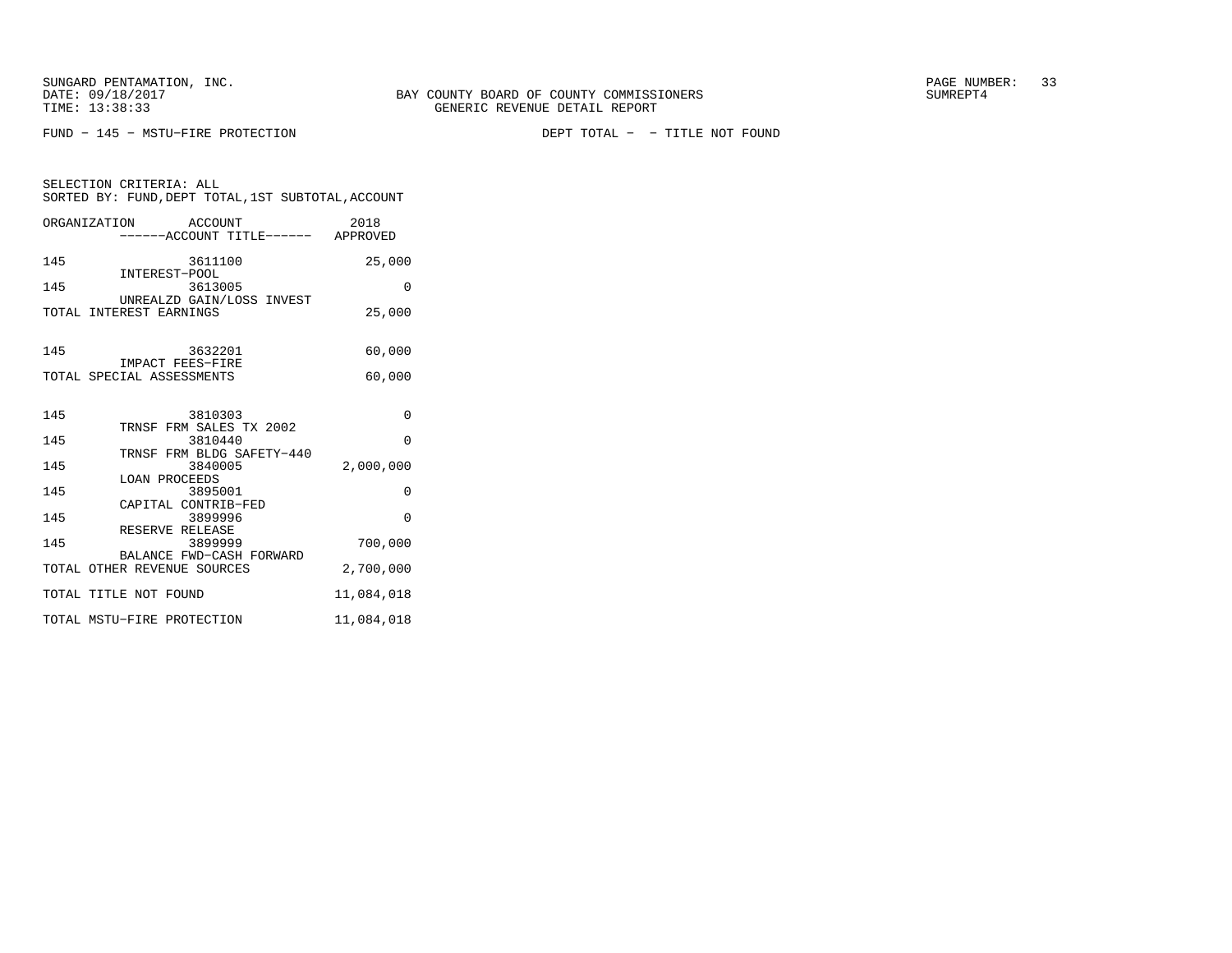FUND − 167 − MSBU FUND DEPT TOTAL − − TITLE NOT FOUND

| SELECTION CRITERIA: ALL<br>SORTED BY: FUND, DEPT TOTAL, 1ST SUBTOTAL, ACCOUNT |          |  |  |
|-------------------------------------------------------------------------------|----------|--|--|
| ORGANIZATION ACCOUNT<br>----ACCOUNT TITLE------ APPROVED                      | 2018     |  |  |
| 167<br>3660007<br>CONTRIB-OTHER GOVT UNITS                                    | $\Omega$ |  |  |
| 167<br>3699001<br>OTHER MISC REVENUE                                          | $\Omega$ |  |  |
| TOTAL MISCELLANEOUS REVENUE                                                   | $\Omega$ |  |  |
| 167<br>3611100<br>INTEREST-POOL                                               | 250      |  |  |
| 167<br>3611136                                                                | 14,250   |  |  |
| INTEREST-MSBU<br>167<br>3613005                                               | 0        |  |  |
| UNREALZD GAIN/LOSS INVEST<br>TOTAL INTEREST EARNINGS                          | 14,500   |  |  |
| 167<br>3631001                                                                | 28,500   |  |  |
| SPECIAL ASSESSMENTS<br>167<br>3631004                                         | 1,763    |  |  |
| SPEC ASSESS-LIGHTING<br>TOTAL SPECIAL ASSESSMENTS                             | 30,263   |  |  |
| 167<br>3810001<br>TRNSF FRM GENERAL FD(001)                                   | $\Omega$ |  |  |
| 167<br>3840005                                                                | $\Omega$ |  |  |
| <b>LOAN PROCEEDS</b><br>167<br>3899999                                        | 20,000   |  |  |
| BALANCE FWD-CASH FORWARD<br>TOTAL OTHER REVENUE SOURCES                       | 20,000   |  |  |
| TOTAL TITLE NOT FOUND                                                         | 64,763   |  |  |
| TOTAL MSBU FUND                                                               | 64,763   |  |  |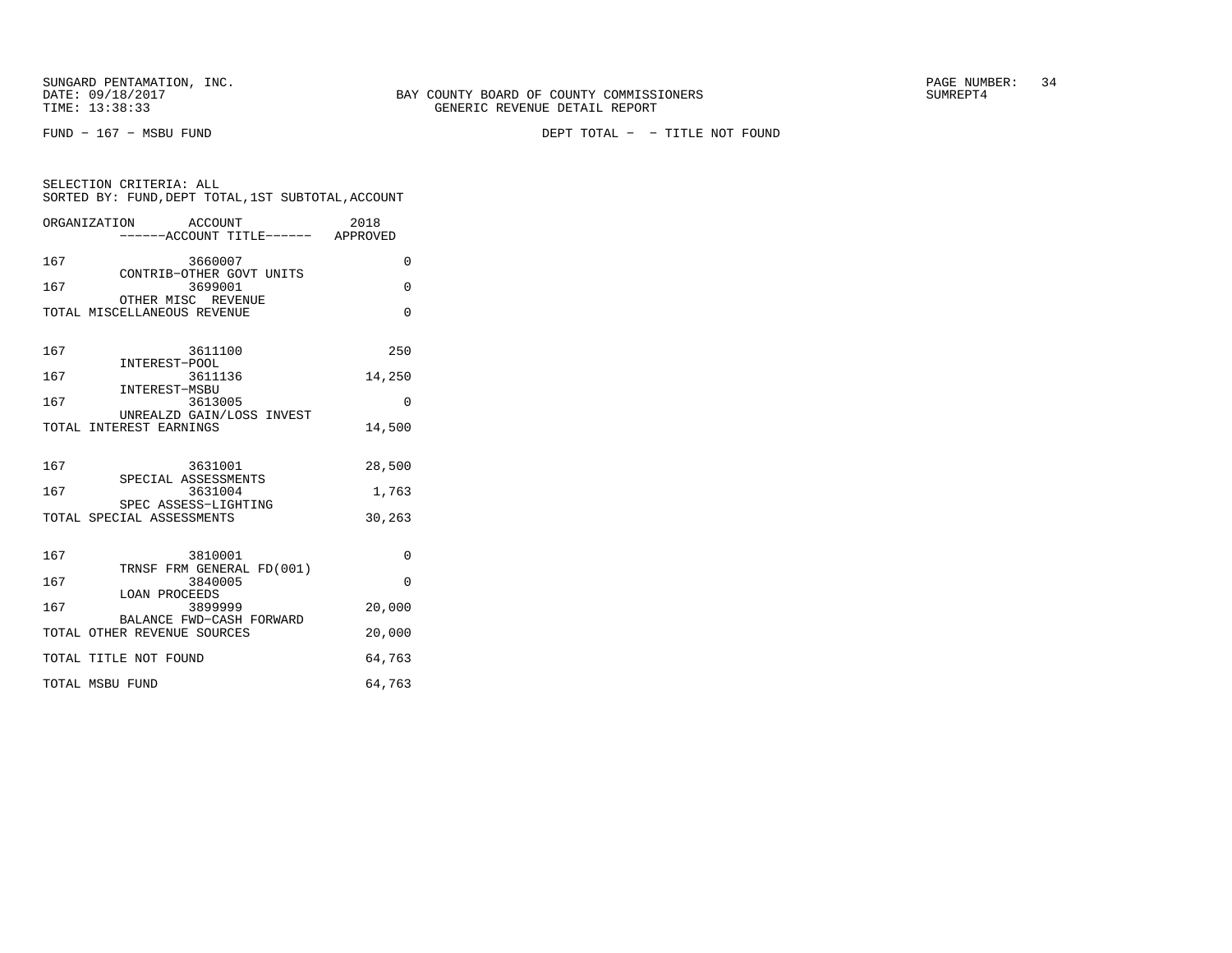FUND − 180 − SUPERVISOR OF ELECTIONS DEPT TOTAL − − TITLE NOT FOUND

|     | ORGANIZATION<br>ACCOUNT                                | 2018     |
|-----|--------------------------------------------------------|----------|
|     | ------ACCOUNT TITLE------ APPROVED                     |          |
| 180 | 3312004<br>FED GRANT-ADA                               | $\Omega$ |
| 180 | 3340001<br>STATE GRANTS                                | $\Omega$ |
| 180 | 3351926<br>ST REIMB-SPECIAL ELECTION                   | $\Omega$ |
|     | TOTAL INTERGOVERNMENTAL REVENUE                        | $\Omega$ |
| 180 | 3415501                                                | $\Omega$ |
|     | FEES-SUPERVISOR OF ELEC.<br>TOTAL CHARGES FOR SERVICES | $\Omega$ |
| 180 | 3640010                                                | $\Omega$ |
| 180 | SALE OF FIXED ASSETS<br>3699042                        | $\Omega$ |
|     | REIMB-ELECTIONS<br>TOTAL MISCELLANEOUS REVENUE         | $\Omega$ |
| 180 | 3611100<br>INTEREST-POOL                               | $\Omega$ |
| 180 | 3613005<br>UNREALZD GAIN/LOSS INVEST                   | $\Omega$ |
|     | TOTAL INTEREST EARNINGS                                | $\Omega$ |
| 180 | 3810001<br>TRNSF FRM GENERAL FD(001)                   | $\Omega$ |
|     | TOTAL OTHER REVENUE SOURCES                            | $\Omega$ |
|     | TOTAL TITLE NOT FOUND                                  | $\Omega$ |
|     | TOTAL SUPERVISOR OF ELECTIONS                          | $\Omega$ |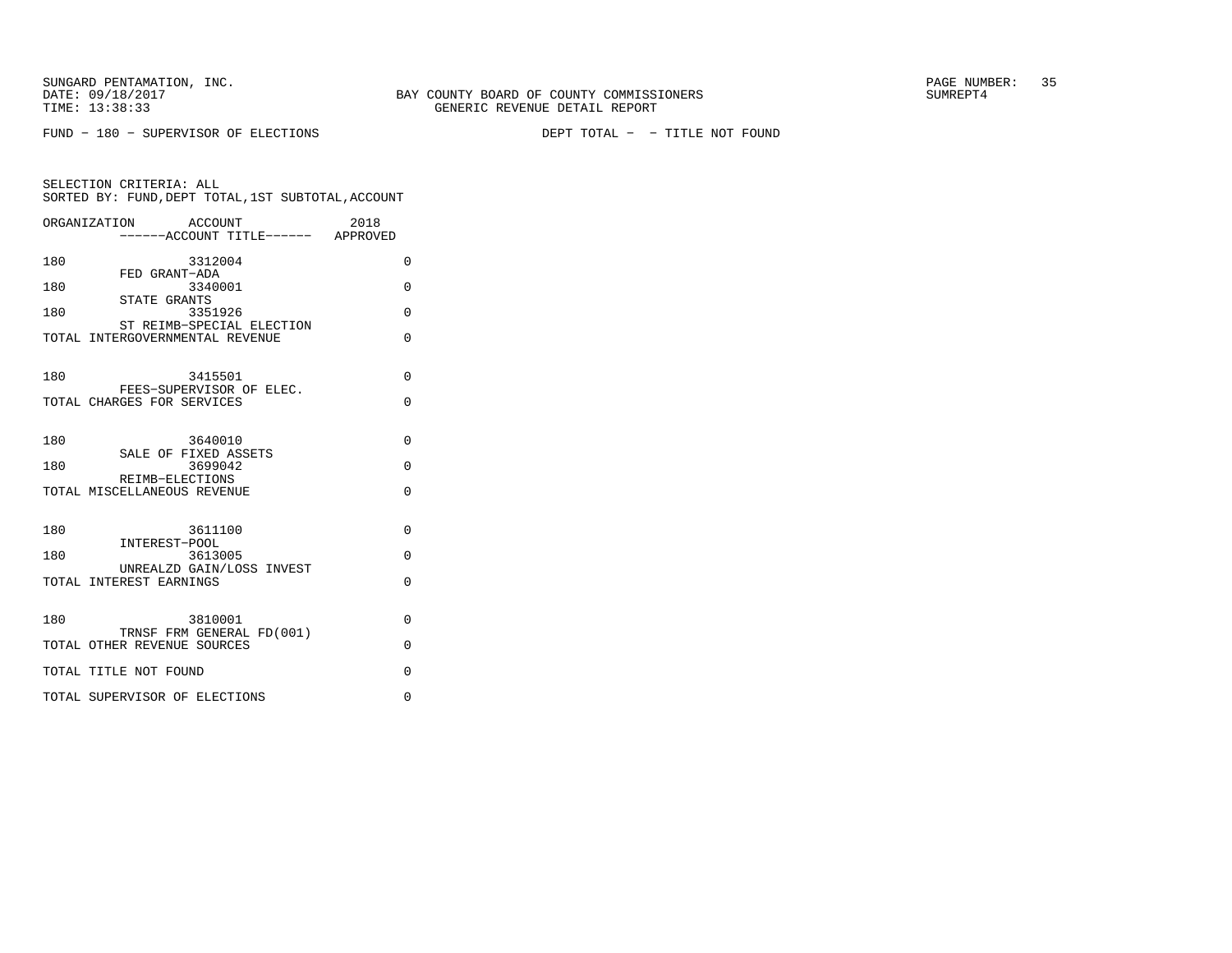FUND − 195 − UTILITY REG AUTHORITY DEPT TOTAL − − TITLE NOT FOUND

|     | ORGANIZATION<br>ACCOUNT<br>.<br>-----ACCOUNT TITLE------ APPROVED | 2018                 |
|-----|-------------------------------------------------------------------|----------------------|
| 195 | 3699001                                                           | $\Omega$             |
| 195 | OTHER MISC REVENUE<br>3699005                                     | $\Omega$             |
| 195 | PENALTIES<br>3699008                                              | $\Omega$             |
| 195 | RATE CASE FEES<br>3699009                                         | $\Omega$             |
|     | UTILITY REG AUTHORITY FEE<br>TOTAL MISCELLANEOUS REVENUE          | $\Omega$             |
| 195 | 3611100<br>INTEREST-POOL                                          | $\Omega$             |
| 195 | 3611107<br>INTEREST                                               | $\Omega$             |
| 195 | 3613005                                                           | 0                    |
|     | UNREALZD GAIN/LOSS INVEST<br>TOTAL INTEREST EARNINGS              | $\Omega$             |
| 195 | 3631001<br>SPECIAL ASSESSMENTS<br>TOTAL SPECIAL ASSESSMENTS       | $\Omega$<br>$\Omega$ |
|     |                                                                   |                      |
| 195 | 3810001<br>TRNSF FRM GENERAL FD(001)                              | $\Omega$             |
| 195 | 3899999<br>BALANCE FWD-CASH FORWARD                               | $\Omega$             |
|     | TOTAL OTHER REVENUE SOURCES                                       | $\Omega$             |
|     | TOTAL TITLE NOT FOUND                                             | $\Omega$             |
|     | TOTAL UTILITY REG AUTHORITY                                       | $\Omega$             |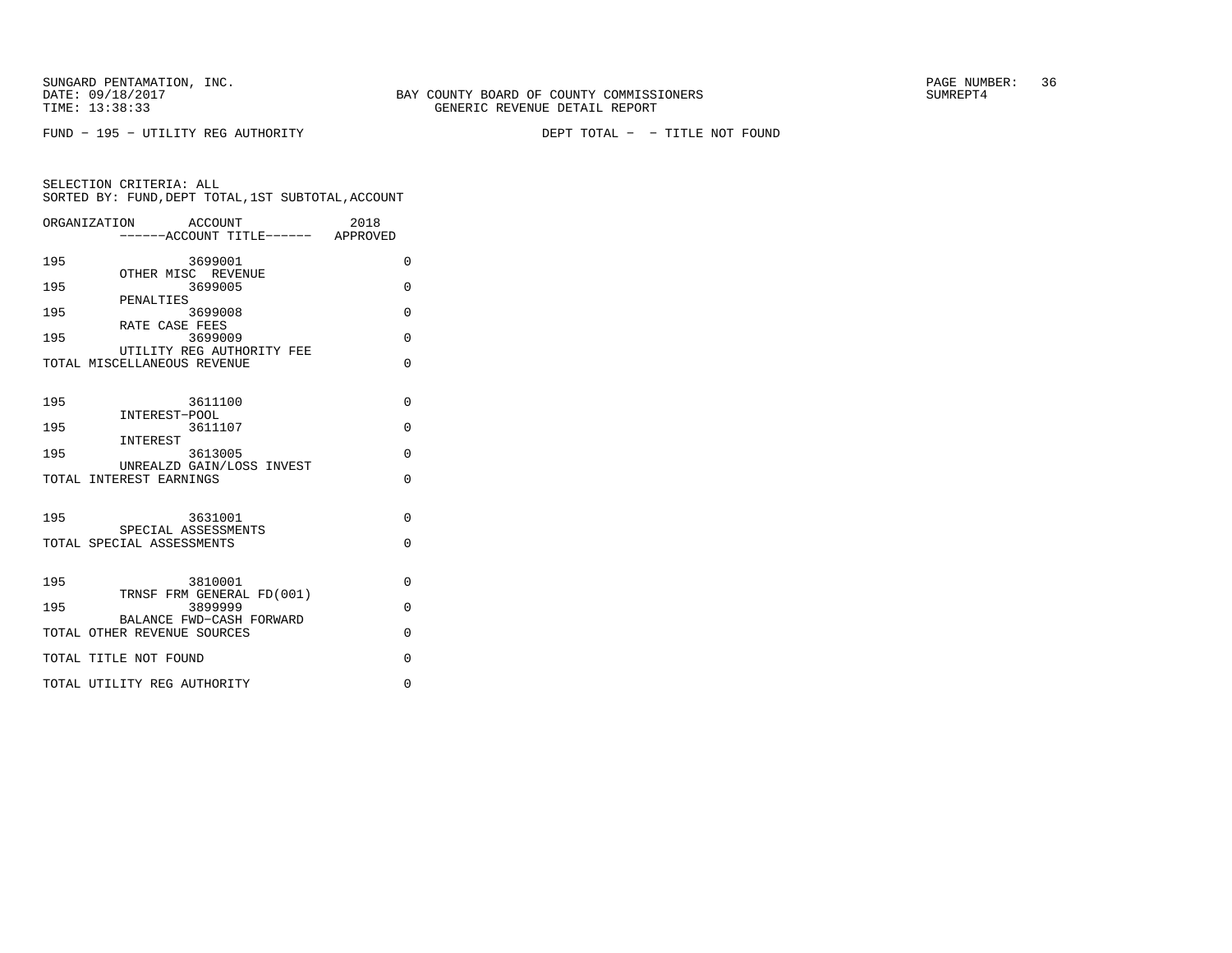|     | ORGANIZATION ACCOUNT                                  | 2018     |
|-----|-------------------------------------------------------|----------|
|     | ------ACCOUNT TITLE------ APPROVED                    |          |
| 302 | 3611100                                               | $\Omega$ |
| 302 | INTEREST-POOL<br>3613005<br>UNREALZD GAIN/LOSS INVEST | $\Omega$ |
|     | TOTAL INTEREST EARNINGS                               | O        |
|     |                                                       |          |
| 302 | 3810001                                               | O        |
| 302 | TRNSF FRM GENERAL FD(001)<br>3810401                  | $\Omega$ |
|     | TRNSF FRM WATER SYS (401)                             |          |
| 302 | 3811401                                               | $\Omega$ |
| 302 | TRNSF FRM WTR IMPACT FEES<br>3899998                  | O        |
|     | BALANCE FWD-BOND PROCEEDS                             |          |
|     | TOTAL OTHER REVENUE SOURCES                           | $\Omega$ |
|     | TOTAL TITLE NOT FOUND                                 | O        |
|     | TOTAL WATER SYSTEM 2000 BND PRJ                       | U        |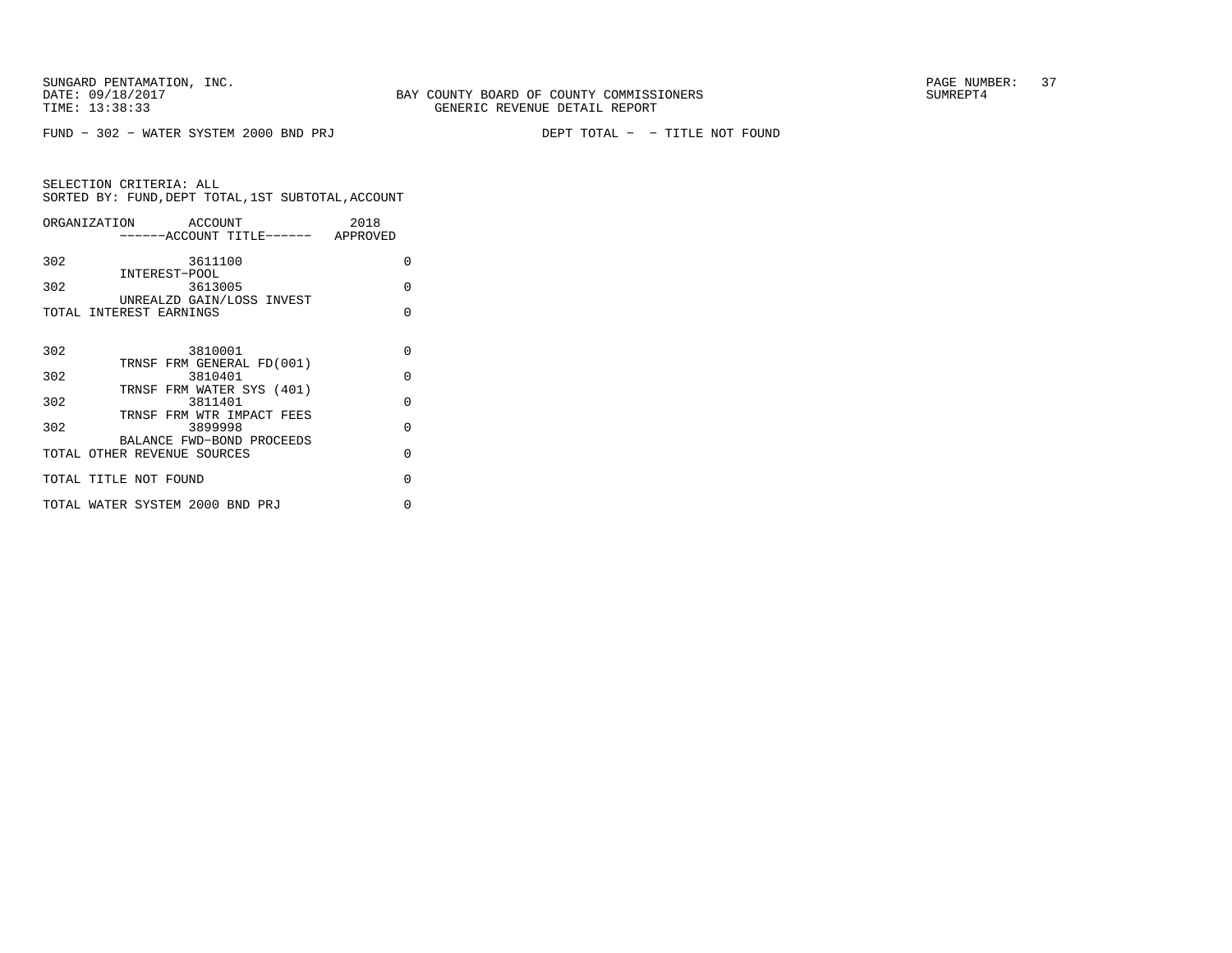FUND − 303 − SALES TX REV BONDS 2002 DEPT TOTAL − − TITLE NOT FOUND

|     | ORGANIZATION                  | ACCOUNT |                           | 2018     |   |
|-----|-------------------------------|---------|---------------------------|----------|---|
|     |                               |         | ------ACCOUNT TITLE------ | APPROVED |   |
| 303 |                               | 3611100 |                           |          |   |
|     | INTEREST-POOL                 |         |                           |          |   |
| 303 |                               | 3613005 |                           |          | O |
|     |                               |         | UNREALZD GAIN/LOSS INVEST |          |   |
|     | TOTAL INTEREST EARNINGS       |         |                           |          | U |
|     | TOTAL TITLE NOT FOUND         |         |                           |          | U |
|     | TOTAL SALES TX REV BONDS 2002 |         |                           |          |   |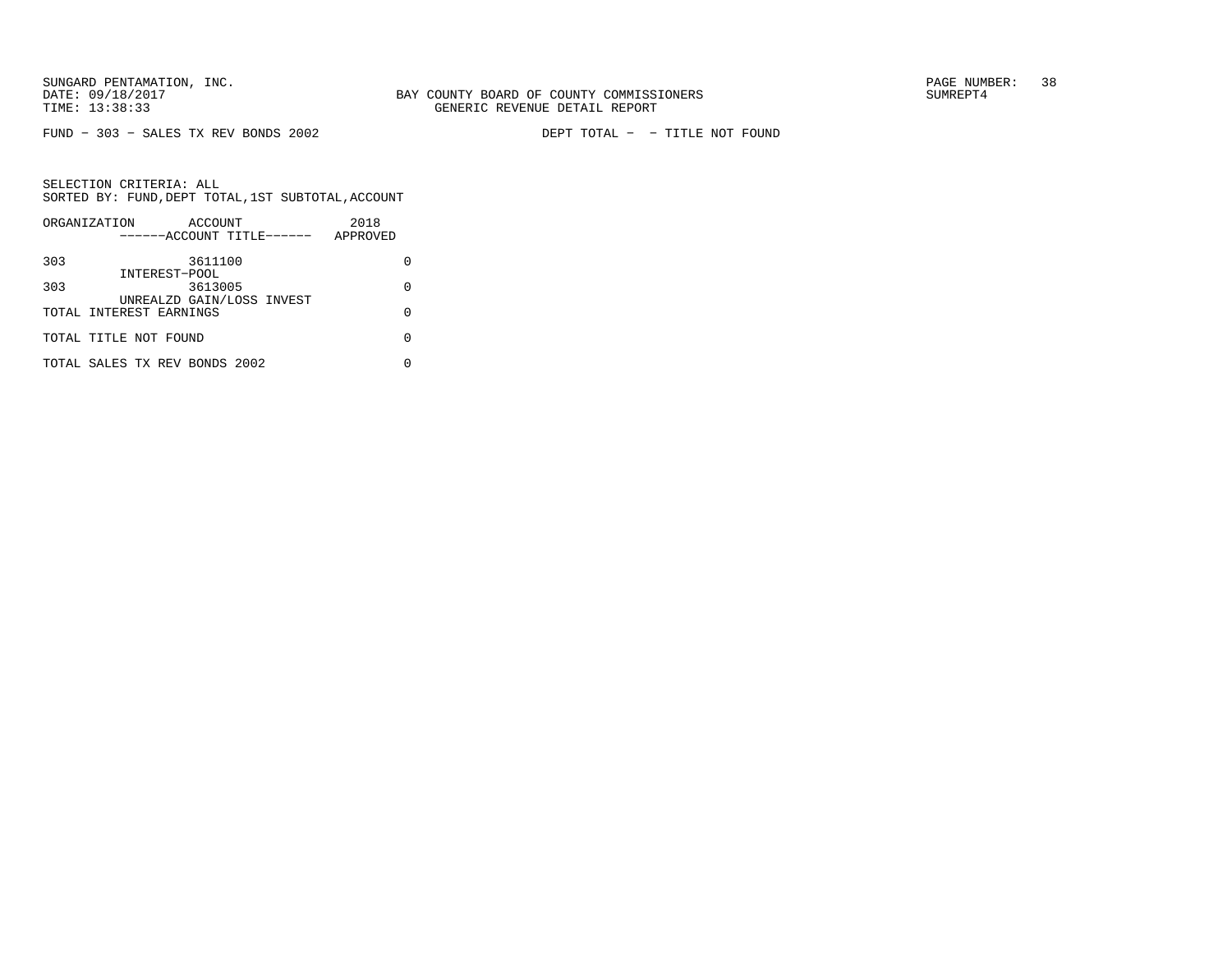FUND − 304 − JAIL 2006 BOND PROJ DEPT TOTAL − − TITLE NOT FOUND

|     | ORGANIZATION ACCOUNT               | 2018     |
|-----|------------------------------------|----------|
|     | ------ACCOUNT TITLE------ APPROVED |          |
| 304 | 3611100                            | U        |
|     | INTEREST-POOL                      |          |
| 304 | 3613005                            | O        |
|     | UNREALZD GAIN/LOSS INVEST          |          |
|     | TOTAL INTEREST EARNINGS            | U        |
|     |                                    |          |
| 304 | 3810001                            | $\Omega$ |
|     | TRNSF FRM GENERAL FD(001)          |          |
| 304 | 3899998                            | $\Omega$ |
|     | BALANCE FWD-BOND PROCEEDS          |          |
|     | TOTAL OTHER REVENUE SOURCES        | O        |
|     | TOTAL TITLE NOT FOUND              | O        |
|     |                                    |          |
|     | TOTAL JAIL 2006 BOND PROJ          | 0        |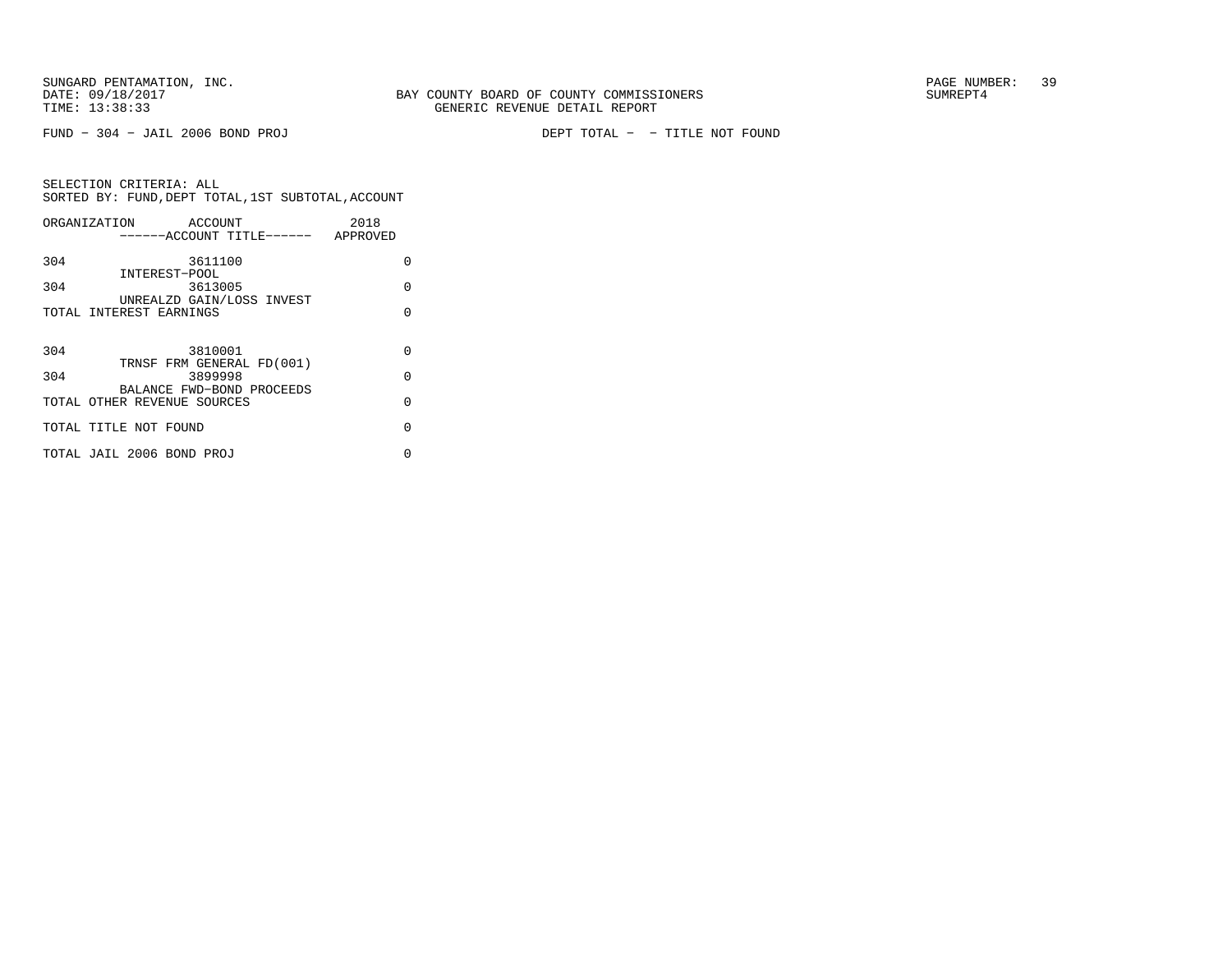FUND − 305 − CAPITAL IMPRV BONDS 2007 DEPT TOTAL − − TITLE NOT FOUND

|     | ORGANIZATION<br>ACCOUNT              | 2018     |
|-----|--------------------------------------|----------|
|     | ------ACCOUNT TITLE------ APPROVED   |          |
| 305 | 3611100                              | 0        |
| 305 | INTEREST-POOL<br>3613005             | O        |
|     | UNREALZD GAIN/LOSS INVEST            |          |
|     | TOTAL INTEREST EARNINGS              | U        |
|     |                                      |          |
| 305 | 3840010                              | O        |
|     | BOND PROCEEDS                        |          |
| 305 | 3899998<br>BALANCE FWD-BOND PROCEEDS | $\Omega$ |
|     | TOTAL OTHER REVENUE SOURCES          | $\Omega$ |
|     | TOTAL TITLE NOT FOUND                | $\Omega$ |
|     |                                      |          |
|     | TOTAL CAPITAL IMPRV BONDS 2007       | U        |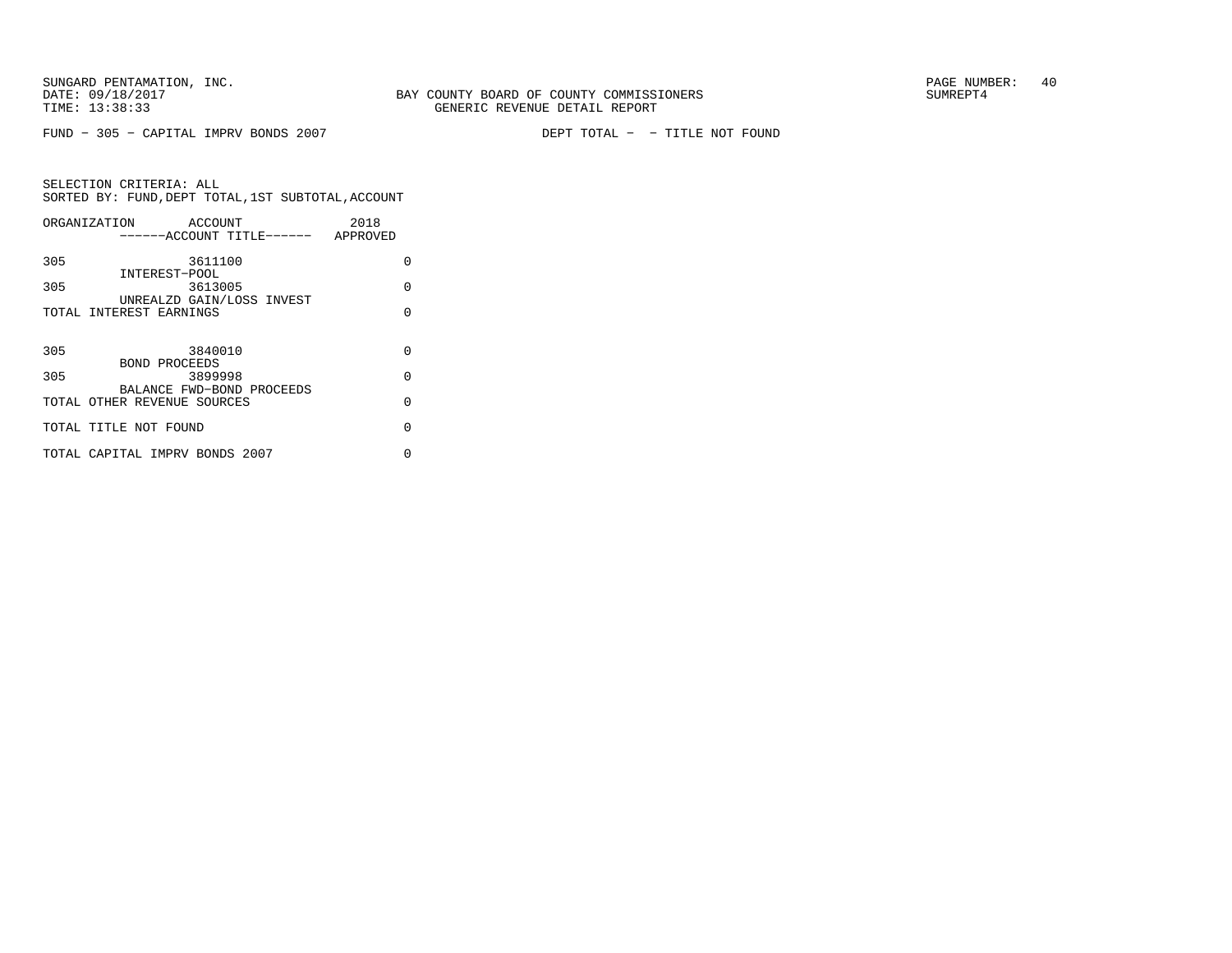|     | ORGANIZATION<br>ACCOUNT<br>-----ACCOUNT TITLE------ APPROVED | 2018     |
|-----|--------------------------------------------------------------|----------|
| 380 | 3111000                                                      | 0        |
| 380 | AD VALOREM TAXES<br>3112000                                  | 0        |
| 380 | AD VALOREM TAXES-DELIN.<br>3124101                           | 0        |
|     | LOCAL OPT GAS TAX/1ST-4TH<br>TOTAL TAXES                     | 0        |
|     |                                                              |          |
| 380 | 3231001<br>FRANCHISE FEES                                    | 0        |
|     | TOTAL FRANCHISE FEES                                         | 0        |
| 380 | 3351200                                                      | 0        |
| 380 | ST REV SHARING PROCEEDS<br>3351400                           | $\Omega$ |
| 380 | LICENSES-MOBILE HOME<br>3351800                              | 0        |
|     | SALES TAX-LCL GOV/1/2 CEN<br>TOTAL INTERGOVERNMENTAL REVENUE | 0        |
|     |                                                              |          |
| 380 | 3699001<br>OTHER MISC REVENUE                                | $\Omega$ |
|     | TOTAL MISCELLANEOUS REVENUE                                  | $\Omega$ |
| 380 | 3611100                                                      | $\Omega$ |
|     | INTEREST-POOL                                                |          |
| 380 | 3613005<br>UNREALZD GAIN/LOSS INVEST                         | 0        |
|     | TOTAL INTEREST EARNINGS                                      | 0        |
| 380 | 3810001                                                      | $\Omega$ |
|     | TRNSF FRM GENERAL FD(001)<br>TOTAL OTHER REVENUE SOURCES     | 0        |
|     | TOTAL TITLE NOT FOUND                                        | 0        |
|     | TOTAL CEDAR GROVE GENERAL FUND                               | 0        |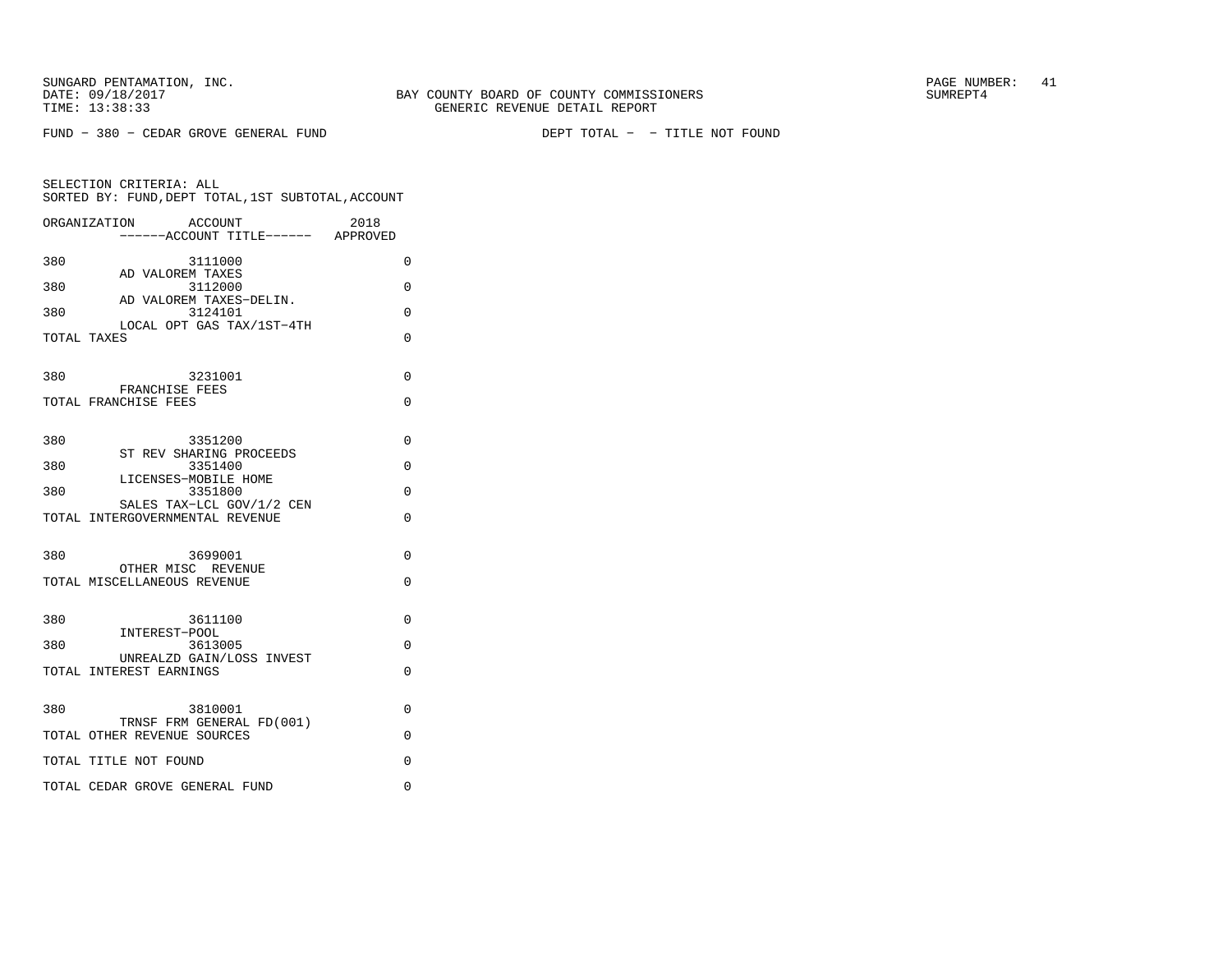FUND − 381 − CEDAR GROVE WATER FUND DEPT TOTAL − − TITLE NOT FOUND

| ORGANIZATION                 | ACCOUNT<br>------ACCOUNT TITLE------ APPROVED | 2018     |
|------------------------------|-----------------------------------------------|----------|
| 381                          | 3429014                                       | 0        |
| 381                          | CHRG FOR SRV-PLAN REV/ENG<br>3433022          | 0        |
| 381                          | UTILITY FEE-RETAIL WATER<br>3433025           | 0        |
| 381                          | WATER FEES-METER<br>3436100                   | $\Omega$ |
| TOTAL CHARGES FOR SERVICES   | CHRGS FOR SERVICE-WTR/SWR                     | $\Omega$ |
| 381                          | 3699001<br>OTHER MISC REVENUE                 | $\Omega$ |
| 381<br>PENALTIES             | 3699005                                       | $\Omega$ |
| TOTAL MISCELLANEOUS REVENUE  |                                               | $\Omega$ |
| 381<br>INTEREST-POOL         | 3611100                                       | $\Omega$ |
| 381                          | 3613005                                       | $\Omega$ |
| TOTAL INTEREST EARNINGS      | UNREALZD GAIN/LOSS INVEST                     | $\Omega$ |
| 381                          | 3632305                                       | $\Omega$ |
| TOTAL SPECIAL ASSESSMENTS    | IMPACT FEES-WATER                             | $\Omega$ |
| 381                          | 3810424                                       | $\Omega$ |
| TOTAL OTHER REVENUE SOURCES  | TRNSF FRM CG RET WTR/WW                       | $\Omega$ |
| TOTAL TITLE NOT FOUND        |                                               | $\Omega$ |
| TOTAL CEDAR GROVE WATER FUND |                                               | $\Omega$ |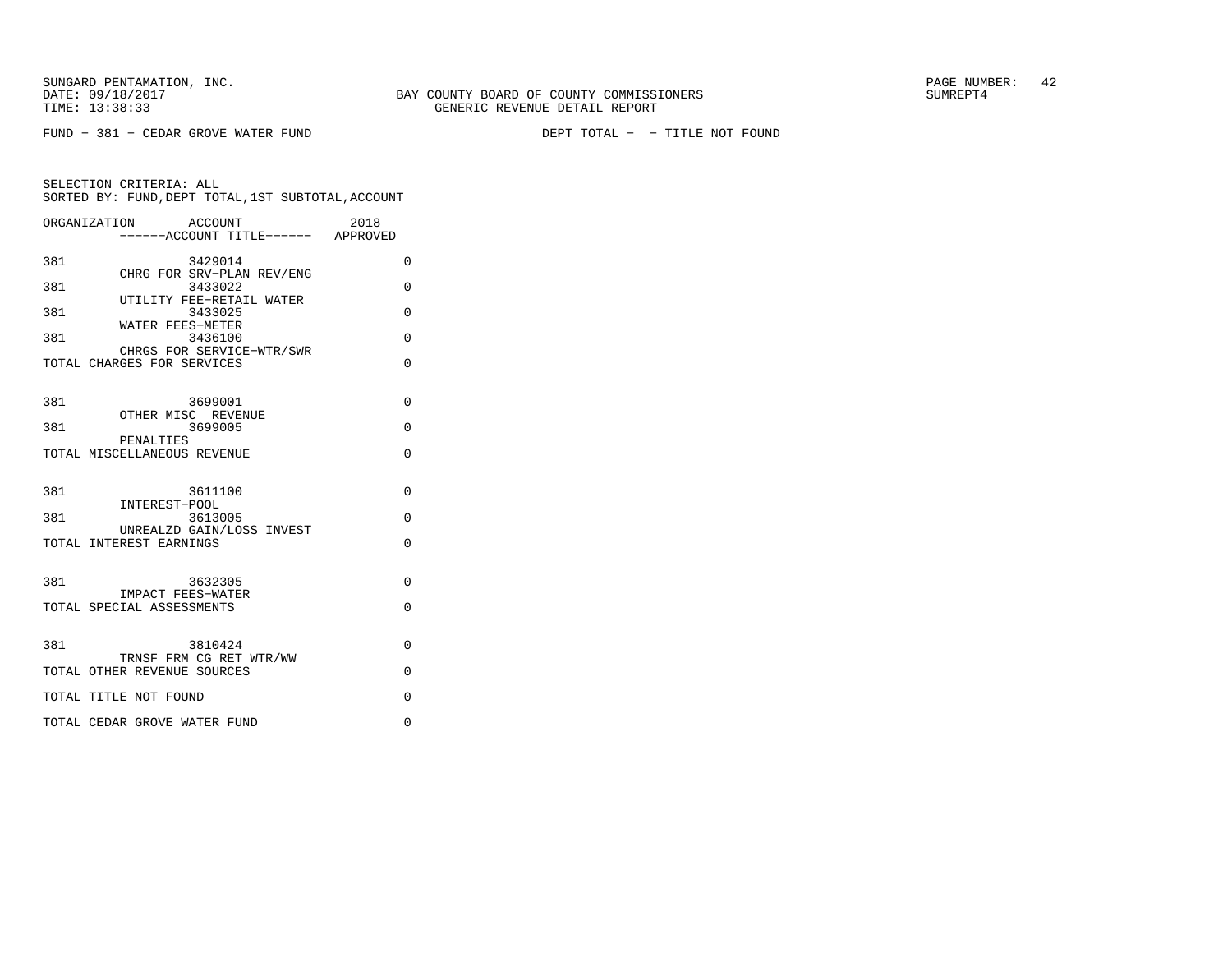FUND − 382 − CEDAR GROVE SEWER FUND DEPT TOTAL − − TITLE NOT FOUND

|     | ORGANIZATION ACCOUNT<br>-----ACCOUNT TITLE------ APPROVED | 2018     |
|-----|-----------------------------------------------------------|----------|
| 382 | 3435040                                                   | $\Omega$ |
| 382 | UTILITY FEE-RETAIL SEWER<br>3436100                       | $\Omega$ |
|     | CHRGS FOR SERVICE-WTR/SWR<br>TOTAL CHARGES FOR SERVICES   | $\Omega$ |
| 382 | 3699001                                                   | $\Omega$ |
| 382 | OTHER MISC REVENUE<br>3699005                             | $\Omega$ |
|     | PENALTIES<br>TOTAL MISCELLANEOUS REVENUE                  | $\Omega$ |
| 382 | 3611100                                                   | $\Omega$ |
| 382 | INTEREST-POOL<br>3613005                                  | $\Omega$ |
|     | UNREALZD GAIN/LOSS INVEST<br>TOTAL INTEREST EARNINGS      | $\Omega$ |
| 382 | 3632307                                                   | $\Omega$ |
|     | IMPACT FEES-SEWER<br>TOTAL SPECIAL ASSESSMENTS            | $\Omega$ |
| 382 | 3810424                                                   | $\Omega$ |
| 382 | TRNSF FRM CG RET WTR/WW<br>3899999                        | $\Omega$ |
|     | BALANCE FWD-CASH FORWARD<br>TOTAL OTHER REVENUE SOURCES   | $\Omega$ |
|     | TOTAL TITLE NOT FOUND                                     | $\Omega$ |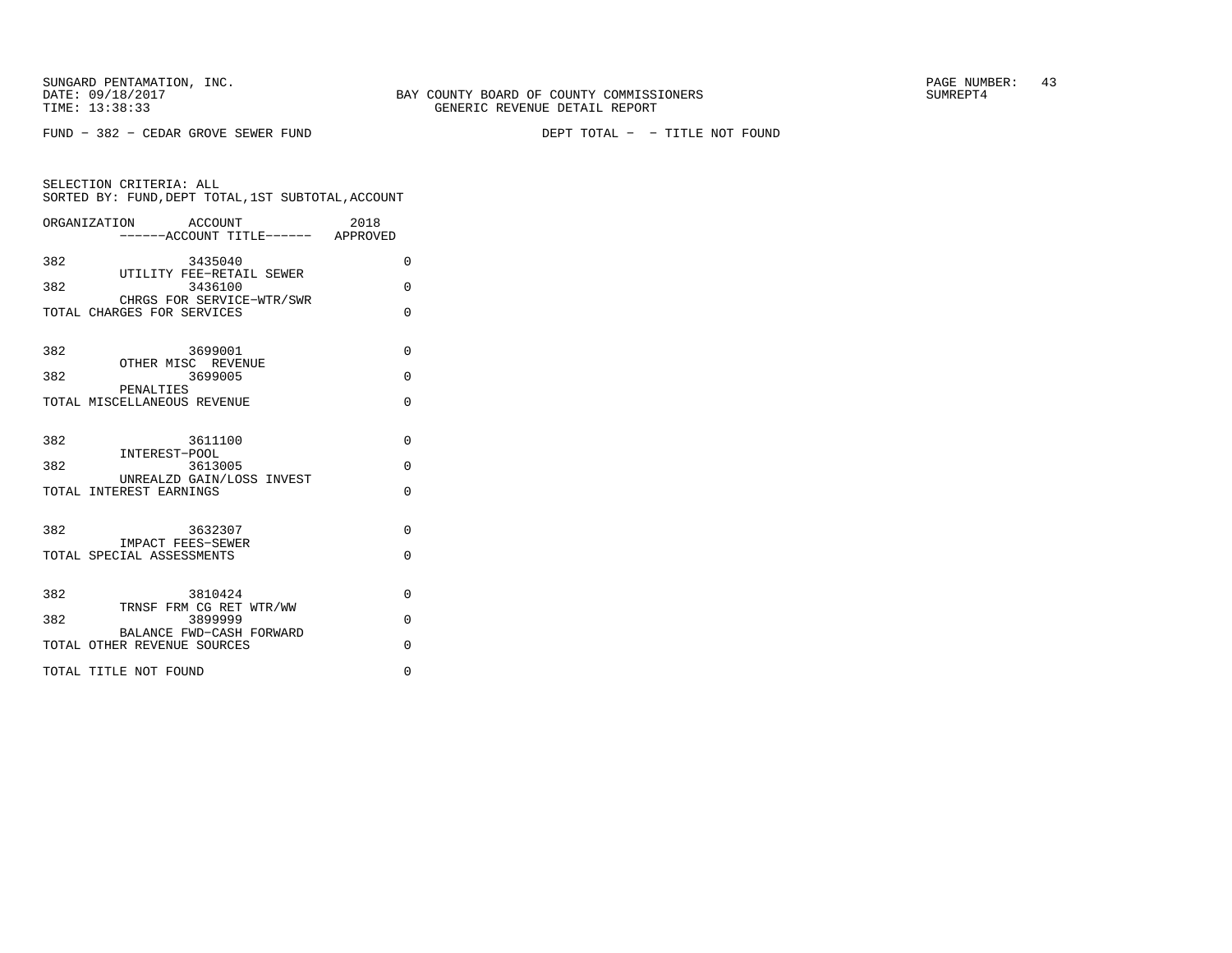SUNGARD PENTAMATION, INC.<br>
BAY COUNTY BOARD OF COUNTY COMMISSIONERS AND SUNREPT4 SUMREPT4

FUND − 382 − CEDAR GROVE SEWER FUND DEPT TOTAL − 0382 − CEDAR GROVE SEWER

|      | ORGANIZATION |                              | ACCOUNT | ------ACCOUNT TITLE------ | 2018<br>APPROVED |  |
|------|--------------|------------------------------|---------|---------------------------|------------------|--|
| 0382 |              |                              | 3899999 | BALANCE FWD-CASH FORWARD  |                  |  |
|      |              | TOTAL OTHER REVENUE SOURCES  |         |                           |                  |  |
|      |              | TOTAL CEDAR GROVE SEWER      |         |                           |                  |  |
|      |              | TOTAL CEDAR GROVE SEWER FUND |         |                           |                  |  |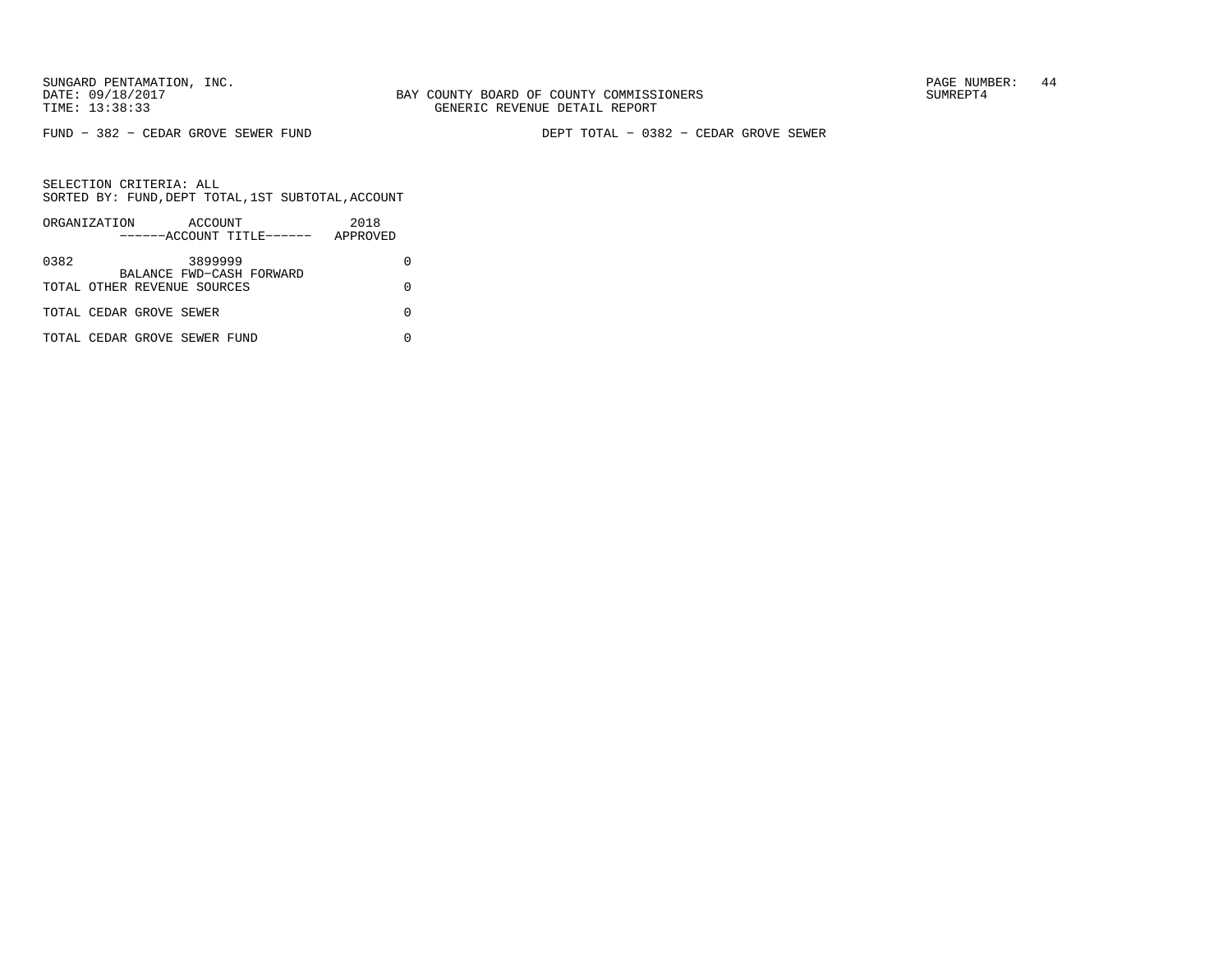FUND − 383 − CEDAR GROVE CRA DEPT TOTAL − − TITLE NOT FOUND

| ORGANIZATION                        | ACCOUNT |                                    | 2018 |          |
|-------------------------------------|---------|------------------------------------|------|----------|
|                                     |         | ------ACCOUNT TITLE------ APPROVED |      |          |
| 383                                 | 3115001 |                                    |      | $\Omega$ |
| TIF-CORE CRA<br>383                 | 3115002 |                                    |      | $\Omega$ |
| TIF-BRANNONVILLE CRA<br>TOTAL TAXES |         |                                    |      | $\Omega$ |
|                                     |         |                                    |      |          |
| 383                                 | 3611100 |                                    |      | $\Omega$ |
| INTEREST-POOL<br>383                | 3613005 |                                    |      | $\Omega$ |
| TOTAL INTEREST EARNINGS             |         | UNREALZD GAIN/LOSS INVEST          |      | $\Omega$ |
|                                     |         |                                    |      |          |
| 383                                 | 3810001 | TRNSF FRM GENERAL FD(001)          |      | $\Omega$ |
| TOTAL OTHER REVENUE SOURCES         |         |                                    |      | $\Omega$ |
| TOTAL TITLE NOT FOUND               |         |                                    |      | $\Omega$ |
| TOTAL CEDAR GROVE CRA               |         |                                    |      | O        |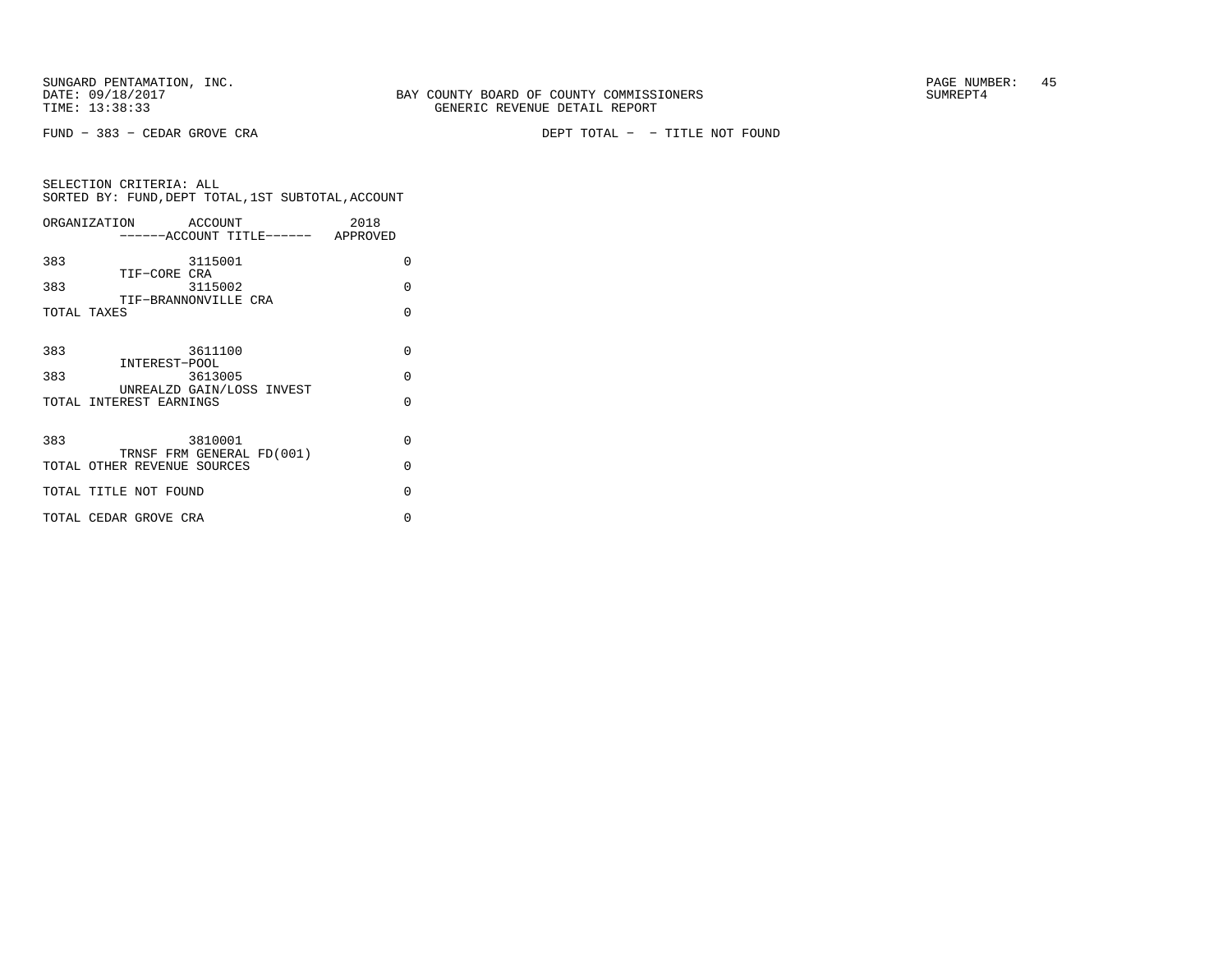| ORGANIZATION | <b>ACCOUNT</b><br>---ACCOUNT TITLE------ APPROVED           | 2018       |
|--------------|-------------------------------------------------------------|------------|
| 401          | 3312003                                                     | 0          |
| 401          | FED GRANT-EPA<br>3340001                                    | 0          |
| 401          | STATE GRANTS<br>3344908                                     | 0          |
| 401          | ST<br>GRANT-NW FL WTR MGT<br>3347906                        | $\Omega$   |
|              | ST GRANT-FISH & WILDLIFE<br>TOTAL INTERGOVERNMENTAL REVENUE | 0          |
| 401          | 3433005                                                     | 8,633,933  |
| 401          | UTILITY FEE-TREATED WATER<br>3433007                        | 7,832,587  |
| 401          | UTILITY FEE-TRTD WTR PCB<br>3433010                         | 0          |
| 401          | UTILITY FEE-RAW WATER<br>3433025                            | 0          |
| 401          | WATER FEES-METER<br>3435060                                 | 0          |
| 401          | CHRGS FOR SERV-RTL WSTWTR<br>3436100                        | $\Omega$   |
|              | CHRGS FOR SERVICE-WTR/SWR<br>TOTAL CHARGES FOR SERVICES     | 16,466,520 |
|              |                                                             |            |
| 401          | 3640010<br>SALE OF FIXED ASSETS                             | 0          |
| 401          | 3659010<br>SALE OF SURPLUS OR SCRAP                         | 0          |
| 401          | 3660007<br>CONTRIB-OTHER GOVT UNITS                         | 0          |
| 401          | 3699001<br>OTHER MISC REVENUE                               | $\Omega$   |
| 401          | 3699005                                                     | 400        |
| 401          | PENALTIES<br>3699012                                        | $\Omega$   |
|              | INSURANCE PROCEEDS<br>TOTAL MISCELLANEOUS REVENUE           | 400        |
| 401          | 3611100                                                     | 150,000    |
| 401          | INTEREST-POOL<br>3611107                                    | 0          |
| 401          | INTEREST<br>3613005                                         | 0          |
|              | UNREALZD GAIN/LOSS INVEST<br>TOTAL INTEREST EARNINGS        | 150,000    |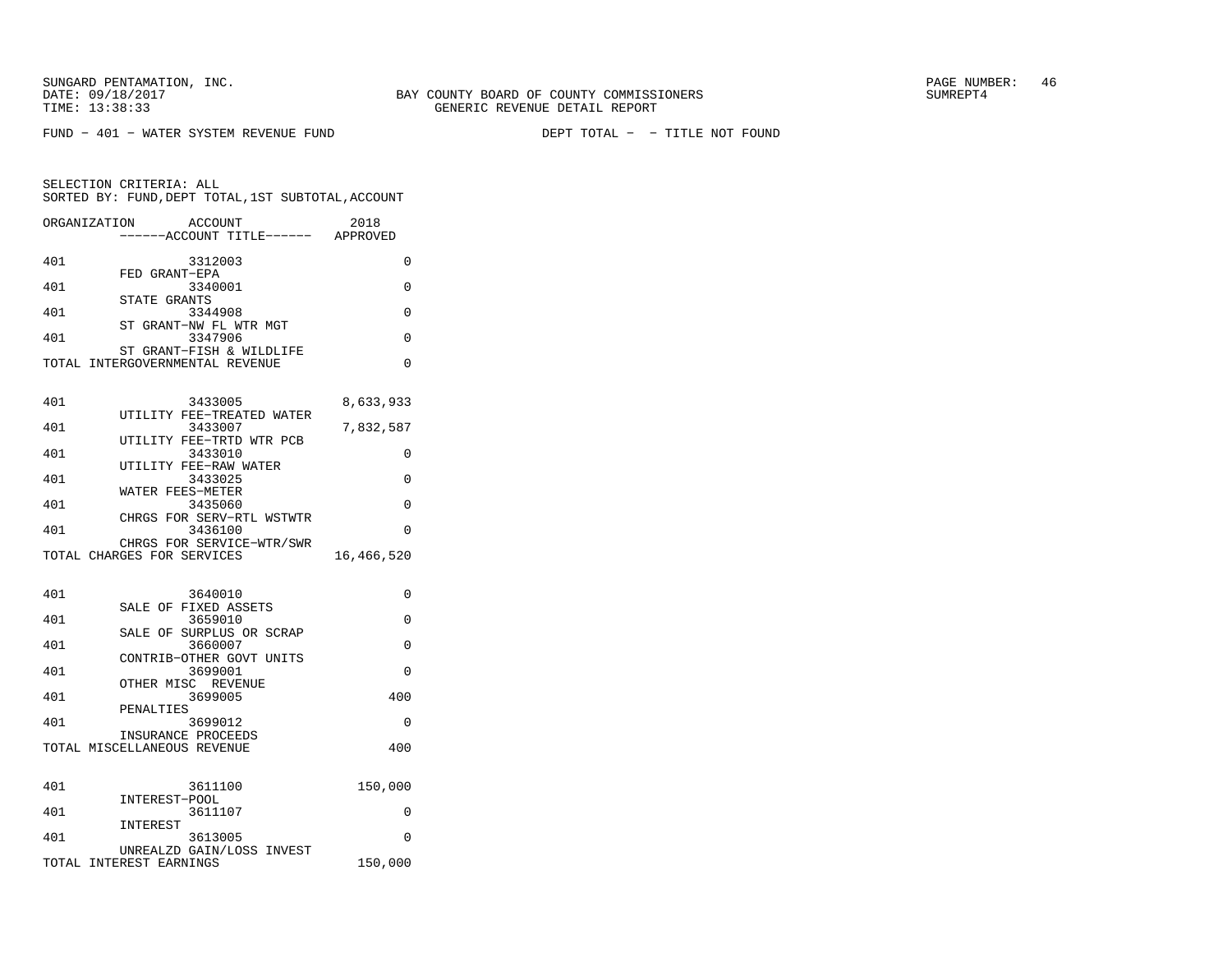FUND − 401 − WATER SYSTEM REVENUE FUND DEPT TOTAL − − TITLE NOT FOUND

SELECTION CRITERIA: ALLSORTED BY: FUND,DEPT TOTAL,1ST SUBTOTAL,ACCOUNT

LOAN PROCEEDS

BOND PROCEEDS

RESERVE RELEASE

| ORGANIZATION | ACCOUNT<br>-----ACCOUNT TITLE------            | 2018<br>APPROVED |
|--------------|------------------------------------------------|------------------|
| 401          | 3631001                                        | 0                |
| 401          | SPECIAL ASSESSMENTS<br>3632304                 | $\Omega$         |
| 401          | IMPACT FEES-WTR/LAKE MRL<br>3632305            | 209,991          |
|              | IMPACT FEES-WATER<br>TOTAL SPECIAL ASSESSMENTS | 209,991          |
|              |                                                |                  |
| 401          | 3810420<br>TRNSF FRM RETAIL WTR(420)           | $\Omega$         |
| 401          | 3810425                                        | $\Omega$         |
| 401          | TRNSF FRM INDUS WSTE(425)<br>3840005           | 0                |

401 3840010 0

 401 3898010 152,612 CONTRIBUTION−STONE/ARZONA401 3899996 0

3899999 401 3899999 9,000,000 BALANCE FWD−CASH FORWARDTOTAL OTHER REVENUE SOURCES 9,152,612 TOTAL TITLE NOT FOUND 25,979,523 TOTAL WATER SYSTEM REVENUE FUND 25,979,523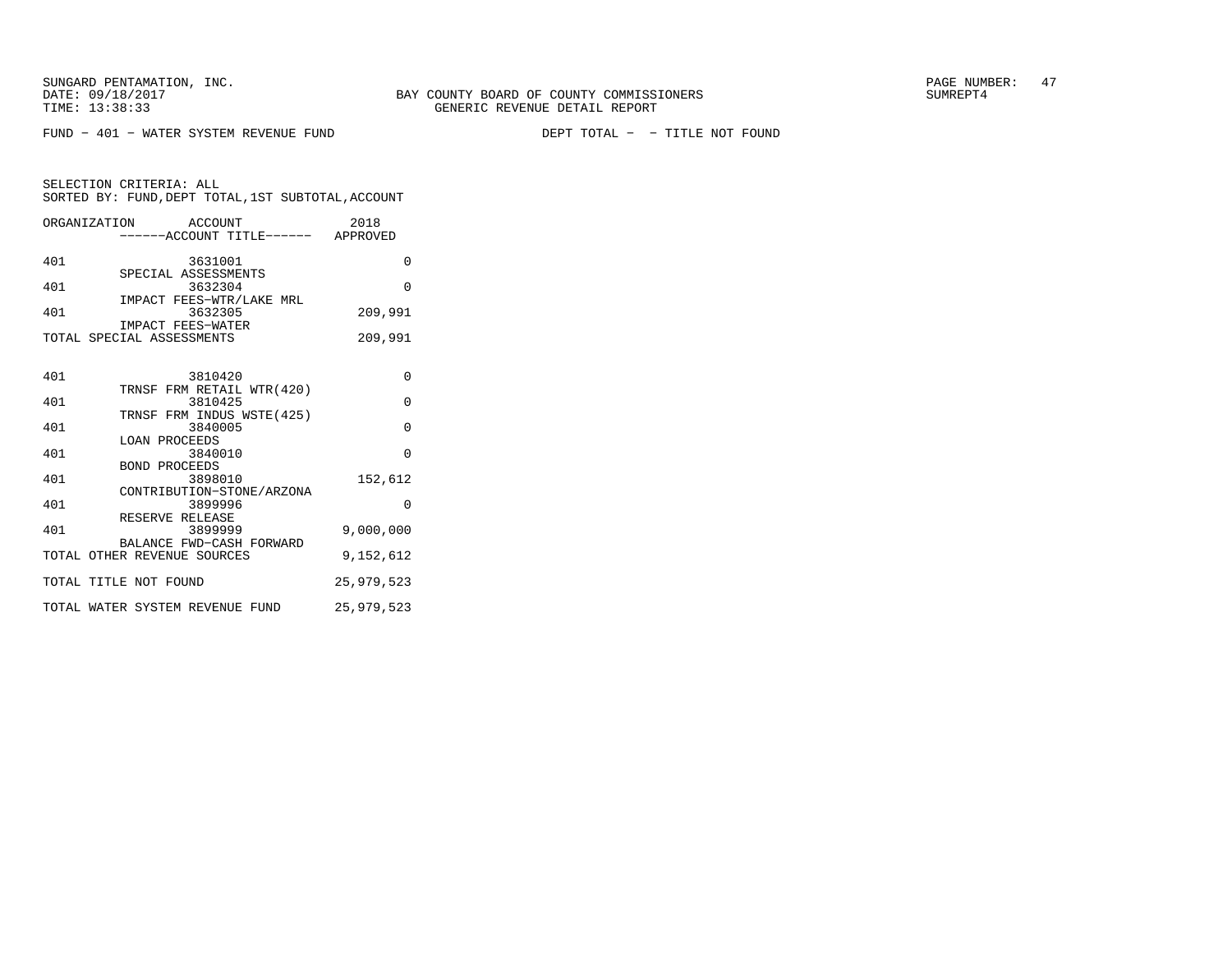FUND − 420 − RETAIL WATER & WASTEWATER DEPT TOTAL − − TITLE NOT FOUND

| ORGANIZATION |                  | ACCOUNT                              | 2018      |
|--------------|------------------|--------------------------------------|-----------|
|              |                  | ---ACCOUNT TITLE------ APPROVED      |           |
| 420          |                  | 3343106                              | 0         |
|              |                  | ST GRANT-FLA ENTERPRISE              |           |
| 420          |                  | 3343108                              | 0         |
|              |                  | ST GRANT-FL ENTP/AFRL PRJ            |           |
| 420          |                  | 3343503                              | 0         |
| 420          |                  | ST GRANT-DIVERT EXC WWTR<br>3347020  | 0         |
|              |                  | ST GRANT-N BAY WWT/REUSE             |           |
|              |                  | TOTAL INTERGOVERNMENTAL REVENUE      | $\Omega$  |
|              |                  |                                      |           |
|              |                  |                                      |           |
| 420          |                  | 3412001<br>CHRGS FOR SERVICE         | 110,605   |
| 420          |                  | 3429014                              | 2,850     |
|              |                  | CHRG FOR SRV-PLAN REV/ENG            |           |
| 420          |                  | 3433010                              | 661,725   |
|              |                  | UTILITY FEE-RAW WATER                |           |
| 420          |                  | 3433022                              | 2,892,082 |
|              |                  | UTILITY FEE-RETAIL WATER             |           |
| 420          | WATER FEES-METER | 3433025                              | 51,000    |
| 420          |                  | 3433027                              | 0         |
|              |                  | UTILITY FEES-TANKERS                 |           |
| 420          |                  | 3435005                              | 0         |
|              |                  | CHRGS FOR SRV-PARKER                 |           |
| 420          |                  | 3435007                              | 0         |
|              |                  | CHRGS FOR SRV-MEX BCH                |           |
| 420          |                  | 3435009<br>CHRGS FOR SRV-COURT HOUSE | $\Omega$  |
| 420          |                  | 3435010                              | 3,045     |
|              |                  | CHRGS FOR SRV-PARKS&REC              |           |
| 420          |                  | 3435011                              | 3,045     |
|              |                  | CHRGS FOR SRV-RDS&BRDGS              |           |
| 420          |                  | 3435030                              | 247,942   |
| 420          |                  | UTILITY FEE-MEX BCH DEBT<br>3435031  | 23,008    |
|              |                  | UTILITY FEE-MEX BCH R&R              |           |
| 420          |                  | 3435032                              | 37,191    |
|              |                  | UTILITY FEE-MEX BCH RATE             |           |
| 420          |                  | 3435040                              | 5,277,939 |
|              |                  | UTILITY FEE-RETAIL SEWER             |           |
| 420          |                  | 3435045                              | 233,320   |
| 420          |                  | UTILITY FEE-WHLSLE/MEX BC<br>3435047 | 589,041   |
|              |                  | UTILITY FEE-WHLSLE/TYNDLL            |           |
| 420          |                  | 3435049                              | 61,457    |
|              |                  | UTILITY FEE-R&R/TYNDALL              |           |
| 420          |                  | 3435050                              | 13,630    |
|              |                  | UTILITY FEE-TXS/TYNDALL              |           |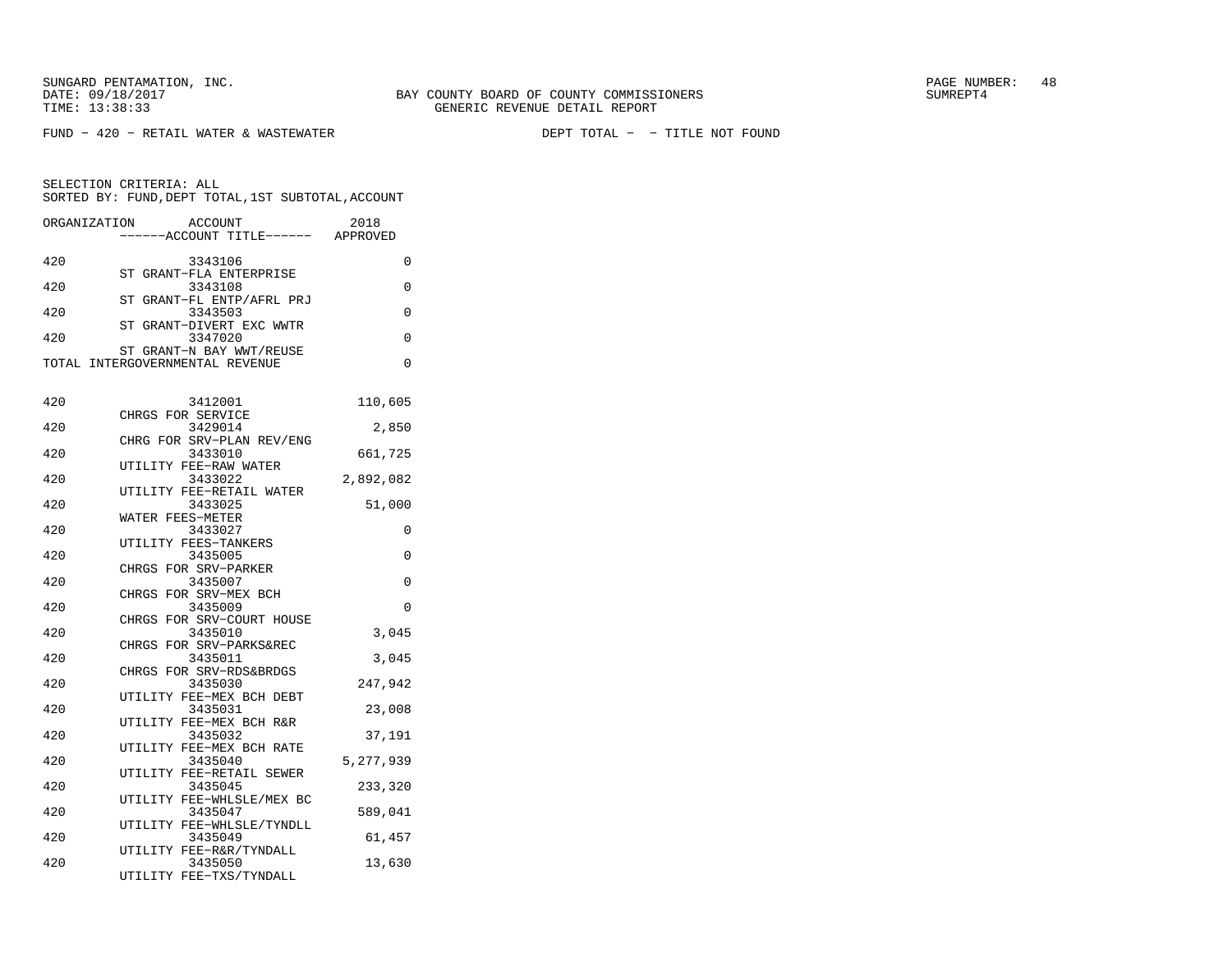FUND − 420 − RETAIL WATER & WASTEWATER DEPT TOTAL − − TITLE NOT FOUND

| ORGANIZATION               |               | ACCOUNT<br>----ACCOUNT TITLE------ APPROVED | 2018       |
|----------------------------|---------------|---------------------------------------------|------------|
| 420                        |               | 3435052                                     | 13,483     |
| 420                        |               | UTILITY FEE-REUSE TYNDALL<br>3435053        | 14,818     |
| 420                        |               | UTILITY FEE-MAINT & DEPRC<br>3435055        | 377,374    |
| 420                        |               | CAP RESERVATION/TYNDALL<br>3435057          | 1,413,055  |
| 420                        |               | CHRGS FOR SRV-AWT STAFF<br>3436100          | 0          |
| TOTAL CHARGES FOR SERVICES |               | CHRGS FOR SERVICE-WTR/SWR                   | 12,026,610 |
| 420                        |               | 3631050<br>R & M SEWER ESCROW               | 0          |
| 420                        |               | 3640010                                     | 0          |
| 420                        |               | SALE OF FIXED ASSETS<br>3659010             | 0          |
| 420                        | SALE OF       | SURPLUS OR SCRAP<br>3660001                 | 0          |
| 420                        |               | CONTRIBUTIONS-PRIVATE SRC<br>3660007        | 46,758     |
| 420                        |               | CONTRIB-OTHER GOVT UNITS<br>3699001         | 20,000     |
| 420                        |               | OTHER MISC REVENUE<br>3699005               | 160,000    |
|                            | PENALTIES     | TOTAL MISCELLANEOUS REVENUE                 | 226,758    |
| 420                        | INTEREST-POOL | 3611100                                     | 10,000     |
| 420                        |               | 3611109                                     | 0          |
| 420                        |               | INTEREST-N/R JT VENTURE<br>3613005          | 0          |
| TOTAL INTEREST EARNINGS    |               | UNREALZD GAIN/LOSS INVEST                   | 10,000     |
| 420                        |               | 3632303                                     | 0          |
| 420                        |               | IMPACT FEES-WTR/RIVER CMP<br>3632304        | 0          |
| 420                        | IMPACT        | FEES-WTR/LAKE MRL<br>3632305                | 53,522     |
| 420                        |               | IMPACT FEES-WATER<br>3632307                | 32,500     |
| 420                        |               | IMPACT FEES-SEWER<br>3632308                | 0          |
|                            | IMPACT        | FEES-SWR/RIVER CMP                          |            |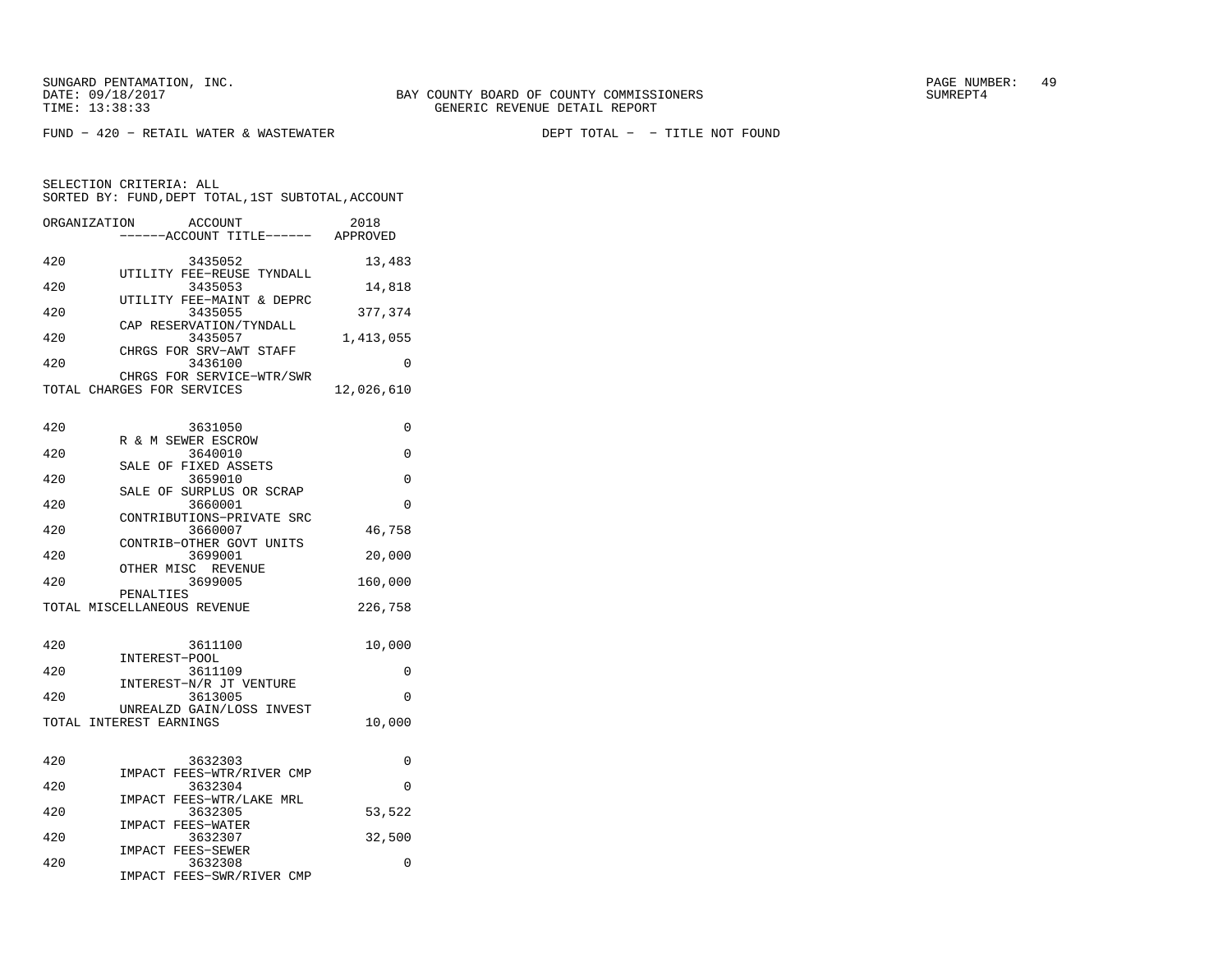FUND − 420 − RETAIL WATER & WASTEWATER DEPT TOTAL − − TITLE NOT FOUND

| ORGANIZATION ACCOUNT<br>------ACCOUNT TITLE------ APPROVED | 2018           |
|------------------------------------------------------------|----------------|
| 420<br>3632309                                             | $\Omega$       |
| IMPACT FEES-SWR/LAKE MRL<br>420<br>3632310                 | $\Omega$       |
| IMPACT FEES-SWR/BARRETT<br>420<br>3632311                  | 12,000         |
| IMPACT FEES-WTR/BARRETT<br>TOTAL SPECIAL ASSESSMENTS       | 98,022         |
| 420<br>3613010                                             | $\Omega$       |
| GAIN ON JT VENTURE<br>420<br>3810401                       | 0              |
| TRNSF FRM WATER SYS (401)<br>420<br>3810425                | $\Omega$       |
| TRNSF FRM INDUS WSTE(425)<br>420<br>3840005                | $\overline{0}$ |
| <b>LOAN PROCEEDS</b><br>420<br>3840010                     | $\mathbf 0$    |
| <b>BOND PROCEEDS</b><br>420                                | $\Omega$       |
| 3897001<br>CAPITAL CONTRIB-OTHER                           |                |
| 420<br>3899995<br>RESERVE RELEASE-CASH FWD                 | 625,000        |
| 420<br>3899996<br>RESERVE RELEASE                          | 0              |
| 420<br>3899997<br>BAL FWD-IMPACT FEES                      | $\overline{0}$ |
| 420<br>3899998<br>BALANCE FWD-BOND PROCEEDS                | $\Omega$       |
| 420<br>3899999<br>BALANCE FWD-CASH FORWARD                 | 3,000,000      |
| TOTAL OTHER REVENUE SOURCES                                | 3,625,000      |
| TOTAL TITLE NOT FOUND                                      | 15,986,390     |
| TOTAL RETAIL WATER & WASTEWATER                            | 15,986,390     |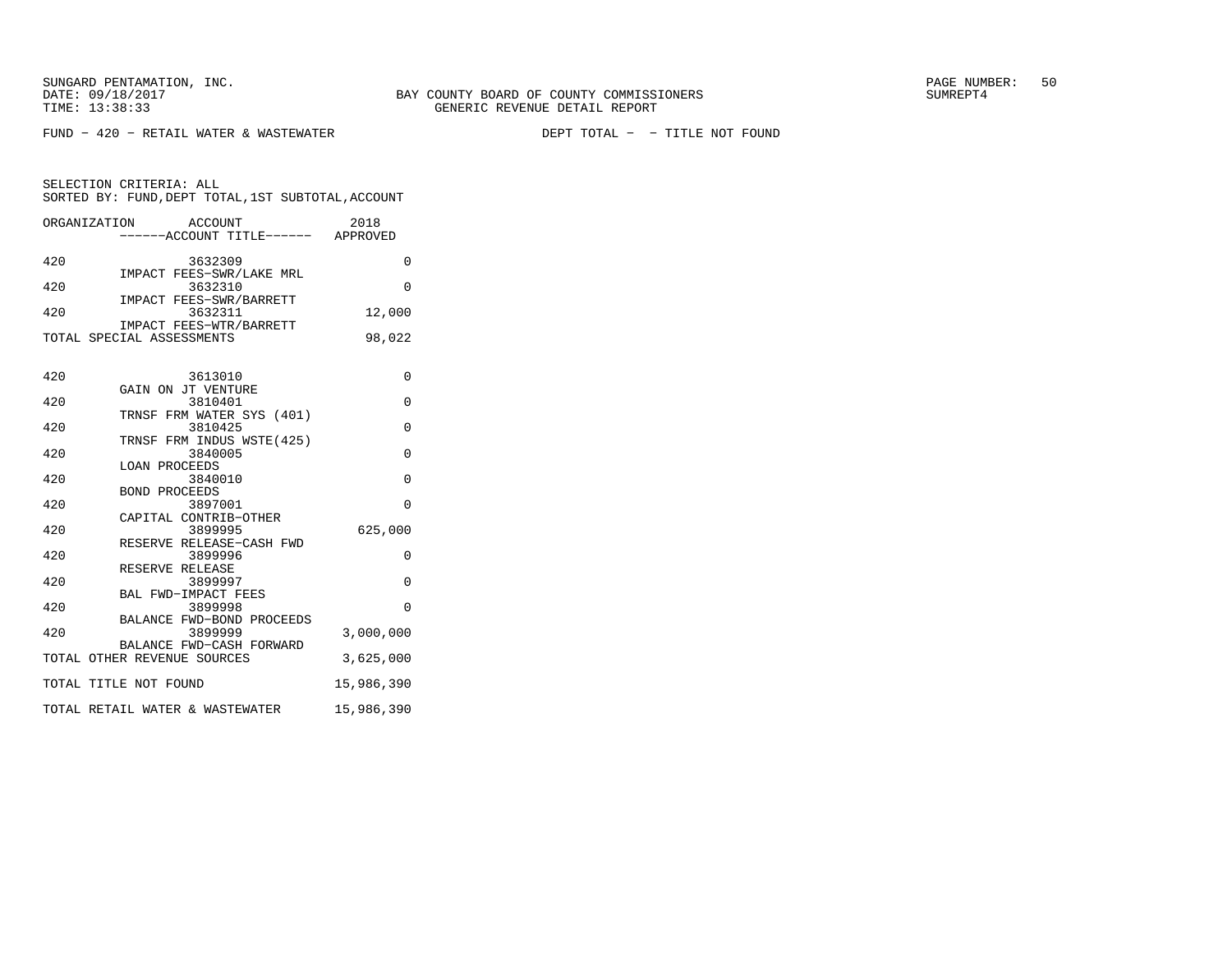FUND − 422 − N BAY RETAIL WTR & WSTWTR DEPT TOTAL − − TITLE NOT FOUND

|     | ORGANIZATION<br>ACCOUNT<br>----ACCOUNT TITLE------ APPROVED | 2018     |
|-----|-------------------------------------------------------------|----------|
| 422 | 3429014                                                     | 0        |
| 422 | CHRG FOR SRV-PLAN REV/ENG<br>3433022                        | $\Omega$ |
| 422 | UTILITY FEE-RETAIL WATER<br>3433025                         | 0        |
| 422 | WATER FEES-METER<br>3435040                                 | 0        |
| 422 | UTILITY FEE-RETAIL SEWER<br>3436100                         | 0        |
|     | CHRGS FOR SERVICE-WTR/SWR<br>TOTAL CHARGES FOR SERVICES     | 0        |
|     |                                                             |          |
| 422 | 3699001<br>OTHER MISC REVENUE                               | $\Omega$ |
| 422 | 3699005                                                     | 0        |
|     | PENALTIES<br>TOTAL MISCELLANEOUS REVENUE                    | 0        |
|     |                                                             |          |
| 422 | 3611100<br>INTEREST-POOL                                    | $\Omega$ |
| 422 | 3613005<br>UNREALZD GAIN/LOSS INVEST                        | 0        |
|     | TOTAL INTEREST EARNINGS                                     | $\Omega$ |
| 422 | 3632304                                                     | $\Omega$ |
| 422 | IMPACT FEES-WTR/LAKE MRL<br>3632305                         | $\Omega$ |
| 422 | <b>IMPACT FEES-WATER</b><br>3632307                         | $\Omega$ |
| 422 | IMPACT FEES-SEWER<br>3632309                                | $\Omega$ |
|     | IMPACT FEES-SWR/LAKE MRL<br>TOTAL SPECIAL ASSESSMENTS       | $\Omega$ |
|     |                                                             |          |
| 422 | 3840005<br><b>LOAN PROCEEDS</b>                             | $\Omega$ |
| 422 | 3840010<br><b>BOND PROCEEDS</b>                             | $\Omega$ |
| 422 | 3897001<br>CAPITAL CONTRIB-OTHER                            | $\Omega$ |
| 422 | 3899999                                                     | 0        |
|     | BALANCE FWD-CASH FORWARD<br>TOTAL OTHER REVENUE SOURCES     | 0        |
|     | TOTAL TITLE NOT FOUND                                       | 0        |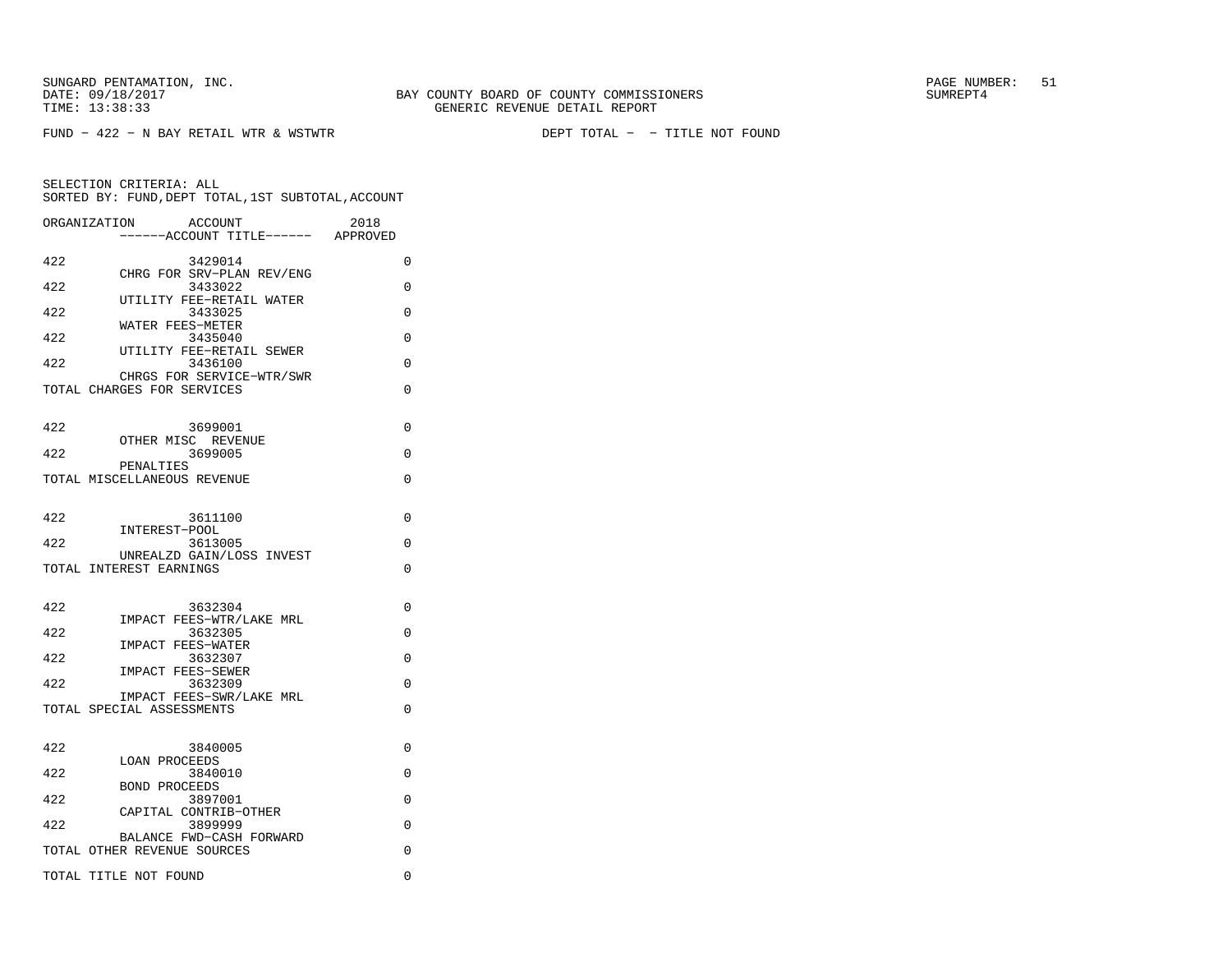FUND − 422 − N BAY RETAIL WTR & WSTWTR DEPT TOTAL − − TITLE NOT FOUND

SELECTION CRITERIA: ALLSORTED BY: FUND,DEPT TOTAL,1ST SUBTOTAL,ACCOUNT

ORGANIZATION ACCOUNT 2018−−−−−−ACCOUNT TITLE−−−−−− APPROVED

TOTAL N BAY RETAIL WTR & WSTWTR  $0$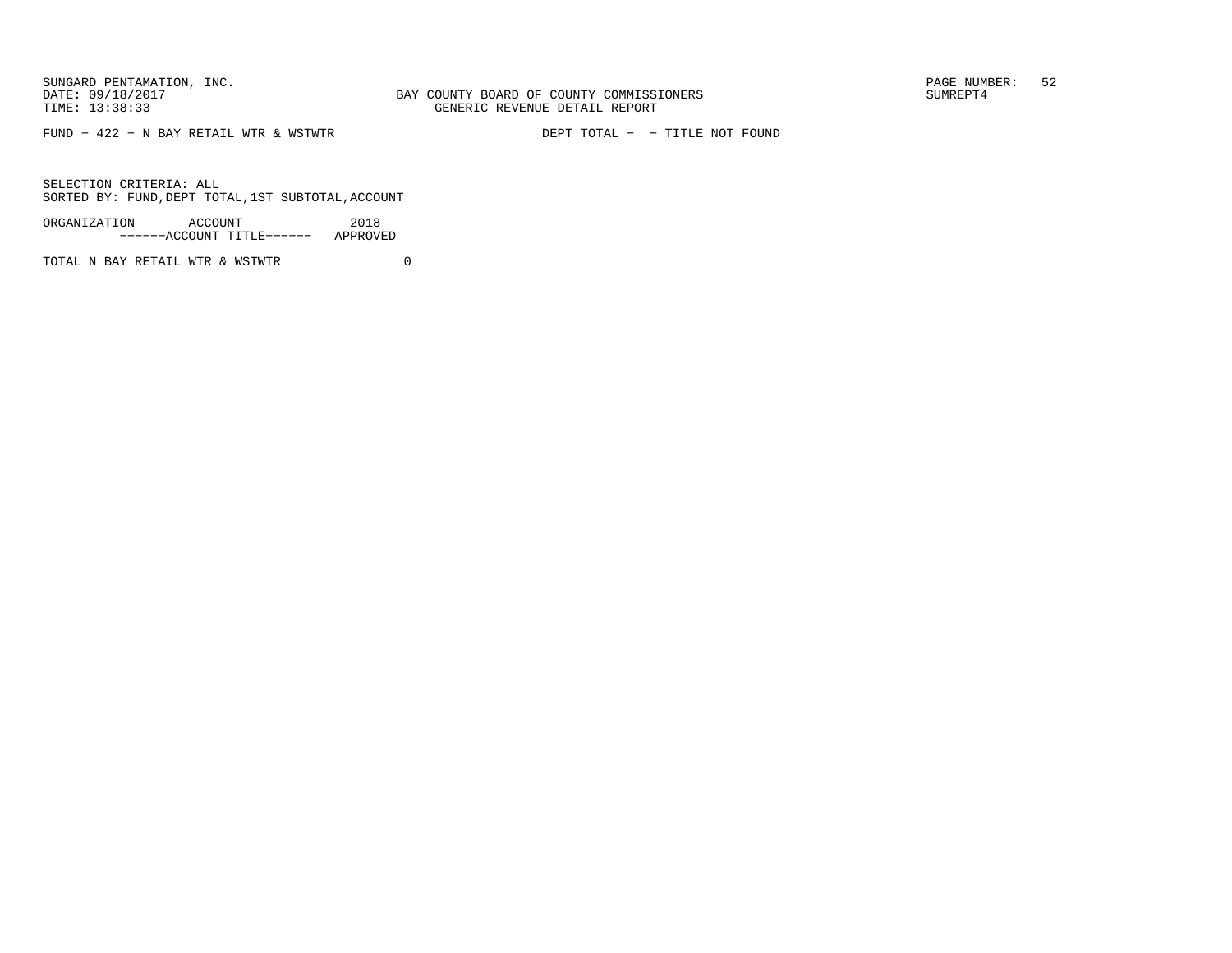FUND − 424 − CEDAR GRV−RETAIL WTR & WW DEPT TOTAL − − TITLE NOT FOUND

|     | ORGANIZATION<br>ACCOUNT<br>------ACCOUNT TITLE------ APPROVED | 2018     |
|-----|---------------------------------------------------------------|----------|
| 424 | 3429014                                                       | $\Omega$ |
| 424 | CHRG FOR SRV-PLAN REV/ENG<br>3433022                          | 0        |
| 424 | UTILITY FEE-RETAIL WATER<br>3433025                           | $\Omega$ |
| 424 | WATER FEES-METER<br>3435040                                   | $\Omega$ |
| 424 | UTILITY FEE-RETAIL SEWER<br>3436100                           | $\Omega$ |
|     | CHRGS FOR SERVICE-WTR/SWR                                     | $\Omega$ |
|     | TOTAL CHARGES FOR SERVICES                                    |          |
| 424 | 3699001                                                       | 0        |
| 424 | OTHER MISC REVENUE<br>3699005                                 | 0        |
|     | PENALTIES<br>TOTAL MISCELLANEOUS REVENUE                      | $\Omega$ |
|     |                                                               |          |
| 424 | 3611100                                                       | 0        |
| 424 | INTEREST-POOL<br>3613005                                      | $\Omega$ |
|     | UNREALZD GAIN/LOSS INVEST<br>TOTAL INTEREST EARNINGS          | $\Omega$ |
|     |                                                               |          |
| 424 | 3632305<br>IMPACT FEES-WATER                                  | $\Omega$ |
| 424 | 3632307<br><b>IMPACT FEES-SEWER</b>                           | $\Omega$ |
|     | TOTAL SPECIAL ASSESSMENTS                                     | $\Omega$ |
|     |                                                               |          |
| 424 | 3810382<br>TRNSF FRM CEDAR GRV SWR                            | 0        |
| 424 | 3840010<br><b>BOND PROCEEDS</b>                               | $\Omega$ |
| 424 | 3899999<br>BALANCE FWD-CASH FORWARD                           | $\Omega$ |
|     | TOTAL OTHER REVENUE SOURCES                                   | $\Omega$ |
|     | TOTAL TITLE NOT FOUND                                         | $\Omega$ |
|     | TOTAL CEDAR GRV-RETAIL WTR & WW                               | 0        |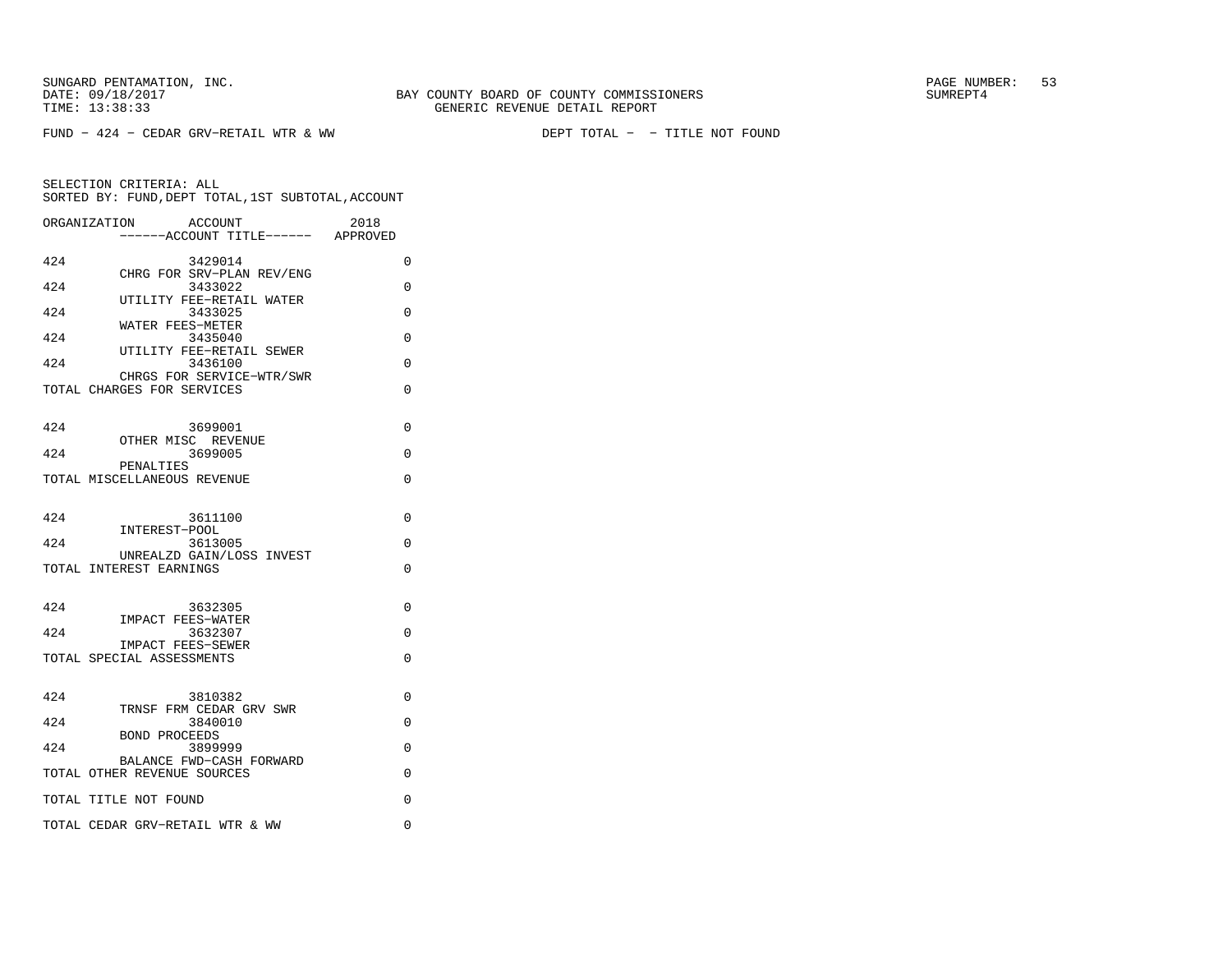FUND − 425 − INDUSTRIAL WASTEWATER DEPT TOTAL − − TITLE NOT FOUND

|     | ORGANIZATION ACCOUNT                                    | 2018     |
|-----|---------------------------------------------------------|----------|
|     | -----ACCOUNT TITLE------ APPROVED                       |          |
| 425 | 3412001                                                 | $\Omega$ |
| 425 | CHRGS FOR SERVICE<br>3435501                            | $\Omega$ |
|     | CHRGS FOR SRV-3% ADMIN                                  |          |
| 425 | 3435505<br>CHRGS FOR SRV-STONE                          | $\Omega$ |
| 425 | 3435512                                                 | $\Omega$ |
|     | CHRGS FOR SRV-ARIZONA CHM                               |          |
|     | TOTAL CHARGES FOR SERVICES                              | $\Omega$ |
|     |                                                         |          |
| 425 | 3640010<br>SALE OF FIXED ASSETS                         | $\Omega$ |
|     | TOTAL MISCELLANEOUS REVENUE                             | $\Omega$ |
|     |                                                         |          |
| 425 | 3611100                                                 | $\Omega$ |
| 425 | INTEREST-POOL<br>3613005                                | $\Omega$ |
|     | UNREALZD GAIN/LOSS INVEST                               |          |
|     | TOTAL INTEREST EARNINGS                                 | $\Omega$ |
|     |                                                         |          |
| 425 | 3899999                                                 | $\Omega$ |
|     | BALANCE FWD-CASH FORWARD<br>TOTAL OTHER REVENUE SOURCES | $\Omega$ |
|     |                                                         |          |
|     | TOTAL TITLE NOT FOUND                                   | $\Omega$ |
|     | TOTAL INDUSTRIAL WASTEWATER                             | $\Omega$ |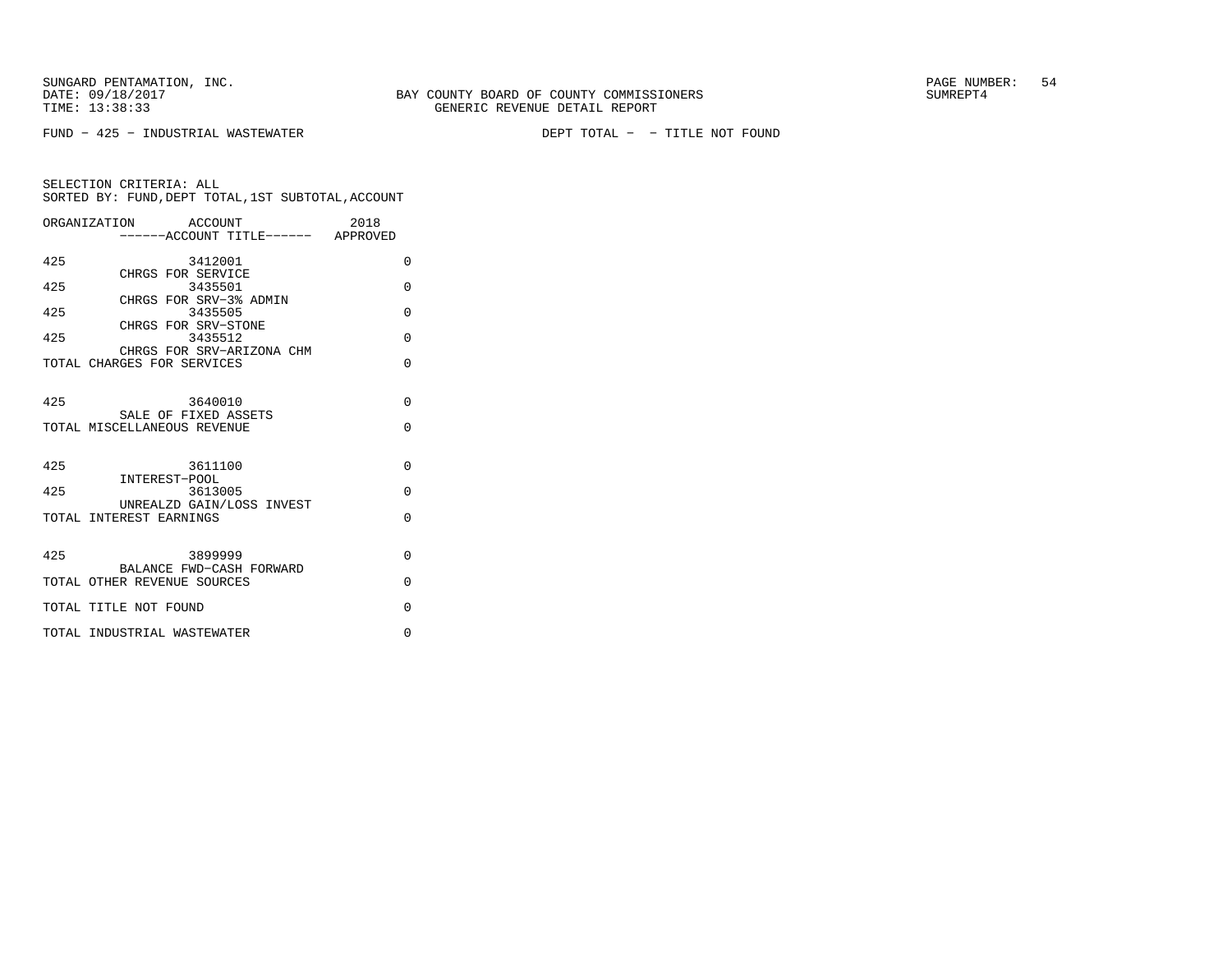FUND − 430 − SOLID WASTE FUND DEPT TOTAL − − TITLE NOT FOUND

| SELECTION CRITERIA: ALL<br>SORTED BY: FUND, DEPT TOTAL, 1ST SUBTOTAL, ACCOUNT |                                                              |              |  |  |
|-------------------------------------------------------------------------------|--------------------------------------------------------------|--------------|--|--|
| ORGANIZATION                                                                  | ACCOUNT<br>----ACCOUNT TITLE------ APPROVED                  | 2018         |  |  |
| 430                                                                           | 3290010                                                      | 2,000        |  |  |
|                                                                               | LICENSE & PERMIT/SOLID WS<br>TOTAL LICENSES AND PERMITS      | 2,000        |  |  |
| 430                                                                           | 3312306                                                      | 0            |  |  |
| 430                                                                           | FED GRANT-HURRICANE IVAN<br>3315009                          | 866,223      |  |  |
| 430                                                                           | FED GRANT-FEMA FLOOD<br>3343410                              | $\Omega$     |  |  |
|                                                                               | ST GRANT-SM CAP GENERATOR<br>TOTAL INTERGOVERNMENTAL REVENUE | 866,223      |  |  |
| 430                                                                           | 3434005                                                      | 246,487      |  |  |
| 430                                                                           | FEES-OUT OF COUNTY<br>3434010                                | 10, 117, 643 |  |  |
| 430                                                                           | FEES-TIPPING<br>3434015                                      | 887,181      |  |  |
| 430                                                                           | INCINERATOR-SPECIALTY WST<br>3434505                         | $\Omega$     |  |  |
| 430                                                                           | CHRGS-FL POWER ENRGY SALE<br>3434510                         | $\Omega$     |  |  |
| 430                                                                           | CHRGS-FL POWER CAPACITY<br>3434515                           | 1,835,400    |  |  |
| 430                                                                           | CHRGS-ELECTRICITY SALES<br>3437005                           | 300,000      |  |  |
|                                                                               | CHRGS FOR SRV-METAL EXTRC<br>TOTAL CHARGES FOR SERVICES      | 13,386,711   |  |  |
| 430                                                                           | 3620002                                                      | 0            |  |  |
| 430                                                                           | LEASE-CITY TRNSF STATION<br>3640010                          | $\Omega$     |  |  |
| 430                                                                           | SALE OF FIXED ASSETS<br>3659010                              | 15,000       |  |  |
| 430                                                                           | SALE OF SURPLUS OR SCRAP<br>3660001                          | 150,000      |  |  |
| 430                                                                           | CONTRIBUTIONS-PRIVATE SRC<br>3670001                         | 0            |  |  |
| 430                                                                           | GAIN/LOSS ON SALE INVSTMT<br>3699001                         | 15,000       |  |  |
| 430                                                                           | OTHER MISC REVENUE<br>3699005                                | 50,000       |  |  |
| 430                                                                           | PENALTIES<br>3699012                                         | $\Omega$     |  |  |
|                                                                               | INSURANCE PROCEEDS<br>TOTAL MISCELLANEOUS REVENUE            | 230,000      |  |  |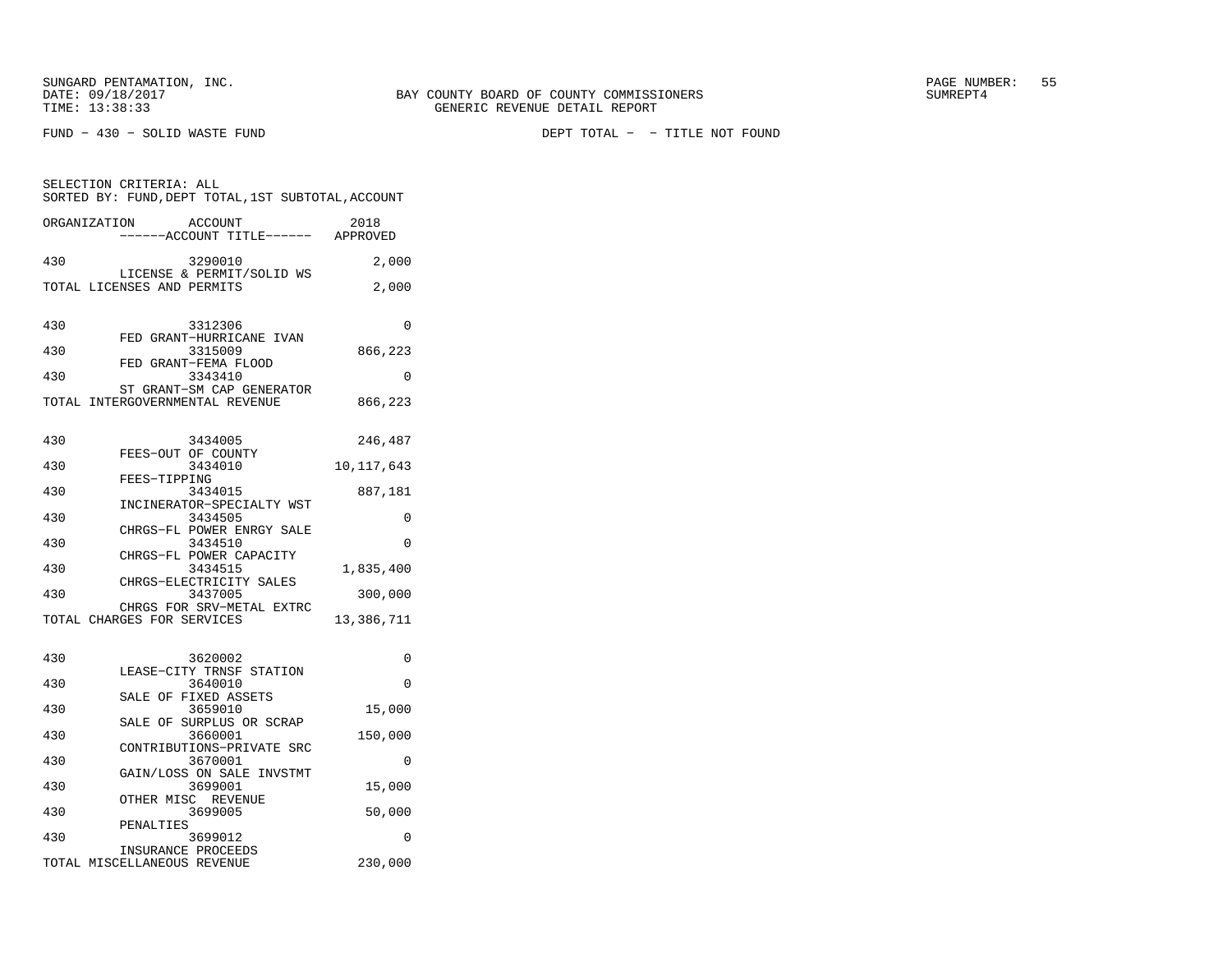SELECTION CRITERIA: ALL

FUND − 430 − SOLID WASTE FUND DEPT TOTAL − − TITLE NOT FOUND

| SELECTION CRITERIA: ALL |               |                                      | SORTED BY: FUND, DEPT TOTAL, 1ST SUBTOTAL, ACCOUNT |
|-------------------------|---------------|--------------------------------------|----------------------------------------------------|
| ORGANIZATION            |               | ACCOUNT<br>------ACCOUNT TITLE------ | 2018<br>APPROVED                                   |
| 430                     | INTEREST-POOL | 3611100                              | 50,000                                             |
| 430                     |               | 3613005<br>UNREALZD GAIN/LOSS INVEST |                                                    |

| TOTAL INTEREST EARNINGS                                       | 50,000     |
|---------------------------------------------------------------|------------|
| 3899995<br>430                                                | 0          |
| RESERVE RELEASE-CASH FWD<br>430<br>3899996                    | O          |
| RESERVE RELEASE<br>430<br>3899999<br>BALANCE FWD-CASH FORWARD | 1,100,000  |
| TOTAL OTHER REVENUE SOURCES                                   | 1,100,000  |
| TOTAL TITLE NOT FOUND                                         | 15,634,934 |
| TOTAL SOLID WASTE FUND                                        | 15,634,934 |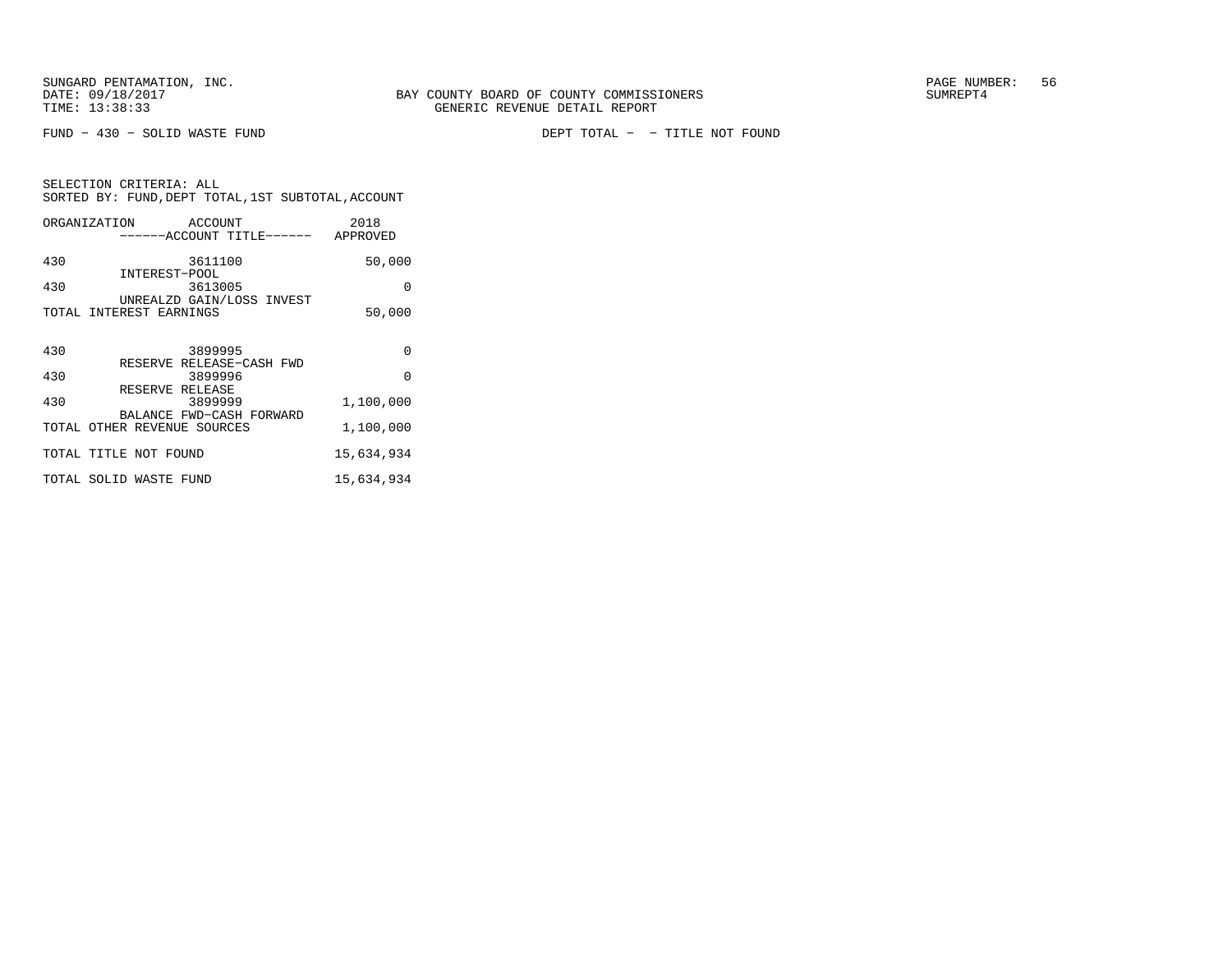SELECTION CRITERIA: ALL

FUND − 440 − BUILDERS SERVICES DEPT TOTAL − − TITLE NOT FOUND

 SORTED BY: FUND,DEPT TOTAL,1ST SUBTOTAL,ACCOUNTORGANIZATION ACCOUNT 2018 $2018$ −−−−−−ACCOUNT TITLE−−−−−− APPROVED

|     | ------ACCOUNI IIILE------            | <b>APPROVED</b> |
|-----|--------------------------------------|-----------------|
| 440 | 3210001                              | 17,000          |
| 440 | LICENSES-PROF/OCCUPATIONL<br>3220001 | 942,000         |
|     | <b>BUILDING PERMITS</b>              |                 |
| 440 | 3220020<br>BLDG INSPECTION-PCB       | 0               |
| 440 | 3220021                              | 12,350          |
| 440 | BLDG INSPECTION-LYNN HVN<br>3290015  | $\Omega$        |
| 440 | <b>BEACH PERMITS</b><br>3290017      | 0               |
|     | PLAN/SITE REVIEW FEE                 |                 |
|     | TOTAL LICENSES AND PERMITS           | 971,350         |
| 440 | 3413000                              | 13,000          |
|     | CHRGS ADMIN FEES                     |                 |
| 440 | 3425005<br>FEES-FIRE INSPECTIONS     | 13,000          |
| 440 | 3429019                              | 0               |
| 440 | CHRG FOR SRV-PLAN REV PCB<br>3429020 | 0               |
|     | CHRG FOR SRV-PLAN REV-L H            |                 |
| 440 | 3490001<br>OTHER CHARGES FOR SERVICE | 10,000          |
|     | TOTAL CHARGES FOR SERVICES           | 36,000          |
|     |                                      |                 |
| 440 | 3540005<br>FINES-CODE ENFORCEMENT    | 0               |
|     | TOTAL FINES & FORFEITS               | 0               |
|     |                                      |                 |
| 440 | 3640010                              | 0               |
| 440 | SALE OF FIXED ASSETS<br>3699001      | 0               |
| 440 | OTHER MISC REVENUE<br>3699012        | 0               |
|     | INSURANCE PROCEEDS                   |                 |
| 440 | 3699022<br>DPR SURCHARGE RETAINED    | 2,000           |
|     | TOTAL MISCELLANEOUS REVENUE          | 2,000           |
|     |                                      |                 |
| 440 | 3611100                              | 29,000          |
| 440 | INTEREST-POOL<br>3611120             | 15,000          |
|     | INTEREST-NOTES RECEIVABLE            |                 |
| 440 | 3613005<br>UNREALZD GAIN/LOSS INVEST | 0               |
|     |                                      |                 |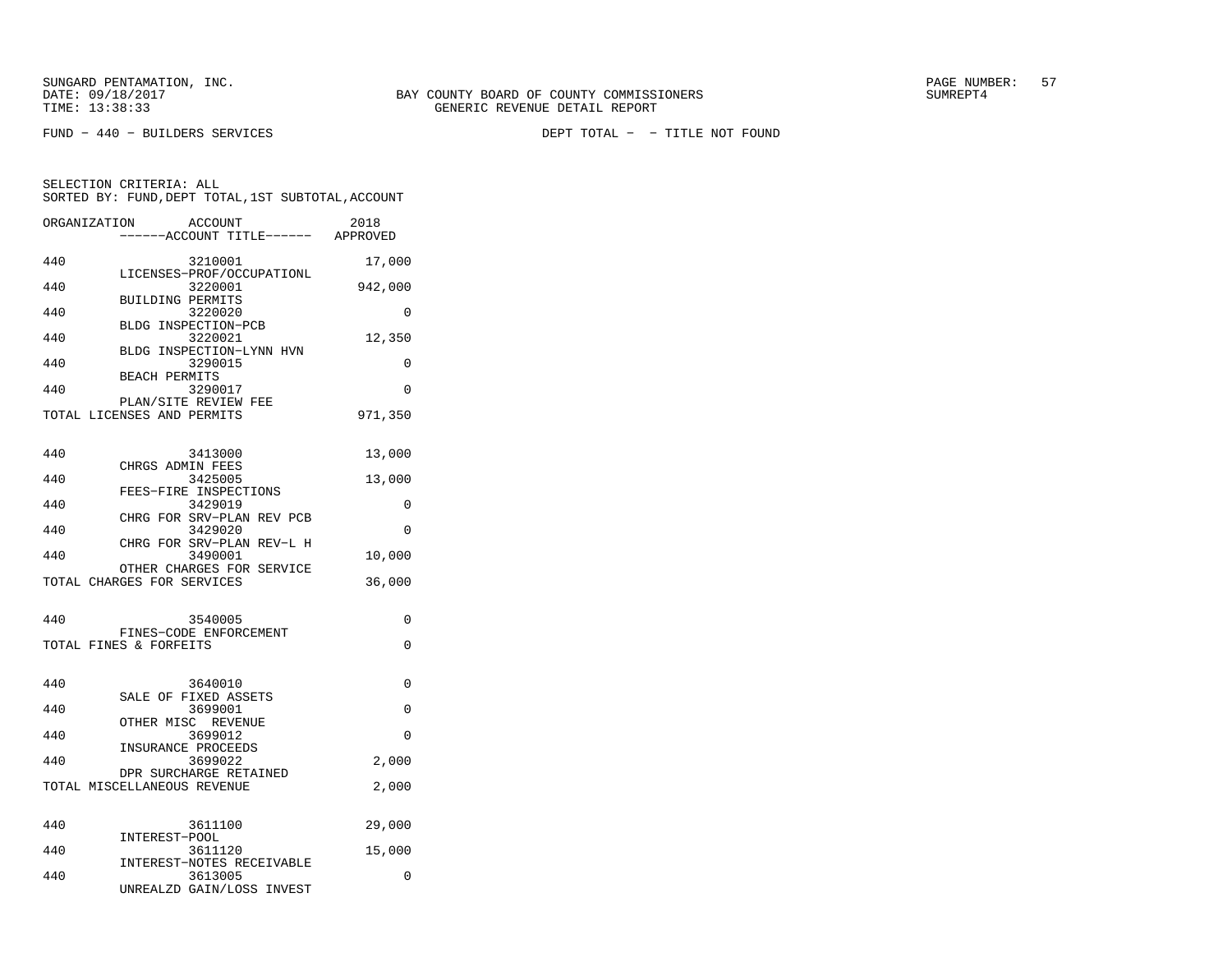FUND − 440 − BUILDERS SERVICES DEPT TOTAL − − TITLE NOT FOUND

|     | ORGANIZATION<br>ACCOUNT<br>------ACCOUNT TITLE------    | 2018<br>APPROVED |
|-----|---------------------------------------------------------|------------------|
|     | TOTAL INTEREST EARNINGS                                 | 44,000           |
| 440 | 3810001                                                 | $\Omega$         |
| 440 | TRNSF FRM GENERAL FD(001)<br>3810401                    | $\Omega$         |
| 440 | TRNSF FRM WATER SYS (401)<br>3810501                    | $\Omega$         |
| 440 | TRNSF FRM INTRNL SVC(501)<br>3899999                    | 3,400,000        |
|     | BALANCE FWD-CASH FORWARD<br>TOTAL OTHER REVENUE SOURCES | 3,400,000        |
|     | TOTAL TITLE NOT FOUND                                   | 4,453,350        |
|     | TOTAL BUILDERS SERVICES                                 | 4,453,350        |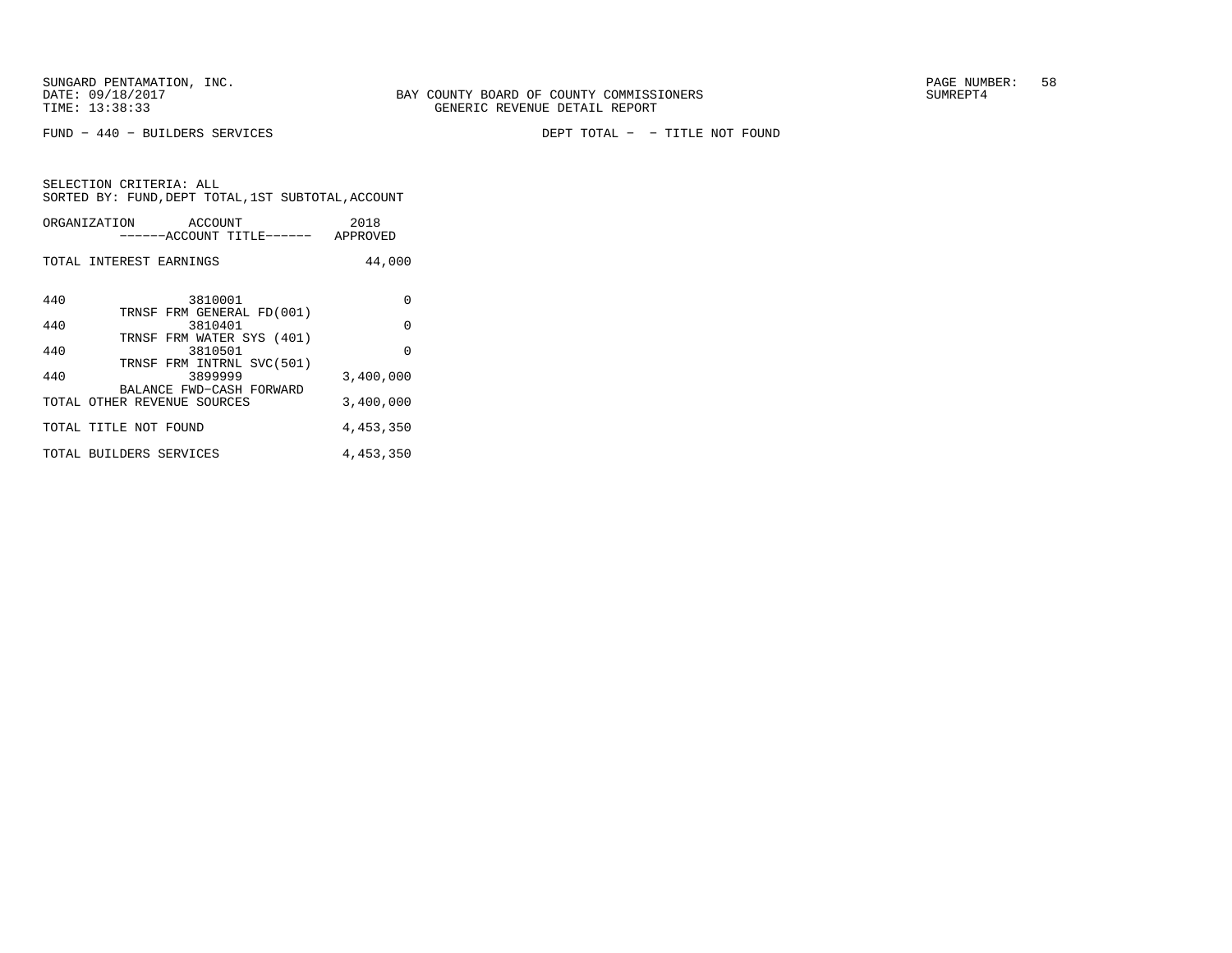FUND − 450 − EMERG MEDICAL SVCS DEPT TOTAL − − TITLE NOT FOUND

| SELECTION CRITERIA: ALL<br>SORTED BY: FUND, DEPT TOTAL, 1ST SUBTOTAL, ACCOUNT |            |  |  |  |
|-------------------------------------------------------------------------------|------------|--|--|--|
| ORGANIZATION<br>ACCOUNT<br>-----ACCOUNT TITLE------ APPROVED                  | 2018       |  |  |  |
| 450<br>3340001<br>STATE GRANTS                                                | 25,000     |  |  |  |
| 3342007<br>450                                                                | 0          |  |  |  |
| ST GRANT-EMERGENCY MANGMT<br>TOTAL INTERGOVERNMENTAL REVENUE                  | 25,000     |  |  |  |
| 450<br>3412001<br>CHRGS FOR SERVICE                                           | 6,792,288  |  |  |  |
| 450<br>3426001                                                                | 28,548     |  |  |  |
| CHRG FOR SRV-EMS<br>3426005<br>450                                            | 5,000      |  |  |  |
| CHRG FOR SRV-DEBT COLLECT<br>450<br>3490001                                   | 1,500      |  |  |  |
| OTHER CHARGES FOR SERVICE<br>TOTAL CHARGES FOR SERVICES                       | 6,827,336  |  |  |  |
| 450<br>3640010                                                                | 0          |  |  |  |
| SALE OF FIXED ASSETS<br>450<br>3660007                                        | $\Omega$   |  |  |  |
| CONTRIB-OTHER GOVT UNITS<br>450<br>3699001                                    | 0          |  |  |  |
| OTHER MISC REVENUE<br>450<br>3699012                                          | 0          |  |  |  |
| INSURANCE PROCEEDS<br>TOTAL MISCELLANEOUS REVENUE                             | 0          |  |  |  |
|                                                                               |            |  |  |  |
| 450<br>3611100<br>INTEREST-POOL                                               | 0          |  |  |  |
| 3613005<br>450<br>UNREALZD GAIN/LOSS INVEST                                   | 0          |  |  |  |
| TOTAL INTEREST EARNINGS                                                       | 0          |  |  |  |
| 450<br>3810001                                                                | 2,143,650  |  |  |  |
| TRNSF FRM GENERAL FD(001)<br>450<br>3840005                                   | 1,500,000  |  |  |  |
| <b>LOAN PROCEEDS</b><br>3899999<br>450                                        | $\Omega$   |  |  |  |
| BALANCE FWD-CASH FORWARD<br>TOTAL OTHER REVENUE SOURCES                       | 3,643,650  |  |  |  |
| TOTAL TITLE NOT FOUND                                                         | 10,495,986 |  |  |  |
| TOTAL EMERG MEDICAL SVCS                                                      | 10,495,986 |  |  |  |
|                                                                               |            |  |  |  |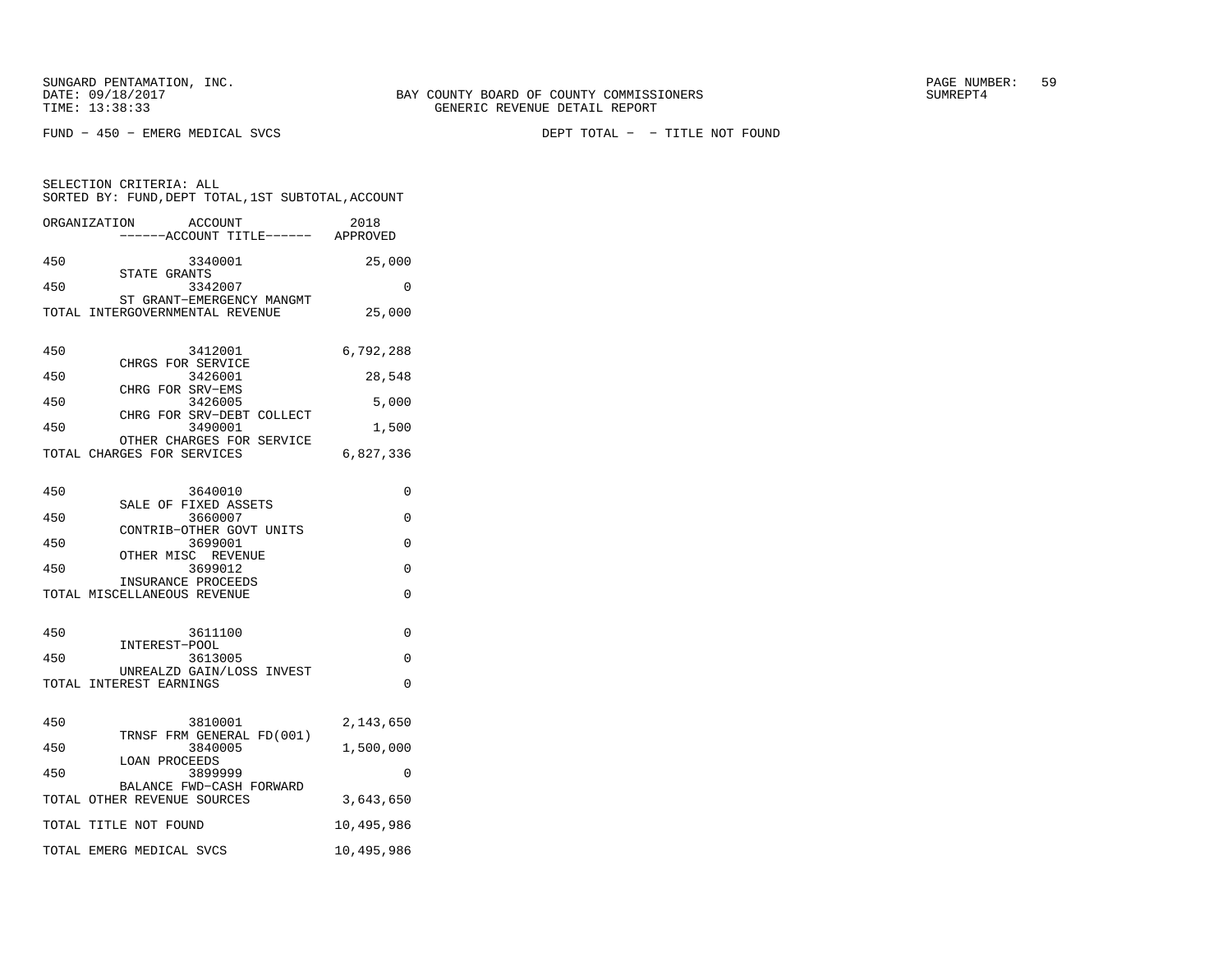FUND − 501 − INTERNAL SERVICE FUND DEPT TOTAL − − TITLE NOT FOUND

SELECTION CRITERIA: ALL

|              | SORTED BY: FUND, DEPT TOTAL, 1ST SUBTOTAL, ACCOUNT |           |
|--------------|----------------------------------------------------|-----------|
| ORGANIZATION | ACCOUNT<br>-----ACCOUNT TITLE------ APPROVED       | 2018      |
| 501          | 3412005                                            | 965,494   |
|              | SALE OF GAS-DEPARTMENTS                            |           |
| 501          | 3412010<br>SALE OF GAS-OUTSIDE AGNY                | 1,326,363 |
| 501          | 3412015                                            | $\Omega$  |
| 501          | SALE OF PARTS-DEPARTMENTS<br>3412020               | 479,293   |
|              | CHRGS FOR SRV-PURCHASING                           |           |
| 501          | 3412025<br>OTHER INTERNAL SERVICES                 | $\Omega$  |
| 501          | 3412030                                            | 0         |
| 501          | CHRGS FOR SRV-MECH MAINT<br>3412035                | 1,976,932 |
|              | CHRGS FOR SRV-FACILITY MN                          |           |
| 501          | 3412040<br>CHRGS FOR SRV-POSTAGE                   | 10,000    |
| 501          | 3412550                                            | 0         |
| 501          | CHRGS FOR SRV-LAB<br>3412553                       | 0         |
|              | LAB CHRGS-TRANSPORTATION                           |           |
| 501          | 3412555                                            | 0         |
| 501          | LAB CHRGS-WATER SYSTEM<br>3412557                  | $\Omega$  |
|              | LAB CHRGS-RETAIL WTR/WW                            |           |
| 501          | 3412560                                            | $\Omega$  |
| 501          | LAB CHRGS-AWT<br>3412565                           | 0         |
|              | LAB CHRGS-SOLID WASTE                              |           |
| 501          | 3412570                                            | 0         |
| 501          | LAB CHRGS-INDUSTRIAL WSTE<br>3412580               | 0         |
|              | LAB CHRGS-GENERAL FUND                             |           |
| 501          | 3412599<br>LAB CHRGS-OUTSIDE USERS                 | 0         |
| 501          | 3413001                                            | 0         |
|              | CHRGS UTILITY ADMIN                                |           |
| 501          | 3419002<br>COPIES                                  | 0         |
|              | TOTAL CHARGES FOR SERVICES                         | 4,758,082 |
|              |                                                    |           |
| 501          | 3640010                                            | 0         |
|              | SALE OF FIXED ASSETS                               |           |
| 501          | 3659010<br>SALE OF SURPLUS OR SCRAP                | $\Omega$  |
| 501          | 3699001                                            | 0         |
| 501          | OTHER MISC REVENUE<br>3699012                      | 0         |
|              | INSURANCE PROCEEDS                                 |           |
|              | TOTAL MISCELLANEOUS REVENUE                        | 0         |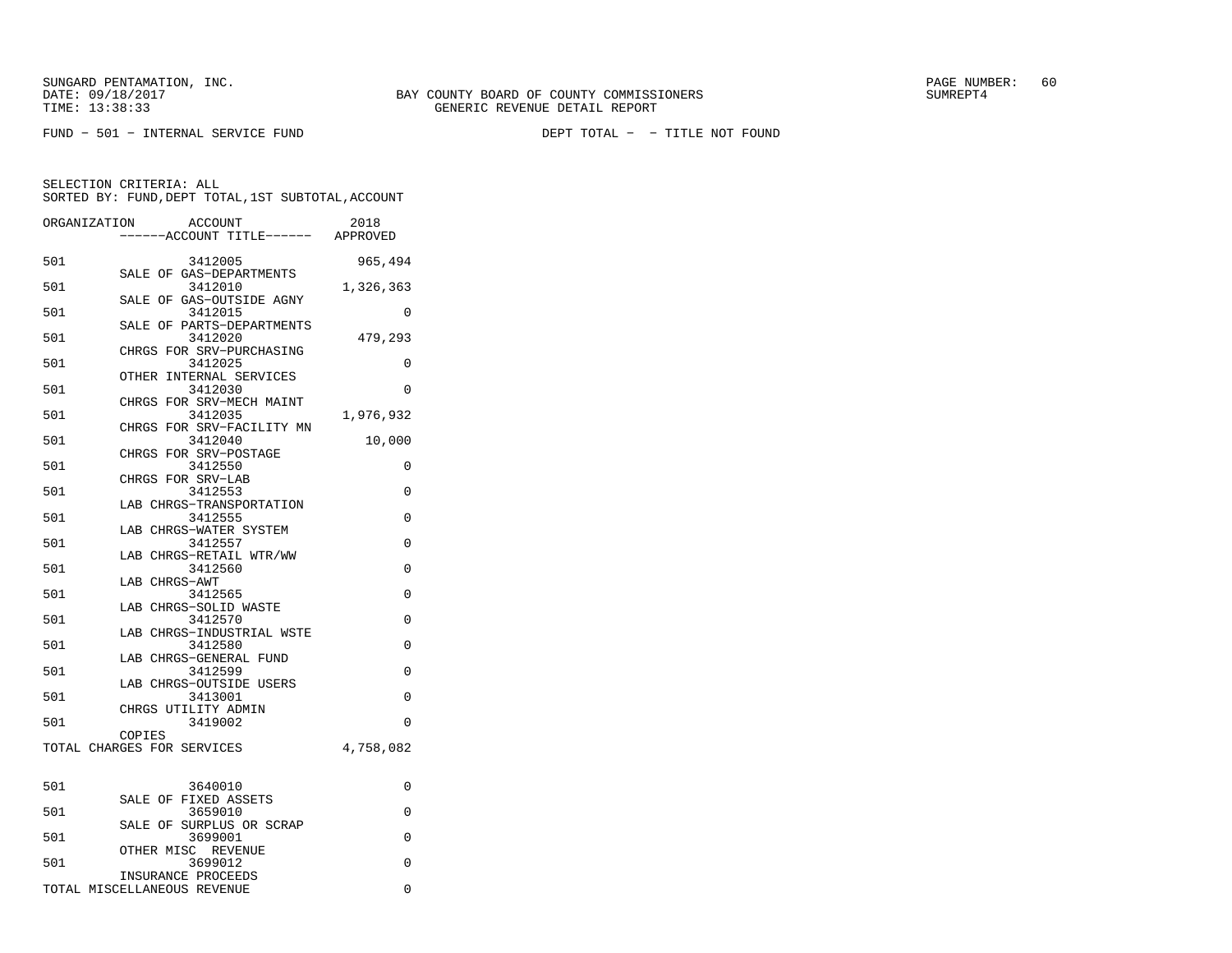FUND − 501 − INTERNAL SERVICE FUND DEPT TOTAL − − TITLE NOT FOUND

|     | ORGANIZATION<br>ACCOUNT<br>------ACCOUNT TITLE------ APPROVED | 2018      |  |
|-----|---------------------------------------------------------------|-----------|--|
|     |                                                               |           |  |
| 501 | 3611100<br>INTEREST-POOL                                      | 0         |  |
| 501 | 3613005<br>UNREALZD GAIN/LOSS INVEST                          | $\Omega$  |  |
|     | TOTAL INTEREST EARNINGS                                       | $\Omega$  |  |
|     |                                                               |           |  |
| 501 | 3810001<br>TRNSF FRM GENERAL FD(001)                          | $\Omega$  |  |
| 501 | 3899999                                                       | $\Omega$  |  |
|     | BALANCE FWD-CASH FORWARD<br>TOTAL OTHER REVENUE SOURCES       | $\Omega$  |  |
|     | TOTAL TITLE NOT FOUND                                         | 4,758,082 |  |
|     | TOTAL INTERNAL SERVICE FUND                                   | 4,758,082 |  |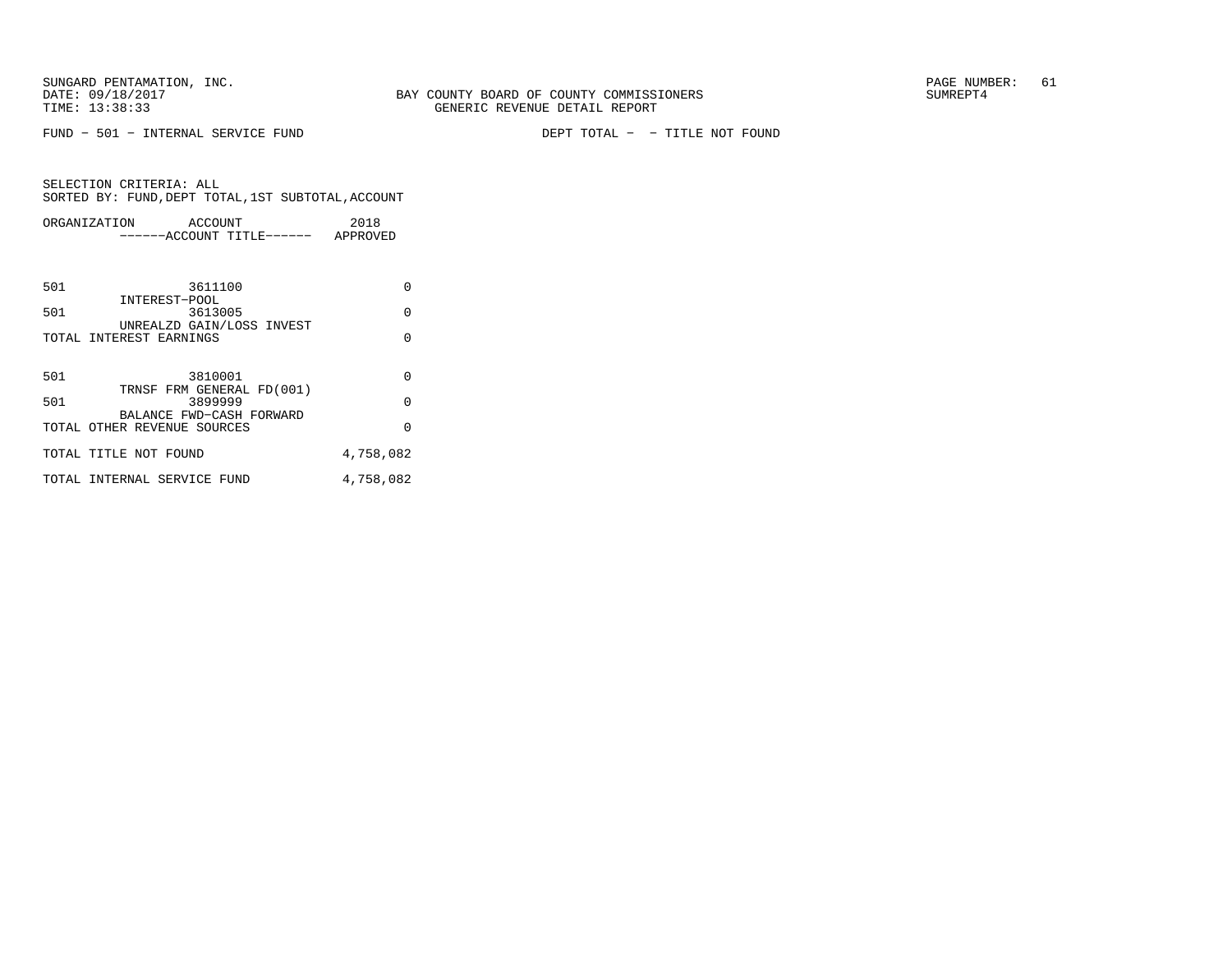FUND − 505 − WORKERS COMPENSATION DEPT TOTAL − − TITLE NOT FOUND

SELECTION CRITERIA: ALL SORTED BY: FUND,DEPT TOTAL,1ST SUBTOTAL,ACCOUNTORGANIZATION ACCOUNT 2018

|     | ------ACCOUNT TITLE------ APPROVED                      |           |
|-----|---------------------------------------------------------|-----------|
| 505 | 3412055<br>CHRGS FOR SRV-WORK COMP                      | 1,446,192 |
|     | TOTAL CHARGES FOR SERVICES                              | 1,446,192 |
| 505 | 3640010                                                 | $\Omega$  |
| 505 | SALE OF FIXED ASSETS<br>3699001                         | $\Omega$  |
| 505 | OTHER MISC REVENUE<br>3699004                           | 0         |
|     | REFUND PRIOR YR EXPENSE<br>TOTAL MISCELLANEOUS REVENUE  | $\Omega$  |
| 505 | 3611100<br>INTEREST-POOL                                | 10,000    |
| 505 | 3613005<br>UNREALZD GAIN/LOSS INVEST                    | $\Omega$  |
|     | TOTAL INTEREST EARNINGS                                 | 10,000    |
| 505 | 3810001                                                 | $\Omega$  |
| 505 | TRNSF FRM GENERAL FD(001)<br>3899996                    | $\Omega$  |
| 505 | RESERVE RELEASE<br>3899999                              | $\Omega$  |
|     | BALANCE FWD-CASH FORWARD<br>TOTAL OTHER REVENUE SOURCES | $\Omega$  |
|     | TOTAL TITLE NOT FOUND                                   | 1,456,192 |
|     | TOTAL WORKERS COMPENSATION                              | 1,456,192 |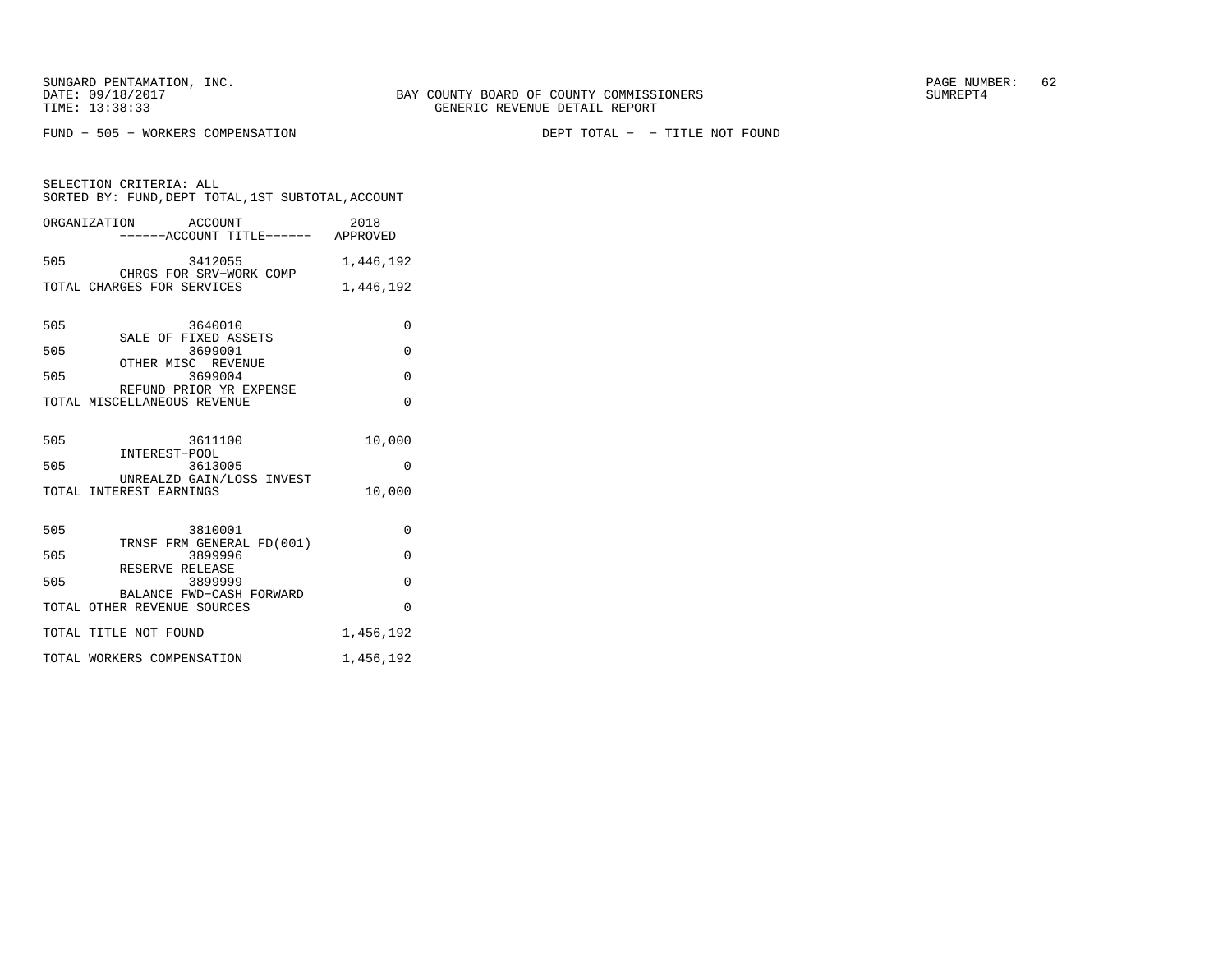SELECTION CRITERIA: ALL

FUND − 506 − INSURANCE FUND DEPT TOTAL − − TITLE NOT FOUND

|     | ORGANIZATION ACCOUNT<br>-----ACCOUNT TITLE------ APPROVED | 2018        |  |  |  |
|-----|-----------------------------------------------------------|-------------|--|--|--|
|     | 506<br>3412045<br>CHRGS FOR SRV-INSUR TRUST               | 3,415,864   |  |  |  |
| 506 | 3412050<br>CHRGS FOR SRV-INSR OTHERS                      | 5,503       |  |  |  |
|     | TOTAL CHARGES FOR SERVICES                                | 3,421,367   |  |  |  |
| 506 | 3660001<br>CONTRIBUTIONS-PRIVATE SRC                      | $\Omega$    |  |  |  |
| 506 | 3699001<br>OTHER MISC REVENUE                             | $\Omega$    |  |  |  |
| 506 | 3699012                                                   | $\Omega$    |  |  |  |
|     | INSURANCE PROCEEDS<br>TOTAL MISCELLANEOUS REVENUE         | $\Omega$    |  |  |  |
|     | 506<br>3611100                                            | 0           |  |  |  |
| 506 | INTEREST-POOL<br>3613005                                  | $\Omega$    |  |  |  |
|     | UNREALZD GAIN/LOSS INVEST<br>TOTAL INTEREST EARNINGS      | $\Omega$    |  |  |  |
| 506 | 3810001<br>TRNSF FRM GENERAL FD(001)                      | $\mathbf 0$ |  |  |  |
| 506 | 3899996                                                   | $\Omega$    |  |  |  |
| 506 | RESERVE RELEASE<br>3899999                                | 25,959      |  |  |  |
|     | BALANCE FWD-CASH FORWARD<br>TOTAL OTHER REVENUE SOURCES   | 25,959      |  |  |  |
|     | TOTAL TITLE NOT FOUND<br>3,447,326                        |             |  |  |  |
|     | 3,447,326<br>TOTAL INSURANCE FUND                         |             |  |  |  |

SORTED BY: FUND,DEPT TOTAL,1ST SUBTOTAL,ACCOUNT